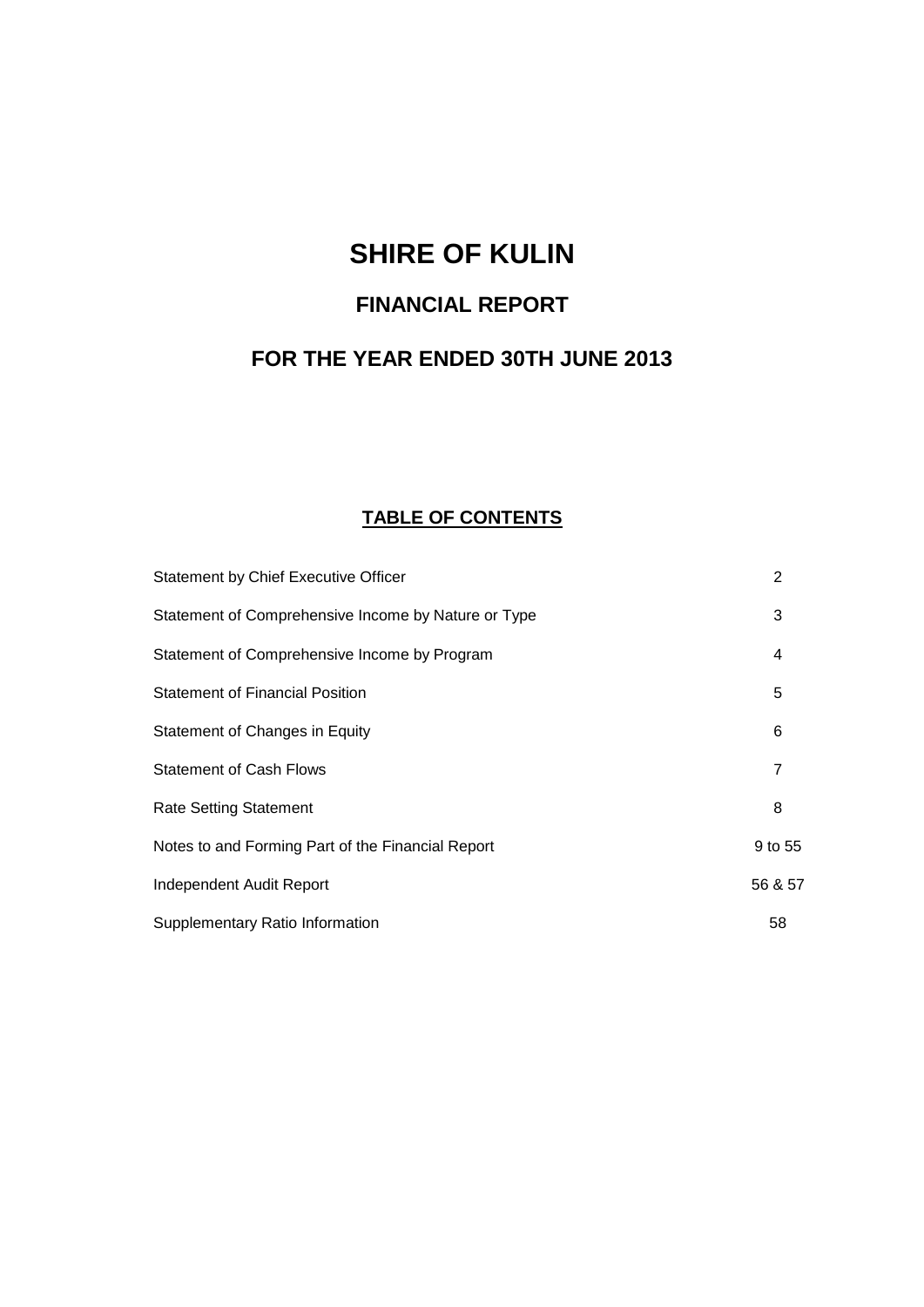#### **SHIRE OF KULIN**

#### **FINANCIAL REPORT**

# **FOR THE YEAR ENDED 30TH JUNE 2013**

# **LOCAL GOVERNMENT ACT 1995 LOCAL GOVERNMENT (FINANCIAL MANAGEMENT) REGULATIONS 1996**

# **STATEMENT BY CHIEF EXECUTIVE OFFICER**

The attached financial report of the Shire of Kulin being the annual financial report and other information for the financial year ended 30th June 2013 are in my opinion properly drawn up to present fairly the financial position of the Shire of Kulin at 30th June 2013 and the results of the operations for the financial year then ended in accordance with the Australian Accounting Standards and comply with the provisions of the Local Government Act 1995 and the regulations under that Act.

Signed as authorisation of issue on the day of day of 2013

Greg Hadlow Chief Executive Officer

\_\_\_\_\_\_\_\_\_\_\_\_\_\_\_\_\_\_\_\_\_\_\_\_\_\_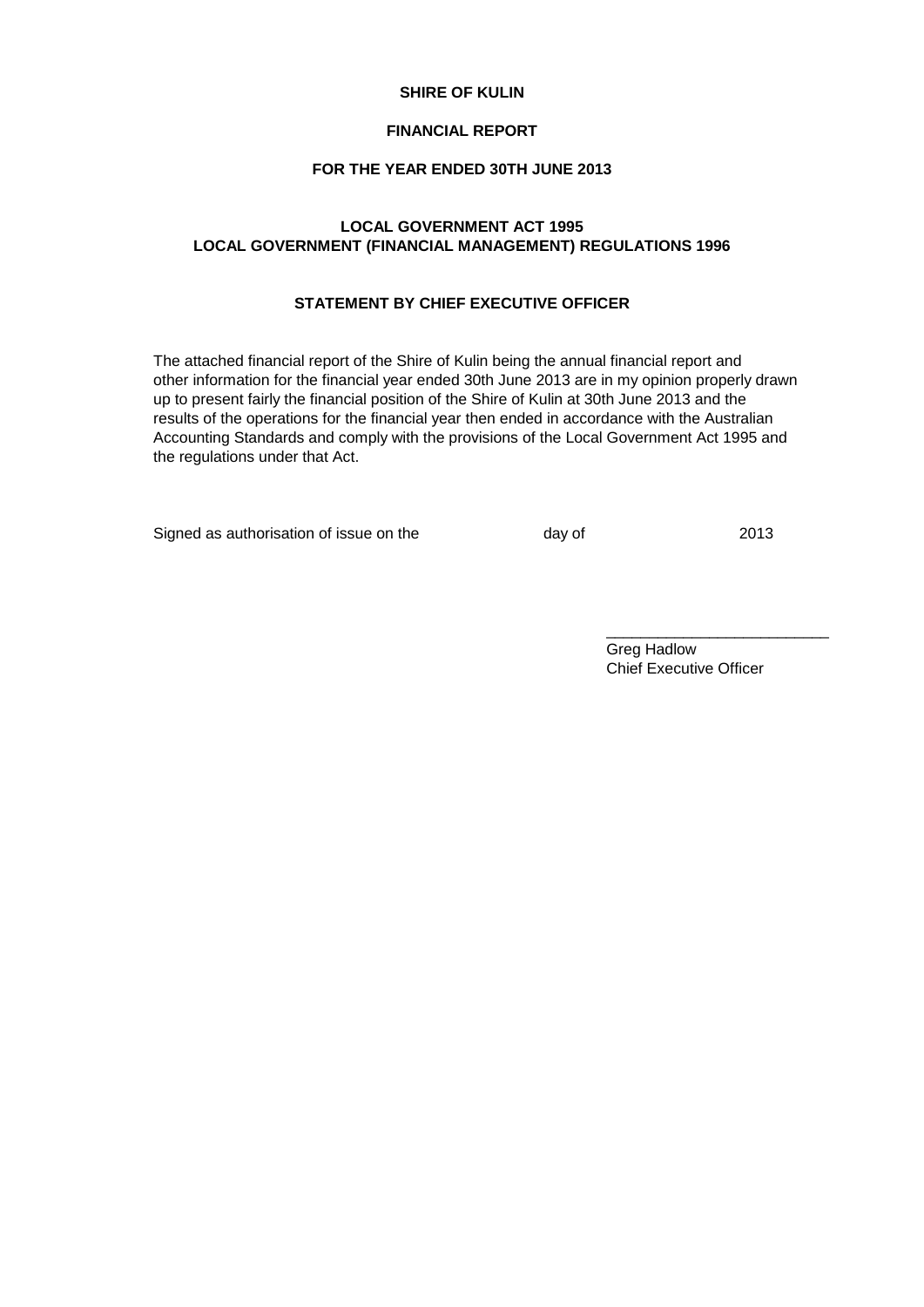# **SHIRE OF KULIN STATEMENT OF COMPREHENSIVE INCOME** *BY NATURE OR TYPE* **FOR THE YEAR ENDED 30TH JUNE 2013**

|                                                                            | <b>NOTE</b> | 2013<br>\$                 | 2013<br><b>Budget</b><br>S | 2012<br>\$             |
|----------------------------------------------------------------------------|-------------|----------------------------|----------------------------|------------------------|
| <b>Revenue</b>                                                             |             |                            |                            |                        |
| Rates                                                                      | 24          | 1,531,477                  | 1,538,065                  | 1,450,096              |
| Operating Grants, Subsidies and                                            |             |                            |                            |                        |
| Contributions                                                              | 30          | 2,138,242                  | 1,420,555                  | 1,963,120              |
| Fees and Charges                                                           | 29          | 802,923                    | 732,041                    | 1,967,960              |
| Service Charges                                                            | 26          | 7,340                      | 6,726                      | 7,100                  |
| <b>Interest Earnings</b>                                                   | 2(a)        | 109,036                    | 65,300                     | 68,715                 |
| <b>Other Revenue</b>                                                       |             | 376,272                    | 299,900                    | 0                      |
|                                                                            |             | 4,965,290                  | 4,062,587                  | 5,456,991              |
| <b>Expenses</b>                                                            |             |                            |                            |                        |
| <b>Employee Costs</b>                                                      |             | (1,790,732)                | (1,835,871)                | (1,550,664)            |
| <b>Materials and Contracts</b>                                             |             | (2,895,040)                | (4,912,144)                | (2, 138, 592)          |
| <b>Utility Charges</b>                                                     |             | (317, 488)                 | (299, 360)                 | (197, 380)             |
| Depreciation on Non-Current Assets                                         | 2(a)        | (1,843,339)                | (1,743,510)                | (1,698,758)            |
| <b>Interest Expenses</b>                                                   | 2(a)        | (172, 847)                 | (106, 822)                 | (93, 437)              |
| <b>Insurance Expenses</b>                                                  |             | (147, 973)                 | (174, 225)                 | (171, 516)             |
| Other Expenditure                                                          |             | (332, 327)                 | (298, 610)                 | 0                      |
|                                                                            |             | (7,499,746)<br>(2,534,456) | (9,370,542)                | $\sqrt{(5, 850, 347)}$ |
|                                                                            |             |                            | (5,307,955)                | (393, 356)             |
| Non-Operating Grants, Subsidies and<br>Contributions                       | 30          | 6,589,960                  | 7,201,424                  | 1,937,547              |
| Fair value adjustments to financial<br>assets at fair value through profit |             |                            |                            |                        |
| or loss                                                                    | 2(a)        | 0                          | 0                          | 0                      |
| Profit on Asset Disposals                                                  | 22          | 86,620                     | 129,000                    | 78,035                 |
| Loss on Asset Disposal                                                     | 22          | (9,993)                    | (6,000)                    | (210, 149)             |
| <b>Net Result</b>                                                          |             | 4,132,131                  | 2,016,469                  | 1,412,077              |
| <b>Other Comprehensive Income</b>                                          |             |                            |                            |                        |
| Changes on revaluation of                                                  |             |                            |                            |                        |
| non-current assets                                                         | 14          | 1,015,602                  | 0                          | 0                      |
| <b>Total Other Comprehensive Income</b>                                    |             | 1,015,602                  | 0                          | 0                      |
| <b>Total Comprehensive Income</b>                                          |             | 5, 147, 733                | 2,016,469                  | 1,412,077              |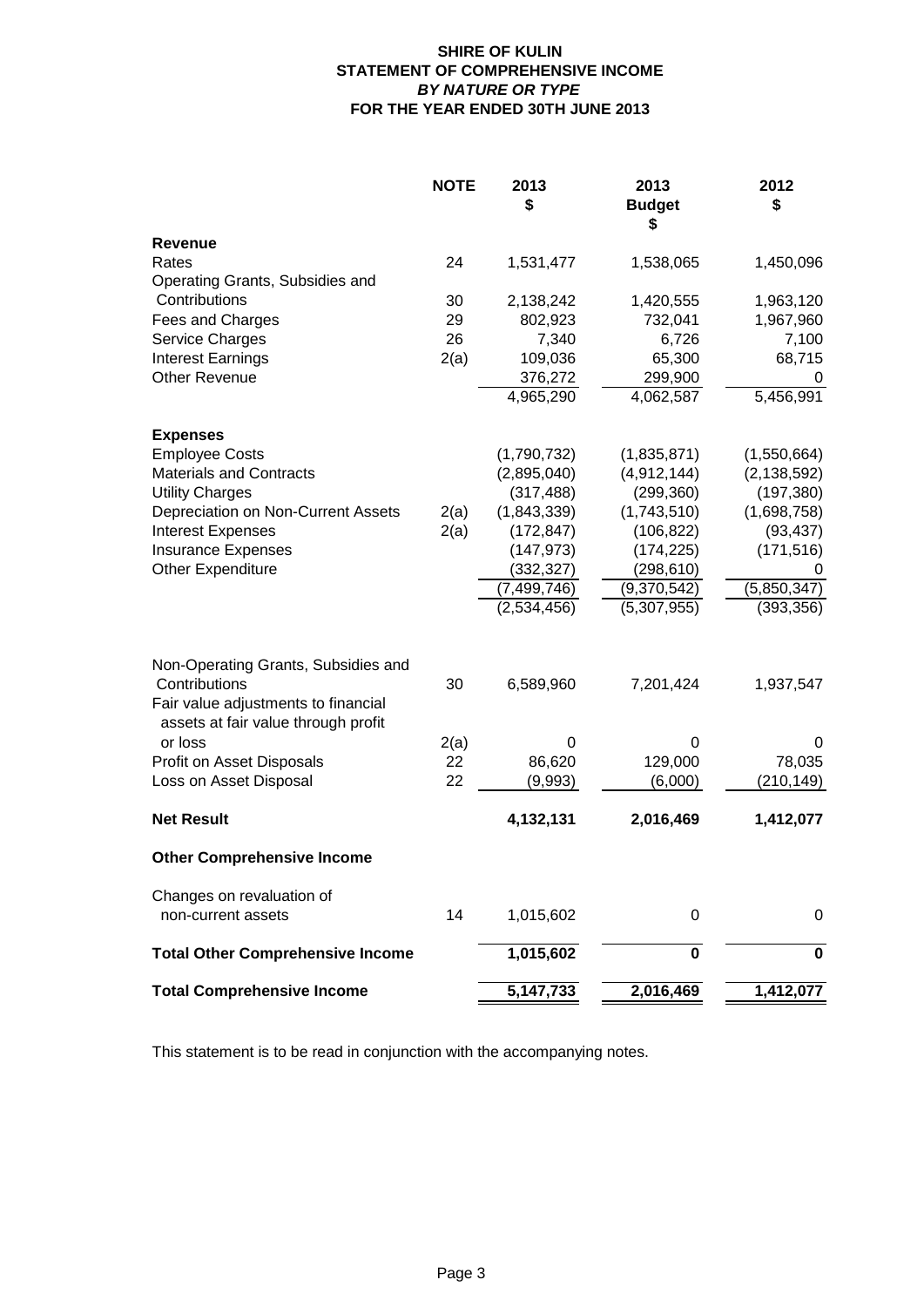# **SHIRE OF KULIN STATEMENT OF COMPREHENSIVE INCOME** *BY PROGRAM* **FOR THE YEAR ENDED 30TH JUNE 2013**

|                                                                | <b>NOTE</b> | 2013<br>\$        | 2013<br><b>Budget</b><br>S | 2012<br>\$        |
|----------------------------------------------------------------|-------------|-------------------|----------------------------|-------------------|
| Revenue                                                        |             |                   |                            |                   |
| Governance                                                     |             | 19,572            | 17,060                     | 60,605            |
| <b>General Purpose Funding</b>                                 |             | 3,090,395         | 2,345,926                  | 3,166,332         |
| Law, Order, Public Safety                                      |             | 78,156            | 51,475                     | 42,762            |
| Health                                                         |             | 0                 | 0                          | 0                 |
| <b>Education and Welfare</b>                                   |             | 146,106           | 191,906                    | 180,192           |
| Housing                                                        |             | 138,982           | 137,268                    | 144,135           |
| <b>Community Amenities</b><br><b>Recreation and Culture</b>    |             | 94,898<br>235,325 | 73,448<br>253,034          | 68,462<br>238,305 |
| Transport                                                      |             | 452,988           | 441,038                    | 119,425           |
| <b>Economic Services</b>                                       |             | 557,943           | 456,102                    | 535,092           |
| <b>Other Property and Services</b>                             |             | 150,926           | 95,330                     | 901,681           |
|                                                                | 2(a)        | 4,965,291         | 4,062,587                  | 5,456,991         |
| <b>Expenses</b>                                                |             |                   |                            |                   |
| Governance                                                     |             | (205, 139)        | (218, 140)                 | (237, 380)        |
| <b>General Purpose Funding</b>                                 |             | (53, 879)         | (65, 919)                  | (41, 946)         |
| Law, Order, Public Safety                                      |             | (118,096)         | (61, 815)                  | (49, 041)         |
| Health                                                         |             | (119, 173)        | (126, 506)                 | (207, 685)        |
| <b>Education and Welfare</b>                                   |             | (200, 049)        | (224, 916)                 | (186, 791)        |
| Housing                                                        |             | (143, 111)        | (115, 482)                 | (413, 272)        |
| <b>Community Amenities</b>                                     |             | (334, 792)        | (330, 812)                 | (264, 863)        |
| <b>Recreation and Culture</b>                                  |             | (961, 518)        | (1, 190, 119)              | (819, 885)        |
| Transport                                                      |             | (2,433,784)       | (2,970,982)                | (2,099,973)       |
| <b>Economic Services</b>                                       |             | (822, 702)        | (811, 811)                 | (806, 635)        |
| <b>Other Property and Services</b>                             |             | (1,934,657)       | (3, 147, 218)              | (629, 439)        |
|                                                                | 2(a)        | (7, 326, 900)     | (9,263,720)                | (5,756,910)       |
| <b>Finance Costs</b>                                           |             |                   |                            |                   |
| <b>General Purpose Funding</b>                                 |             | 0                 | 0                          | (201)             |
| Governance                                                     |             | (1, 100)          | 0                          | 0                 |
| Housing                                                        |             | (44, 979)         | (44,996)                   | (48, 392)         |
| <b>Community Amenities</b>                                     |             | (98,060)          | (33,090)                   | (36, 887)         |
| <b>Recreation and Culture</b>                                  |             | (28, 708)         | (28,736)                   | (7, 957)          |
|                                                                | 2(a)        | (172, 847)        | (106, 822)                 | (93, 437)         |
| <b>Non-Operating Grants, Subsidies</b>                         |             |                   |                            |                   |
| and Contributions                                              |             |                   |                            |                   |
| Law, Order, Public Safety                                      |             | 332,359           | 30,000                     | 0                 |
| <b>Community Amenities</b>                                     |             | 7,448             | 0                          | 0                 |
| <b>Recreation and Culture</b>                                  |             | 46,650            | 213,000                    | 1,114,906         |
| Transport                                                      |             | 2,029,266         | 2,017,861                  | 795,918           |
| <b>Economic Services</b>                                       |             | 375,060           | 940,563                    | 26,723            |
| <b>Other Property and Services</b>                             |             | 3,799,177         | 4,000,000                  | 0                 |
|                                                                |             | 6,589,960         | 7,201,424                  | 1,937,547         |
| Profit/(Loss) on Disposal of Assets                            |             |                   |                            |                   |
| Governance                                                     |             | 0                 | 0                          | 4,115             |
| <b>Community Amenities</b>                                     |             | 12,850            | 0                          | 0                 |
| <b>Recreation and Culture</b>                                  |             | (3,041)           | 0                          | (207, 285)        |
| Transport                                                      |             | 66,818            | 123,000                    | 71,056            |
|                                                                |             | 76,627            | 123,000                    | (132, 114)        |
| <b>Net Result</b>                                              |             | 4,132,131         | 2,016,469                  | 1,412,077         |
| <b>Other Comprehensive Income</b><br>Changes on revaluation of |             |                   |                            |                   |
| non-current assets                                             | 12          | 1,015,602         | 0                          | 0                 |
| <b>Total Other Comprehensive Income</b>                        |             | 1,015,602         | $\overline{\mathbf{0}}$    | $\bf{0}$          |
|                                                                |             |                   |                            |                   |
| <b>Total Comprehensive Income</b>                              |             | 5, 147, 733       | 2,016,469                  | 1,412,077         |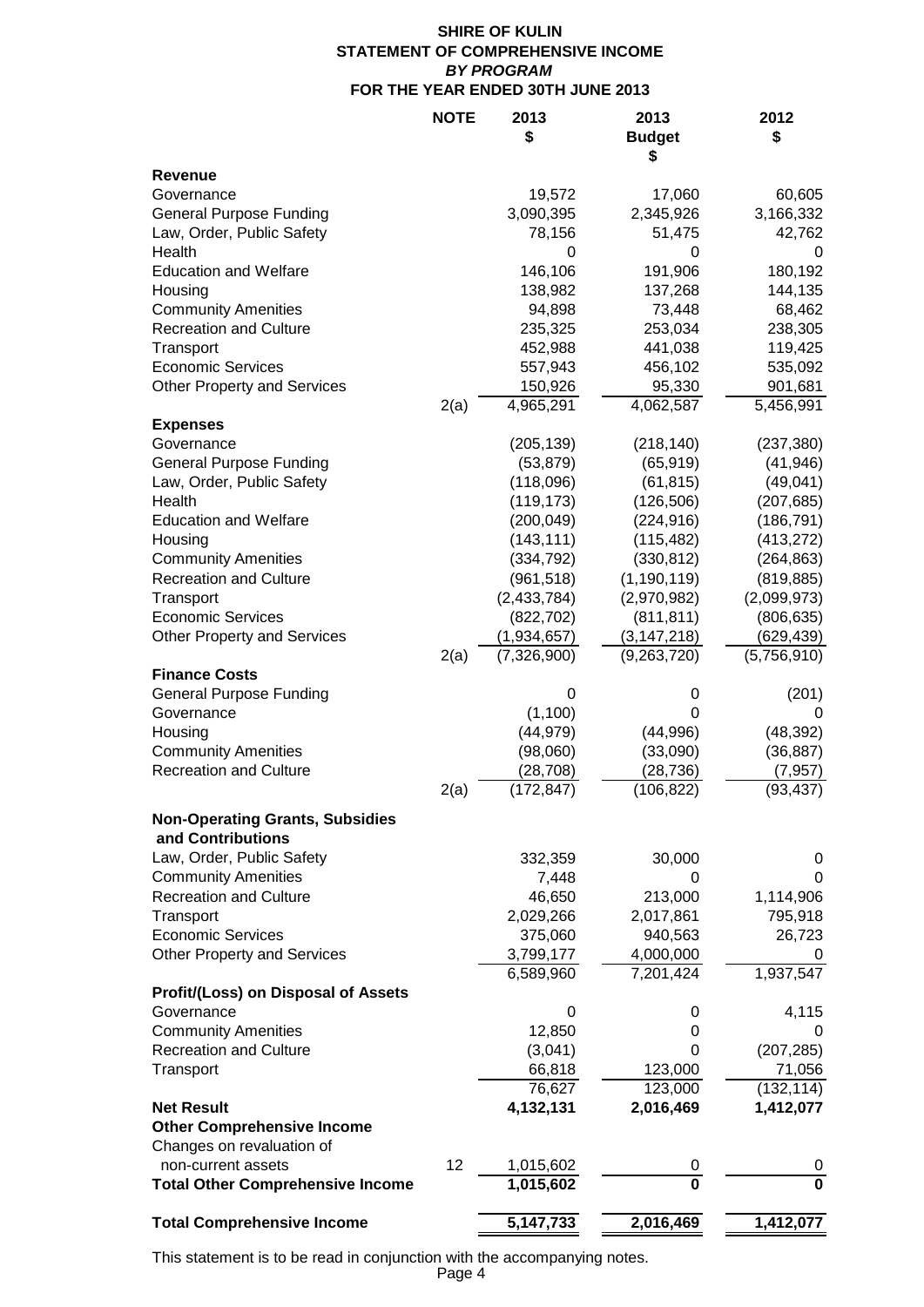# **SHIRE OF KULIN STATEMENT OF FINANCIAL POSITION AS AT 30TH JUNE 2013**

|                                    | <b>NOTE</b>    | 2013<br>\$ | 2012<br>\$           |
|------------------------------------|----------------|------------|----------------------|
| <b>CURRENT ASSETS</b>              |                |            |                      |
| Cash and Cash Equivalents          | 3              | 4,192,259  | 1,954,580            |
| <b>Trade and Other Receivables</b> | 4              | 239,002    | 216,794              |
| Inventories                        | 5              | 95,399     | 30,720               |
| TOTAL CURRENT ASSETS               |                | 4,526,660  | 2,202,094            |
| <b>NON-CURRENT ASSETS</b>          |                |            |                      |
| <b>Other Receivables</b>           | 4              | 499        | 0                    |
| Inventories                        | 5              | 1,063,239  | 1,105,389            |
| Property, Plant and Equipment      | 6              | 9,111,797  | 7,833,584            |
| Infrastructure                     | $\overline{7}$ | 33,107,668 | 32,430,508           |
| <b>Construction in Progress</b>    | 8              | 708,094    | 203,855              |
| Investments                        | 9              | 5,000      | 5,000                |
| TOTAL NON-CURRENT ASSETS           |                | 43,996,297 | 41,578,336           |
| <b>TOTAL ASSETS</b>                |                | 48,522,957 | 43,780,430           |
| <b>CURRENT LIABILITIES</b>         |                |            |                      |
| <b>Trade and Other Payables</b>    | 10             | 225,180    | 116,022              |
| Long Term Borrowings               | 11             | 133,919    | 181,813              |
| Provisions                         | 12             | 258,094    | 223,997              |
| <b>TOTAL CURRENT LIABILITIES</b>   |                | 617,193    | $\overline{521,832}$ |
|                                    |                |            |                      |
| <b>NON-CURRENT LIABILITIES</b>     |                |            |                      |
| Long Term Borrowings               | 11             | 977,388    | 1,508,680            |
| Provisions                         | 12             | 138,988    | 108,263              |
| TOTAL NON-CURRENT LIABILITIES      |                | 1,116,376  | 1,616,943            |
| <b>TOTAL LIABILITIES</b>           |                | 1,733,569  | 2,138,775            |
| <b>NET ASSETS</b>                  |                | 46,789,388 | 41,641,655           |
| <b>EQUITY</b>                      |                |            |                      |
| <b>Retained Surplus</b>            |                | 38,664,939 | 35,257,240           |
| Reserves - Cash Backed             | 13             | 1,587,886  | 863,454              |
| <b>Revaluation Surplus</b>         | 14             | 6,536,563  | 5,520,961            |
| <b>TOTAL EQUITY</b>                |                | 46,789,388 | 41,641,655           |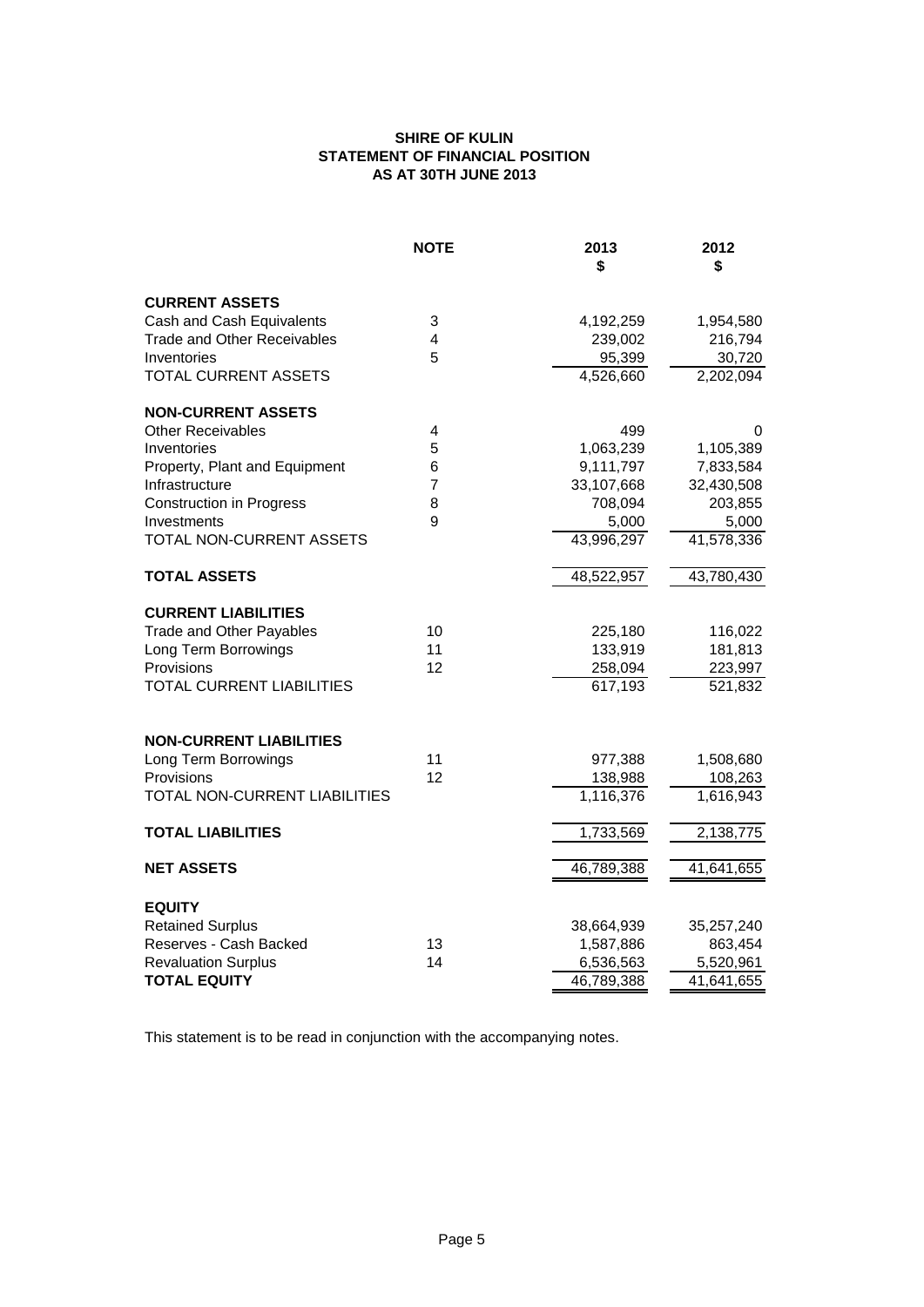## **SHIRE OF KULIN STATEMENT OF CHANGES IN EQUITY FOR THE YEAR ENDED 30TH JUNE 2013**

|                                                                                                                                | <b>NOTE</b> | <b>RETAINED</b><br><b>SURPLUS</b><br>\$ | <b>RESERVES</b><br>CASH/<br><b>INVESTMENT</b><br><b>BACKED</b><br>\$ | <b>REVALUATION</b><br><b>SURPLUS</b><br>\$ | <b>TOTAL</b><br><b>EQUITY</b><br>\$ |
|--------------------------------------------------------------------------------------------------------------------------------|-------------|-----------------------------------------|----------------------------------------------------------------------|--------------------------------------------|-------------------------------------|
| Balance as at 1 July 2011                                                                                                      |             | 33,163,496                              | 1,545,121                                                            | 5,520,961                                  | 40,229,578                          |
| Changes in Accounting Policy                                                                                                   |             | 0                                       | 0                                                                    | 0                                          | 0                                   |
| <b>Correction of Errors</b>                                                                                                    |             | 0                                       | 0                                                                    | 0                                          | 0                                   |
| <b>Restated Balance</b>                                                                                                        |             | 33,163,496                              | 1,545,121                                                            | 5,520,961                                  | 40,229,578                          |
| Comprehensive Income<br><b>Net Result</b><br>Changes on Revaluation of Non-Current Assets<br><b>Total Comprehensive Income</b> | 14          | 1,412,077<br>0<br>1,412,077             | 0<br>0<br>$\overline{0}$                                             | 0<br>0<br>$\overline{0}$                   | 1,412,077<br>U<br>1,412,077         |
| <b>Reserve Transfers</b>                                                                                                       |             | 681,667                                 | (681, 667)                                                           | 0                                          | 0                                   |
| Balance as at 30 June 2012                                                                                                     |             | 35,257,240                              | 863,454                                                              | 5,520,961                                  | 41,641,655                          |
| Comprehensive Income<br><b>Net Result</b><br>Changes on Revaluation of Non-Current Assets<br>Total Other Comprehensive Income  | 14          | 4,132,131<br>4,132,131                  | 0<br>0<br>0                                                          | $\Omega$<br>1,015,602<br>1,015,602         | 4,132,131<br>1,015,602<br>5,147,733 |
| <b>Reserve Transfers</b>                                                                                                       |             | (724, 432)                              | 724,432                                                              | 0                                          | 0                                   |
| Balance as at 30 June 2013                                                                                                     |             | 38,664,939                              | 1,587,886                                                            | 6,536,563                                  | 46,789,388                          |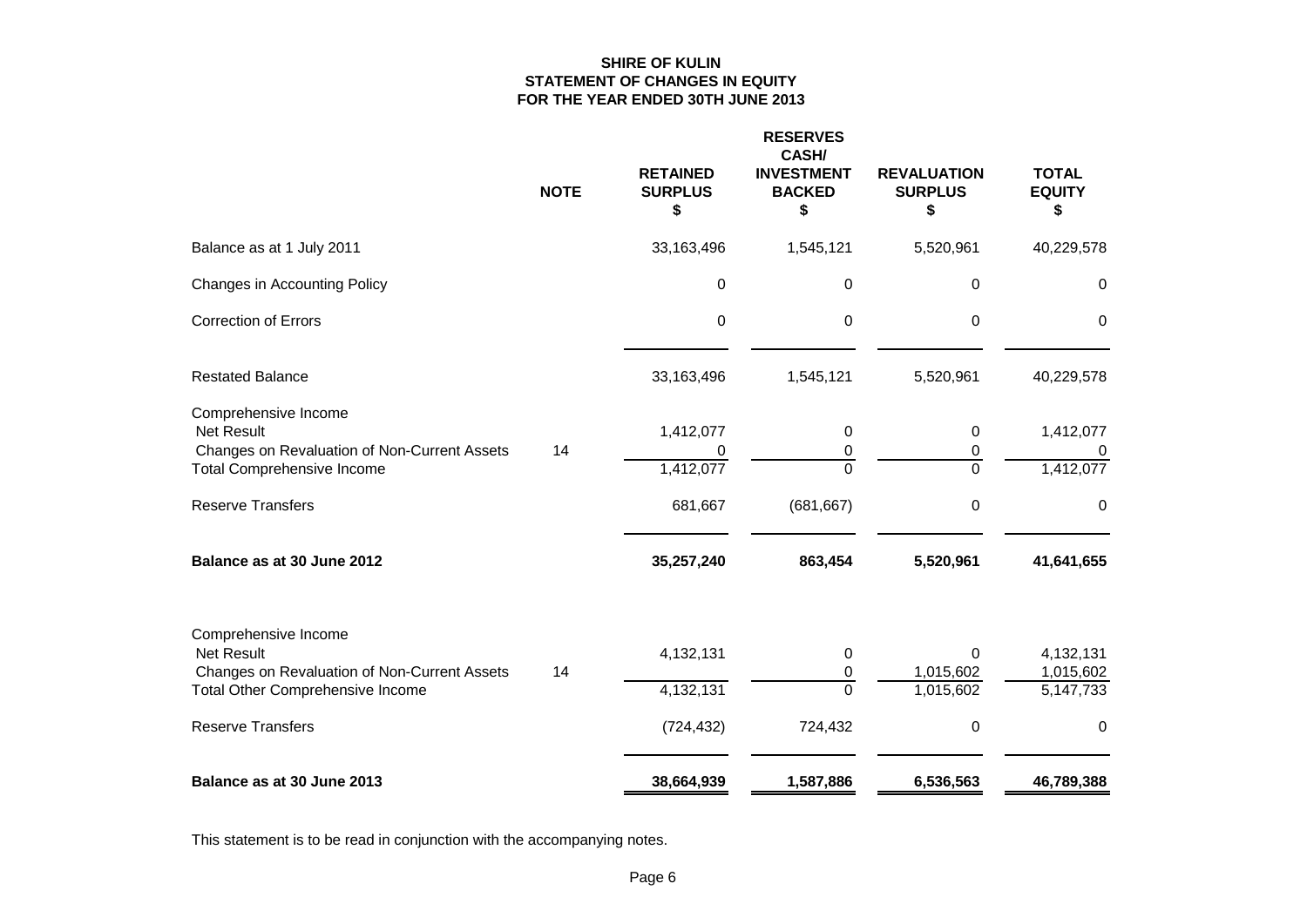#### **SHIRE OF KULIN STATEMENT OF CASH FLOWS FOR THE YEAR ENDED 30TH JUNE 2013**

| S<br><b>Receipts</b><br>Rates<br>1,512,827<br>1,541,065<br>1,494,748<br>Operating Grants, Subsidies and<br>Contributions<br>1,420,555<br>1,963,120<br>2,138,242<br>Fees and Charges<br>879,470<br>762,463<br>1,969,856<br>7,340<br>6,726<br>7,100<br>Service Charges<br>109,036<br>65,300<br><b>Interest Earnings</b><br>68,715<br>Goods and Services Tax<br>226,049<br>170,000<br>172,578<br><b>Other Revenue</b><br>376,272<br>299,900<br>0<br>5,249,236<br>4,266,009<br>5,676,117<br><b>Payments</b><br><b>Employee Costs</b><br>(1,855,871)<br>(1,537,559)<br>(1,694,643)<br><b>Materials and Contracts</b><br>(5,018,071)<br>(2,956,952)<br>(2, 496, 332)<br><b>Utility Charges</b><br>(299, 360)<br>(197, 380)<br>(315, 723)<br><b>Insurance Expenses</b><br>(147, 973)<br>(174, 225)<br>(171, 516)<br>Interest expenses<br>(106, 822)<br>(93, 437)<br>(172, 847)<br>Goods and Services Tax<br>(228, 297)<br>(170,000)<br>(152, 443)<br><b>Other Expenditure</b><br>(332, 327)<br>(298, 610)<br>0<br>(5,848,762)<br>(7,922,959)<br>(4,648,667)<br>Net Cash Provided By (Used In)<br><b>Operating Activities</b><br>15(b)<br>(599, 526)<br>(3,656,950)<br>1,027,450<br><b>Cash Flows from Investing Activities</b><br>Payments for Development of<br>Land Held for Resale<br>0<br>0<br>0<br>Payments for Purchase of<br>Property, Plant & Equipment<br>(1,236,259)<br>(2,263,800)<br>(413, 137)<br>Payments for Construction of<br>Infrastructure<br>(2,201,646)<br>(2,335,970)<br>(3,670,319)<br><b>Advances to Community Groups</b><br>0<br>0<br>0<br>Payments for Purchase of Investments<br>0<br>0<br>0<br>Non-Operating Grants,<br><b>Subsidies and Contributions</b><br>6,589,960<br>7,201,424<br>2,636,355<br>Proceeds from Sale of Plant & Equipment<br>269,336<br>320,000<br>246,970<br>Proceeds from Advances<br>(35,000)<br>0<br>0<br>Proceeds from Sale of Investments<br>0<br>0<br>0<br>Net Cash Provided By (Used In)<br><b>Investing Activities</b><br>3,421,391<br>2,921,654<br>(1, 235, 131)<br><b>Cash Flows from Financing Activities</b><br><b>Repayment of Debentures</b><br>(144, 106)<br>(579, 186)<br>(182, 742)<br>Repayment of Finance Leases<br>0<br>0<br>Ü<br>Proceeds from Self Supporting Loans<br>0<br>0<br>0<br>Proceeds from New Debentures<br>500,000<br>0<br>0<br>Net Cash Provided By (Used In)<br><b>Financing Activities</b><br>(579, 186)<br>(182, 742)<br>355,894<br>Net Increase (Decrease) in Cash Held<br>2,242,679<br>(918,038)<br>148,213<br>Cash at Beginning of Year<br>1,954,580<br>1,801,367<br>1,954,583<br><b>Cash and Cash Equivalents</b><br>at the End of the Year<br>15(a)<br>4,197,259<br>1,036,545<br>1,949,580 |                                             | <b>NOTE</b> | 2013<br>\$ | 2013<br><b>Budget</b> | 2012<br>\$ |
|-------------------------------------------------------------------------------------------------------------------------------------------------------------------------------------------------------------------------------------------------------------------------------------------------------------------------------------------------------------------------------------------------------------------------------------------------------------------------------------------------------------------------------------------------------------------------------------------------------------------------------------------------------------------------------------------------------------------------------------------------------------------------------------------------------------------------------------------------------------------------------------------------------------------------------------------------------------------------------------------------------------------------------------------------------------------------------------------------------------------------------------------------------------------------------------------------------------------------------------------------------------------------------------------------------------------------------------------------------------------------------------------------------------------------------------------------------------------------------------------------------------------------------------------------------------------------------------------------------------------------------------------------------------------------------------------------------------------------------------------------------------------------------------------------------------------------------------------------------------------------------------------------------------------------------------------------------------------------------------------------------------------------------------------------------------------------------------------------------------------------------------------------------------------------------------------------------------------------------------------------------------------------------------------------------------------------------------------------------------------------------------------------------------------------------------------------------------------------------------------------------------------------------------------------------------------------------------------------------------------------------------------------------------------------------|---------------------------------------------|-------------|------------|-----------------------|------------|
|                                                                                                                                                                                                                                                                                                                                                                                                                                                                                                                                                                                                                                                                                                                                                                                                                                                                                                                                                                                                                                                                                                                                                                                                                                                                                                                                                                                                                                                                                                                                                                                                                                                                                                                                                                                                                                                                                                                                                                                                                                                                                                                                                                                                                                                                                                                                                                                                                                                                                                                                                                                                                                                                               | <b>Cash Flows From Operating Activities</b> |             |            |                       |            |
|                                                                                                                                                                                                                                                                                                                                                                                                                                                                                                                                                                                                                                                                                                                                                                                                                                                                                                                                                                                                                                                                                                                                                                                                                                                                                                                                                                                                                                                                                                                                                                                                                                                                                                                                                                                                                                                                                                                                                                                                                                                                                                                                                                                                                                                                                                                                                                                                                                                                                                                                                                                                                                                                               |                                             |             |            |                       |            |
|                                                                                                                                                                                                                                                                                                                                                                                                                                                                                                                                                                                                                                                                                                                                                                                                                                                                                                                                                                                                                                                                                                                                                                                                                                                                                                                                                                                                                                                                                                                                                                                                                                                                                                                                                                                                                                                                                                                                                                                                                                                                                                                                                                                                                                                                                                                                                                                                                                                                                                                                                                                                                                                                               |                                             |             |            |                       |            |
|                                                                                                                                                                                                                                                                                                                                                                                                                                                                                                                                                                                                                                                                                                                                                                                                                                                                                                                                                                                                                                                                                                                                                                                                                                                                                                                                                                                                                                                                                                                                                                                                                                                                                                                                                                                                                                                                                                                                                                                                                                                                                                                                                                                                                                                                                                                                                                                                                                                                                                                                                                                                                                                                               |                                             |             |            |                       |            |
|                                                                                                                                                                                                                                                                                                                                                                                                                                                                                                                                                                                                                                                                                                                                                                                                                                                                                                                                                                                                                                                                                                                                                                                                                                                                                                                                                                                                                                                                                                                                                                                                                                                                                                                                                                                                                                                                                                                                                                                                                                                                                                                                                                                                                                                                                                                                                                                                                                                                                                                                                                                                                                                                               |                                             |             |            |                       |            |
|                                                                                                                                                                                                                                                                                                                                                                                                                                                                                                                                                                                                                                                                                                                                                                                                                                                                                                                                                                                                                                                                                                                                                                                                                                                                                                                                                                                                                                                                                                                                                                                                                                                                                                                                                                                                                                                                                                                                                                                                                                                                                                                                                                                                                                                                                                                                                                                                                                                                                                                                                                                                                                                                               |                                             |             |            |                       |            |
|                                                                                                                                                                                                                                                                                                                                                                                                                                                                                                                                                                                                                                                                                                                                                                                                                                                                                                                                                                                                                                                                                                                                                                                                                                                                                                                                                                                                                                                                                                                                                                                                                                                                                                                                                                                                                                                                                                                                                                                                                                                                                                                                                                                                                                                                                                                                                                                                                                                                                                                                                                                                                                                                               |                                             |             |            |                       |            |
|                                                                                                                                                                                                                                                                                                                                                                                                                                                                                                                                                                                                                                                                                                                                                                                                                                                                                                                                                                                                                                                                                                                                                                                                                                                                                                                                                                                                                                                                                                                                                                                                                                                                                                                                                                                                                                                                                                                                                                                                                                                                                                                                                                                                                                                                                                                                                                                                                                                                                                                                                                                                                                                                               |                                             |             |            |                       |            |
|                                                                                                                                                                                                                                                                                                                                                                                                                                                                                                                                                                                                                                                                                                                                                                                                                                                                                                                                                                                                                                                                                                                                                                                                                                                                                                                                                                                                                                                                                                                                                                                                                                                                                                                                                                                                                                                                                                                                                                                                                                                                                                                                                                                                                                                                                                                                                                                                                                                                                                                                                                                                                                                                               |                                             |             |            |                       |            |
|                                                                                                                                                                                                                                                                                                                                                                                                                                                                                                                                                                                                                                                                                                                                                                                                                                                                                                                                                                                                                                                                                                                                                                                                                                                                                                                                                                                                                                                                                                                                                                                                                                                                                                                                                                                                                                                                                                                                                                                                                                                                                                                                                                                                                                                                                                                                                                                                                                                                                                                                                                                                                                                                               |                                             |             |            |                       |            |
|                                                                                                                                                                                                                                                                                                                                                                                                                                                                                                                                                                                                                                                                                                                                                                                                                                                                                                                                                                                                                                                                                                                                                                                                                                                                                                                                                                                                                                                                                                                                                                                                                                                                                                                                                                                                                                                                                                                                                                                                                                                                                                                                                                                                                                                                                                                                                                                                                                                                                                                                                                                                                                                                               |                                             |             |            |                       |            |
|                                                                                                                                                                                                                                                                                                                                                                                                                                                                                                                                                                                                                                                                                                                                                                                                                                                                                                                                                                                                                                                                                                                                                                                                                                                                                                                                                                                                                                                                                                                                                                                                                                                                                                                                                                                                                                                                                                                                                                                                                                                                                                                                                                                                                                                                                                                                                                                                                                                                                                                                                                                                                                                                               |                                             |             |            |                       |            |
|                                                                                                                                                                                                                                                                                                                                                                                                                                                                                                                                                                                                                                                                                                                                                                                                                                                                                                                                                                                                                                                                                                                                                                                                                                                                                                                                                                                                                                                                                                                                                                                                                                                                                                                                                                                                                                                                                                                                                                                                                                                                                                                                                                                                                                                                                                                                                                                                                                                                                                                                                                                                                                                                               |                                             |             |            |                       |            |
|                                                                                                                                                                                                                                                                                                                                                                                                                                                                                                                                                                                                                                                                                                                                                                                                                                                                                                                                                                                                                                                                                                                                                                                                                                                                                                                                                                                                                                                                                                                                                                                                                                                                                                                                                                                                                                                                                                                                                                                                                                                                                                                                                                                                                                                                                                                                                                                                                                                                                                                                                                                                                                                                               |                                             |             |            |                       |            |
|                                                                                                                                                                                                                                                                                                                                                                                                                                                                                                                                                                                                                                                                                                                                                                                                                                                                                                                                                                                                                                                                                                                                                                                                                                                                                                                                                                                                                                                                                                                                                                                                                                                                                                                                                                                                                                                                                                                                                                                                                                                                                                                                                                                                                                                                                                                                                                                                                                                                                                                                                                                                                                                                               |                                             |             |            |                       |            |
|                                                                                                                                                                                                                                                                                                                                                                                                                                                                                                                                                                                                                                                                                                                                                                                                                                                                                                                                                                                                                                                                                                                                                                                                                                                                                                                                                                                                                                                                                                                                                                                                                                                                                                                                                                                                                                                                                                                                                                                                                                                                                                                                                                                                                                                                                                                                                                                                                                                                                                                                                                                                                                                                               |                                             |             |            |                       |            |
|                                                                                                                                                                                                                                                                                                                                                                                                                                                                                                                                                                                                                                                                                                                                                                                                                                                                                                                                                                                                                                                                                                                                                                                                                                                                                                                                                                                                                                                                                                                                                                                                                                                                                                                                                                                                                                                                                                                                                                                                                                                                                                                                                                                                                                                                                                                                                                                                                                                                                                                                                                                                                                                                               |                                             |             |            |                       |            |
|                                                                                                                                                                                                                                                                                                                                                                                                                                                                                                                                                                                                                                                                                                                                                                                                                                                                                                                                                                                                                                                                                                                                                                                                                                                                                                                                                                                                                                                                                                                                                                                                                                                                                                                                                                                                                                                                                                                                                                                                                                                                                                                                                                                                                                                                                                                                                                                                                                                                                                                                                                                                                                                                               |                                             |             |            |                       |            |
|                                                                                                                                                                                                                                                                                                                                                                                                                                                                                                                                                                                                                                                                                                                                                                                                                                                                                                                                                                                                                                                                                                                                                                                                                                                                                                                                                                                                                                                                                                                                                                                                                                                                                                                                                                                                                                                                                                                                                                                                                                                                                                                                                                                                                                                                                                                                                                                                                                                                                                                                                                                                                                                                               |                                             |             |            |                       |            |
|                                                                                                                                                                                                                                                                                                                                                                                                                                                                                                                                                                                                                                                                                                                                                                                                                                                                                                                                                                                                                                                                                                                                                                                                                                                                                                                                                                                                                                                                                                                                                                                                                                                                                                                                                                                                                                                                                                                                                                                                                                                                                                                                                                                                                                                                                                                                                                                                                                                                                                                                                                                                                                                                               |                                             |             |            |                       |            |
|                                                                                                                                                                                                                                                                                                                                                                                                                                                                                                                                                                                                                                                                                                                                                                                                                                                                                                                                                                                                                                                                                                                                                                                                                                                                                                                                                                                                                                                                                                                                                                                                                                                                                                                                                                                                                                                                                                                                                                                                                                                                                                                                                                                                                                                                                                                                                                                                                                                                                                                                                                                                                                                                               |                                             |             |            |                       |            |
|                                                                                                                                                                                                                                                                                                                                                                                                                                                                                                                                                                                                                                                                                                                                                                                                                                                                                                                                                                                                                                                                                                                                                                                                                                                                                                                                                                                                                                                                                                                                                                                                                                                                                                                                                                                                                                                                                                                                                                                                                                                                                                                                                                                                                                                                                                                                                                                                                                                                                                                                                                                                                                                                               |                                             |             |            |                       |            |
|                                                                                                                                                                                                                                                                                                                                                                                                                                                                                                                                                                                                                                                                                                                                                                                                                                                                                                                                                                                                                                                                                                                                                                                                                                                                                                                                                                                                                                                                                                                                                                                                                                                                                                                                                                                                                                                                                                                                                                                                                                                                                                                                                                                                                                                                                                                                                                                                                                                                                                                                                                                                                                                                               |                                             |             |            |                       |            |
|                                                                                                                                                                                                                                                                                                                                                                                                                                                                                                                                                                                                                                                                                                                                                                                                                                                                                                                                                                                                                                                                                                                                                                                                                                                                                                                                                                                                                                                                                                                                                                                                                                                                                                                                                                                                                                                                                                                                                                                                                                                                                                                                                                                                                                                                                                                                                                                                                                                                                                                                                                                                                                                                               |                                             |             |            |                       |            |
|                                                                                                                                                                                                                                                                                                                                                                                                                                                                                                                                                                                                                                                                                                                                                                                                                                                                                                                                                                                                                                                                                                                                                                                                                                                                                                                                                                                                                                                                                                                                                                                                                                                                                                                                                                                                                                                                                                                                                                                                                                                                                                                                                                                                                                                                                                                                                                                                                                                                                                                                                                                                                                                                               |                                             |             |            |                       |            |
|                                                                                                                                                                                                                                                                                                                                                                                                                                                                                                                                                                                                                                                                                                                                                                                                                                                                                                                                                                                                                                                                                                                                                                                                                                                                                                                                                                                                                                                                                                                                                                                                                                                                                                                                                                                                                                                                                                                                                                                                                                                                                                                                                                                                                                                                                                                                                                                                                                                                                                                                                                                                                                                                               |                                             |             |            |                       |            |
|                                                                                                                                                                                                                                                                                                                                                                                                                                                                                                                                                                                                                                                                                                                                                                                                                                                                                                                                                                                                                                                                                                                                                                                                                                                                                                                                                                                                                                                                                                                                                                                                                                                                                                                                                                                                                                                                                                                                                                                                                                                                                                                                                                                                                                                                                                                                                                                                                                                                                                                                                                                                                                                                               |                                             |             |            |                       |            |
|                                                                                                                                                                                                                                                                                                                                                                                                                                                                                                                                                                                                                                                                                                                                                                                                                                                                                                                                                                                                                                                                                                                                                                                                                                                                                                                                                                                                                                                                                                                                                                                                                                                                                                                                                                                                                                                                                                                                                                                                                                                                                                                                                                                                                                                                                                                                                                                                                                                                                                                                                                                                                                                                               |                                             |             |            |                       |            |
|                                                                                                                                                                                                                                                                                                                                                                                                                                                                                                                                                                                                                                                                                                                                                                                                                                                                                                                                                                                                                                                                                                                                                                                                                                                                                                                                                                                                                                                                                                                                                                                                                                                                                                                                                                                                                                                                                                                                                                                                                                                                                                                                                                                                                                                                                                                                                                                                                                                                                                                                                                                                                                                                               |                                             |             |            |                       |            |
|                                                                                                                                                                                                                                                                                                                                                                                                                                                                                                                                                                                                                                                                                                                                                                                                                                                                                                                                                                                                                                                                                                                                                                                                                                                                                                                                                                                                                                                                                                                                                                                                                                                                                                                                                                                                                                                                                                                                                                                                                                                                                                                                                                                                                                                                                                                                                                                                                                                                                                                                                                                                                                                                               |                                             |             |            |                       |            |
|                                                                                                                                                                                                                                                                                                                                                                                                                                                                                                                                                                                                                                                                                                                                                                                                                                                                                                                                                                                                                                                                                                                                                                                                                                                                                                                                                                                                                                                                                                                                                                                                                                                                                                                                                                                                                                                                                                                                                                                                                                                                                                                                                                                                                                                                                                                                                                                                                                                                                                                                                                                                                                                                               |                                             |             |            |                       |            |
|                                                                                                                                                                                                                                                                                                                                                                                                                                                                                                                                                                                                                                                                                                                                                                                                                                                                                                                                                                                                                                                                                                                                                                                                                                                                                                                                                                                                                                                                                                                                                                                                                                                                                                                                                                                                                                                                                                                                                                                                                                                                                                                                                                                                                                                                                                                                                                                                                                                                                                                                                                                                                                                                               |                                             |             |            |                       |            |
|                                                                                                                                                                                                                                                                                                                                                                                                                                                                                                                                                                                                                                                                                                                                                                                                                                                                                                                                                                                                                                                                                                                                                                                                                                                                                                                                                                                                                                                                                                                                                                                                                                                                                                                                                                                                                                                                                                                                                                                                                                                                                                                                                                                                                                                                                                                                                                                                                                                                                                                                                                                                                                                                               |                                             |             |            |                       |            |
|                                                                                                                                                                                                                                                                                                                                                                                                                                                                                                                                                                                                                                                                                                                                                                                                                                                                                                                                                                                                                                                                                                                                                                                                                                                                                                                                                                                                                                                                                                                                                                                                                                                                                                                                                                                                                                                                                                                                                                                                                                                                                                                                                                                                                                                                                                                                                                                                                                                                                                                                                                                                                                                                               |                                             |             |            |                       |            |
|                                                                                                                                                                                                                                                                                                                                                                                                                                                                                                                                                                                                                                                                                                                                                                                                                                                                                                                                                                                                                                                                                                                                                                                                                                                                                                                                                                                                                                                                                                                                                                                                                                                                                                                                                                                                                                                                                                                                                                                                                                                                                                                                                                                                                                                                                                                                                                                                                                                                                                                                                                                                                                                                               |                                             |             |            |                       |            |
|                                                                                                                                                                                                                                                                                                                                                                                                                                                                                                                                                                                                                                                                                                                                                                                                                                                                                                                                                                                                                                                                                                                                                                                                                                                                                                                                                                                                                                                                                                                                                                                                                                                                                                                                                                                                                                                                                                                                                                                                                                                                                                                                                                                                                                                                                                                                                                                                                                                                                                                                                                                                                                                                               |                                             |             |            |                       |            |
|                                                                                                                                                                                                                                                                                                                                                                                                                                                                                                                                                                                                                                                                                                                                                                                                                                                                                                                                                                                                                                                                                                                                                                                                                                                                                                                                                                                                                                                                                                                                                                                                                                                                                                                                                                                                                                                                                                                                                                                                                                                                                                                                                                                                                                                                                                                                                                                                                                                                                                                                                                                                                                                                               |                                             |             |            |                       |            |
|                                                                                                                                                                                                                                                                                                                                                                                                                                                                                                                                                                                                                                                                                                                                                                                                                                                                                                                                                                                                                                                                                                                                                                                                                                                                                                                                                                                                                                                                                                                                                                                                                                                                                                                                                                                                                                                                                                                                                                                                                                                                                                                                                                                                                                                                                                                                                                                                                                                                                                                                                                                                                                                                               |                                             |             |            |                       |            |
|                                                                                                                                                                                                                                                                                                                                                                                                                                                                                                                                                                                                                                                                                                                                                                                                                                                                                                                                                                                                                                                                                                                                                                                                                                                                                                                                                                                                                                                                                                                                                                                                                                                                                                                                                                                                                                                                                                                                                                                                                                                                                                                                                                                                                                                                                                                                                                                                                                                                                                                                                                                                                                                                               |                                             |             |            |                       |            |
|                                                                                                                                                                                                                                                                                                                                                                                                                                                                                                                                                                                                                                                                                                                                                                                                                                                                                                                                                                                                                                                                                                                                                                                                                                                                                                                                                                                                                                                                                                                                                                                                                                                                                                                                                                                                                                                                                                                                                                                                                                                                                                                                                                                                                                                                                                                                                                                                                                                                                                                                                                                                                                                                               |                                             |             |            |                       |            |
|                                                                                                                                                                                                                                                                                                                                                                                                                                                                                                                                                                                                                                                                                                                                                                                                                                                                                                                                                                                                                                                                                                                                                                                                                                                                                                                                                                                                                                                                                                                                                                                                                                                                                                                                                                                                                                                                                                                                                                                                                                                                                                                                                                                                                                                                                                                                                                                                                                                                                                                                                                                                                                                                               |                                             |             |            |                       |            |
|                                                                                                                                                                                                                                                                                                                                                                                                                                                                                                                                                                                                                                                                                                                                                                                                                                                                                                                                                                                                                                                                                                                                                                                                                                                                                                                                                                                                                                                                                                                                                                                                                                                                                                                                                                                                                                                                                                                                                                                                                                                                                                                                                                                                                                                                                                                                                                                                                                                                                                                                                                                                                                                                               |                                             |             |            |                       |            |
|                                                                                                                                                                                                                                                                                                                                                                                                                                                                                                                                                                                                                                                                                                                                                                                                                                                                                                                                                                                                                                                                                                                                                                                                                                                                                                                                                                                                                                                                                                                                                                                                                                                                                                                                                                                                                                                                                                                                                                                                                                                                                                                                                                                                                                                                                                                                                                                                                                                                                                                                                                                                                                                                               |                                             |             |            |                       |            |
|                                                                                                                                                                                                                                                                                                                                                                                                                                                                                                                                                                                                                                                                                                                                                                                                                                                                                                                                                                                                                                                                                                                                                                                                                                                                                                                                                                                                                                                                                                                                                                                                                                                                                                                                                                                                                                                                                                                                                                                                                                                                                                                                                                                                                                                                                                                                                                                                                                                                                                                                                                                                                                                                               |                                             |             |            |                       |            |
|                                                                                                                                                                                                                                                                                                                                                                                                                                                                                                                                                                                                                                                                                                                                                                                                                                                                                                                                                                                                                                                                                                                                                                                                                                                                                                                                                                                                                                                                                                                                                                                                                                                                                                                                                                                                                                                                                                                                                                                                                                                                                                                                                                                                                                                                                                                                                                                                                                                                                                                                                                                                                                                                               |                                             |             |            |                       |            |
|                                                                                                                                                                                                                                                                                                                                                                                                                                                                                                                                                                                                                                                                                                                                                                                                                                                                                                                                                                                                                                                                                                                                                                                                                                                                                                                                                                                                                                                                                                                                                                                                                                                                                                                                                                                                                                                                                                                                                                                                                                                                                                                                                                                                                                                                                                                                                                                                                                                                                                                                                                                                                                                                               |                                             |             |            |                       |            |
|                                                                                                                                                                                                                                                                                                                                                                                                                                                                                                                                                                                                                                                                                                                                                                                                                                                                                                                                                                                                                                                                                                                                                                                                                                                                                                                                                                                                                                                                                                                                                                                                                                                                                                                                                                                                                                                                                                                                                                                                                                                                                                                                                                                                                                                                                                                                                                                                                                                                                                                                                                                                                                                                               |                                             |             |            |                       |            |
|                                                                                                                                                                                                                                                                                                                                                                                                                                                                                                                                                                                                                                                                                                                                                                                                                                                                                                                                                                                                                                                                                                                                                                                                                                                                                                                                                                                                                                                                                                                                                                                                                                                                                                                                                                                                                                                                                                                                                                                                                                                                                                                                                                                                                                                                                                                                                                                                                                                                                                                                                                                                                                                                               |                                             |             |            |                       |            |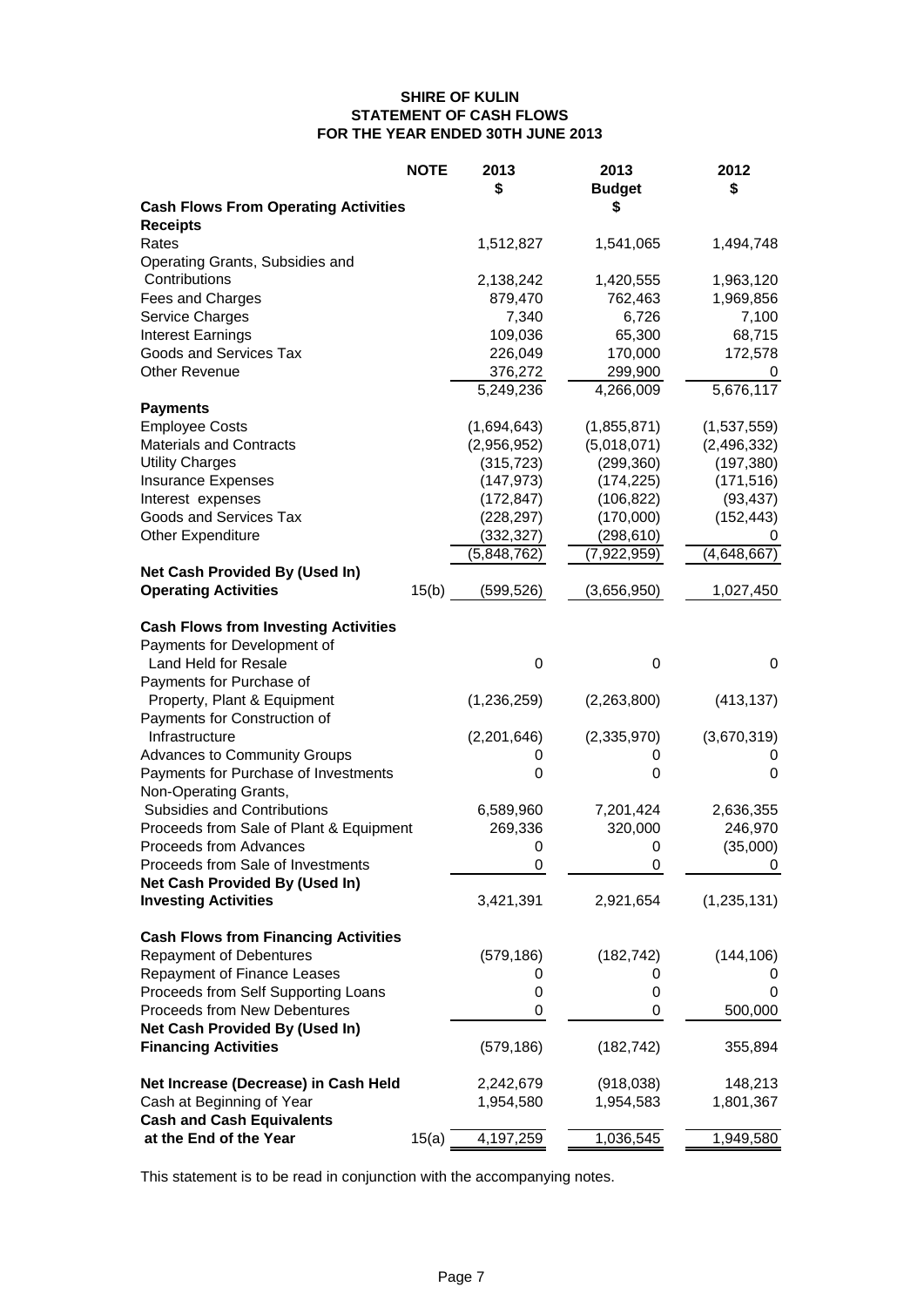# **SHIRE OF KULIN RATE SETTING STATEMENT FOR THE YEAR ENDED 30TH JUNE 2013**

|                                                                      | <b>NOTE</b> | 2013<br><b>Actual</b><br>\$ | 2013<br><b>Budget</b><br>\$ | 2012<br><b>Actual</b><br>\$ |
|----------------------------------------------------------------------|-------------|-----------------------------|-----------------------------|-----------------------------|
| <b>Revenue</b>                                                       |             |                             |                             |                             |
| Governance                                                           |             | 19,572                      | 17,060                      | 67,584                      |
| <b>General Purpose Funding</b>                                       |             | 1,558,918                   | 807,861                     | 1,716,236                   |
| Law, Order, Public Safety                                            |             | 410,515                     | 81,475                      | 42,762                      |
| Health                                                               |             | 0                           | 0                           | 0                           |
| <b>Education and Welfare</b>                                         |             | 146,106                     | 191,906                     | 180,192                     |
| Housing                                                              |             | 138,982                     | 137,268                     | 144,135                     |
| <b>Community Amenities</b>                                           |             | 115,196                     | 73,448                      | 68,462                      |
| <b>Recreation and Culture</b>                                        |             | 281,975                     | 466,034                     | 1,353,211                   |
| Transport                                                            |             | 2,556,023                   | 2,587,899                   | 986,399                     |
| <b>Economic Services</b>                                             |             | 933,003                     | 1,396,665                   | 561,815                     |
| Other Property and Services                                          |             | 3,950,103                   | 4,095,330                   | 901,681                     |
|                                                                      |             | 10,110,393                  | 9,854,946                   | 6,022,477                   |
| <b>Expenses</b>                                                      |             |                             |                             |                             |
| Governance                                                           |             | (206, 239)                  | (218, 140)                  | (240, 446)                  |
| <b>General Purpose Funding</b>                                       |             | (53, 879)                   | (65, 919)                   | (41, 945)                   |
| Law, Order, Public Safety                                            |             | (118,096)                   | (61, 815)                   | (49, 041)                   |
| Health                                                               |             | (119, 173)                  | (126, 506)                  | (207, 685)                  |
| <b>Education and Welfare</b>                                         |             | (200, 049)                  | (224, 916)                  | (186, 791)                  |
| Housing                                                              |             | (188,090)                   | (160, 478)                  | (461, 664)                  |
| <b>Community Amenities</b>                                           |             | (432, 852)                  | (363,902)                   | (301, 750)                  |
| Recreation and Culture                                               |             | (993, 267)                  | (1,218,855)                 | (1,035,127)                 |
| Transport                                                            |             | (2,440,735)                 | (2,976,982)                 | (2,099,973)                 |
| <b>Economic Services</b>                                             |             | (822, 702)                  | (811, 811)                  | (806, 635)                  |
| Other Property and Services                                          |             | (1,934,657)                 | (3, 147, 218)               | (629, 439)                  |
|                                                                      |             | (7,509,739)                 | (9,376,542)                 | (6,060,496)                 |
| <b>Net Result Excluding Rates</b>                                    |             | 2,600,654                   | 478,404                     | (38,019)                    |
| <b>Adjustments for Cash Budget Requirements:</b>                     |             |                             |                             |                             |
| <b>Non-Cash Expenditure and Revenue</b>                              |             |                             |                             |                             |
| Initial Recognition of Assets Due to Change to Regulations<br>- Land |             |                             |                             |                             |
| (Profit)/Loss on Asset Disposals                                     | 22          | (76, 627)                   | (123,000)                   | 132,114                     |
| Movement in Deferred Pensioner Rates (Non-Current)                   |             | (500)                       | 0                           | 0                           |
|                                                                      |             | 30,725                      | 0                           | 38,490                      |
| Movement in Employee Benefit Provisions (Non-Current)                |             |                             |                             |                             |
| Depreciation and Amortisation on Assets                              | 2(a)        | 1,843,339                   | 1,743,510                   | 1,698,758                   |
| <b>Capital Expenditure and Revenue</b>                               |             |                             |                             |                             |
| Purchase Land Held for Resale                                        |             | 0                           | 0                           | 0                           |
| Purchase Land and Buildings                                          |             | (9,583)                     | (1, 255, 300)               | (9, 438)                    |
| Purchase Infrastructure Assets - Roads                               |             | (1,680,441)                 | (1,858,070)                 | (1,368,560)                 |
| Purchase Infrastructure Assets - Other                               |             | (521, 207)                  | (477,900)                   | (2,307,758)                 |
| <b>Purchase Plant and Equipment</b>                                  |             | (1,203,536)                 | (975,000)                   | (391, 239)                  |
| Purchase Furniture and Equipment                                     |             | (23, 142)                   | (33,500)                    | (12, 461)                   |
| Proceeds from Disposal of Investments                                |             | 0                           | 0                           |                             |
| Proceeds from Disposal of Assets                                     | 22          | 269,336                     | 320,000                     | 246,970                     |
| <b>Repayment of Debentures</b>                                       | 23          | (579, 186)                  | (182, 742)                  | (144, 106)                  |
| Proceeds from New Debentures                                         | 23          | 0                           | 0                           | 500,000                     |
|                                                                      |             | 0                           | 0                           | O                           |
| Self-Supporting Loan Principal Income                                |             |                             |                             |                             |
| Transfers to Reserves (Restricted Assets)                            | 13          | (1, 205, 108)               | (88, 750)                   | (85, 333)                   |
| Transfers from Reserves (Restricted Assets)                          | 13          | 178,814                     | 33,314                      | 930,314                     |
| ADD.<br>Estimated Surplus/(Deficit) July 1 B/Fwd                     | 24(b)       | 756,049                     | 883,549                     | 110,221                     |
| LESS Estimated Surplus/(Deficit) June 30 C/Fwd                       | 24(b)       | 1,911,064                   | 2,580                       | 756,049                     |
| <b>Total Amount Raised from General Rate</b>                         | 24(a)       | (1,531,477)                 | (1,538,065)                 | (1,456,096)                 |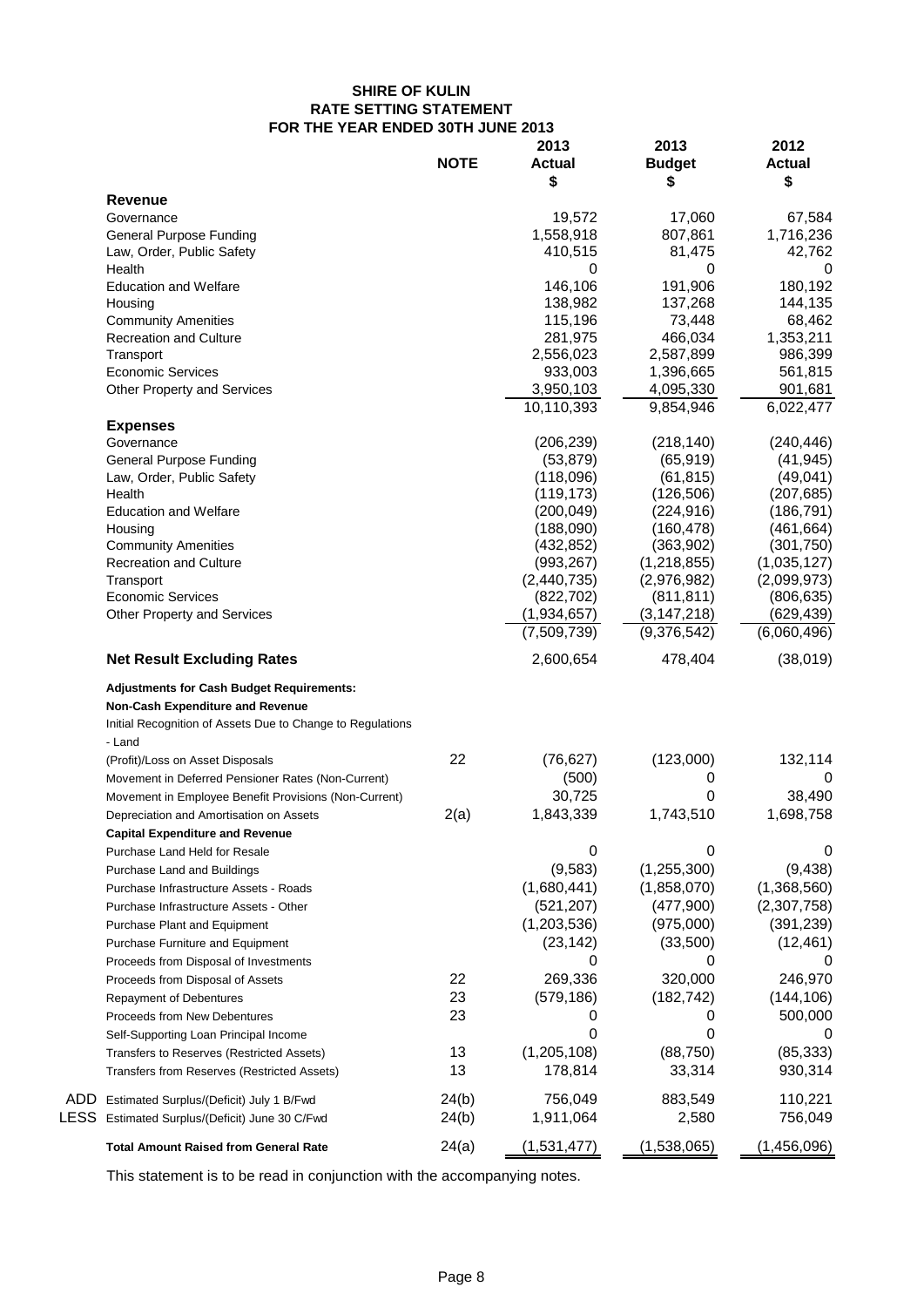#### **1. SIGNIFICANT ACCOUNTING POLICIES**

The significant accounting policies which have been adopted in the preparation of this financial report are presented below and have been consistently applied unless stated otherwise.

#### **(a) Basis of Preparation**

The financial report is a general purpose financial statement which has been prepared in accordance with Australian Accounting Standards (as they apply to local governments and not-for-profit entities), Australian Accounting Interpretations, other authoratative pronouncements of the Australian Accounting Standards Board, the local Government Act 1995 and accompanying regulations.

Except for cash flow and rate setting information, the report has also been prepared on the accrual basis and is based on historical costs, modified, where applicable, by the measurement at fair value of the selected non-current assets, financial assets and liabilities.

#### **Critical Accounting Estimates**

The preparation of a financial report in conformity with Australian Accounting Standards requires management to make judgements, estimates and assumptions that effect the application of policies and reported amounts of assets and liabilities, income and expenses.

The estimates and associated assumptions are based on historical experience and various other factors that are believed to be reasonable under the circumstances; the results of which form the basis of making the judgements about carrying values of assets and liabilities that are not readily apparent from other sources. Actual results may differ from these estimates.

# **(b) The Local Government Reporting Entity**

All Funds through which the Council controls resources to carry on its functions have been included in the financial statements forming part of this financial report.

In the process of reporting on the local government as a single unit, all transactions and balances between those funds (for example, loans and transfers between Funds) have been eliminated.

All monies held in the Trust Fund are excluded from the financial statements, but a separate statement of those monies appears at Note 21 to these financial statements.

# **(c) Goods and Services Tax (GST)**

Revenues, expenses and assets are recognised net of the amount of GST, except where the amount of GST incurred is not recoverable from the Australian Taxation Office (ATO).

Receivables and payables are stated inclusive of GST receivable or payable. The net amount of GST recoverable from, or payable to the ATO, is included with receivables or payables in the statement of financial position.

Cash flows are presented on a gross basis. The GST components of cash flows arising from investing or financing activities which are recoverable from, or payable to the ATO, are presented as operating cash flows.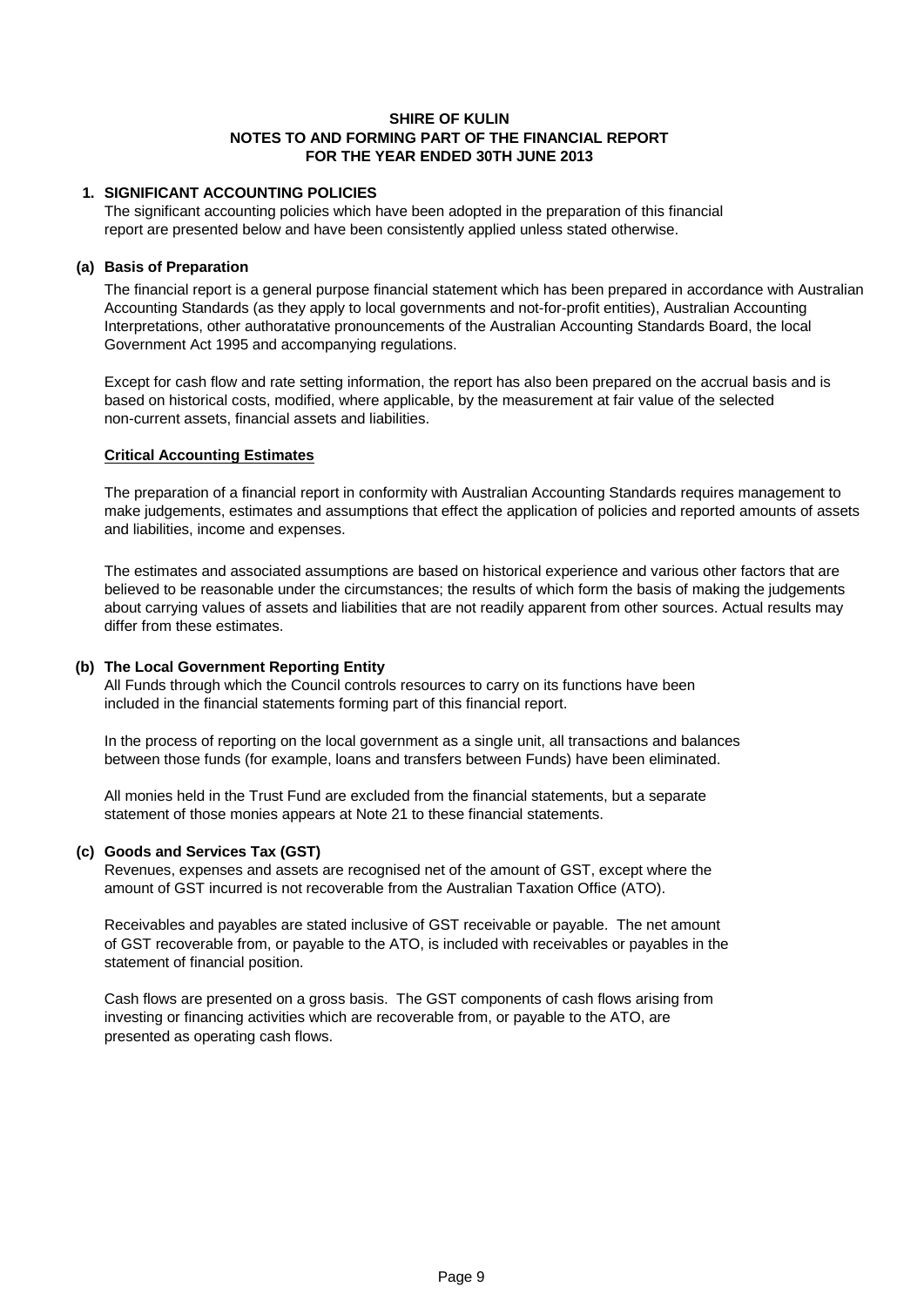#### **1. SIGNIFICANT ACCOUNTING POLICIES (Continued)**

#### **(d) Cash and Cash Equivalents**

Cash and cash equivalents include cash on hand, cash at bank, deposits available on demand with banks, other short term highly liquid investments with original maturities of three months or less that are readily convertible to known amounts of cash and which are subject to an insignificant risk of changes in value and bank overdrafts.

Bank overdrafts are shown as short term borrowings in current liabilities in the statement of financial position.

#### **(e) Trade and Other Receivables**

Trade and other receivables include amounts due from ratepayers for unpaid rates and service charges and other amounts due from third parties for goods sold and services performed in the ordinary course of business.

Receivables expected to be collected within 12 months of the end of the reporting period are classified as current assets. All other receivables are classified as non-current assets.

Collectibility of trade and other receivables is reviewed on an ongoing basis. Debts that are known to be uncollectible are written off when identified. An allowance for doubtful debts is raised when there is objective evidence that they will not be collectible.

#### **(f) Inventories**

#### *General*

Inventories are measured at the lower of cost and net realisable value.

Net realisable value is the estimated selling price in the ordinary course of business less the estimated costs of completion and the estimated costs necessary to make the sale.

#### *Land Held for Resale*

Land purchased for development and/or resale is valued at the lower of cost and net realisable value. Cost includes the cost of acquisition, development, borrowing costs and holding costs until completion of development. Finance costs and holding charges incurred after development is completed are expensed.

Gains and losses are recognised in the statement of comprehensive income at the time of signing an unconditional contract of sale if significant risks and rewards, and effective control over the land, are passed on to the buyer at this point.

Land held for resale is classified as current except where it is held as non-current based on Council's intention to release for sale.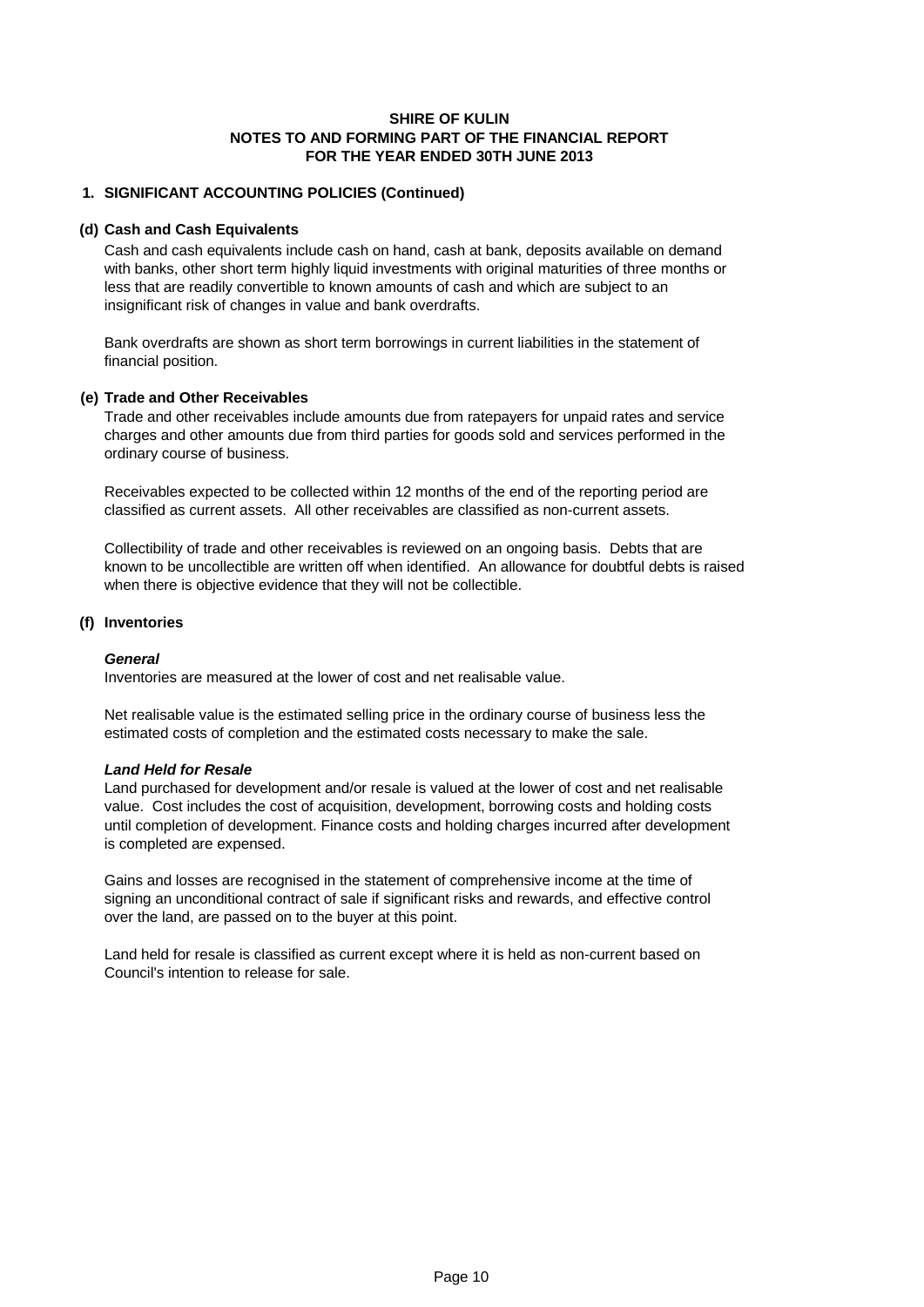#### **1. SIGNIFICANT ACCOUNTING POLICIES (Continued)**

#### **(g) Fixed Assets**

Each class of fixed assets is carried at cost or fair value as indicated less, where applicable, any accumulated depreciation or impairment losses.

#### *Mandatory Requirement to Revalue Non-Current Assets*

Effective from 1 July 2012, the Local Government (Financial Management) Regulations were amended and the measurement of non-current assets at fair value became mandatory.

as follows: The amendments allow for a phasing in of fair value in relation to fixed assets over three years

(a) for the financial year ending on 30 June 2013, the fair value of all of the assets of the local government that are plant and equipment; and

(b) for the financial year ending on 30 June 2014, the fair value of all of the assets of the local government -

(i) that are plant and equipment; and

- (ii) that are
	- (I) land and buildings; or
	- (II) infrastructure;

and

(c) for a financial year ending on or after 30 June 2015, the fair value of all of the assets of the local government.

Thereafter, in accordance with the regulations, each asset class must be revalued at least every 3 years.

Council has commenced the process of adopting Fair Value in accordance with the Regulations.

Relevant disclosures, in accordance with the requirements of Australian Accounting Standards, have been made in the financial report as necessary.

#### *Land Under Control*

In accordance with local Government (Financial Management) Regulation 16 (a), the Council is required to include as an asset (by 30 June 2013), Crown Land operated by the local government as a golf course, showground, racecourse or other sporting or recreational facility of State or regional significance.

Upon initial recognition, these assets were recorded at cost in accordance with AASB 116. They were then classified as Land and revalued along with other land in accordance with other policies detailed in this Note.

Whilst they were initially recorded at cost, fair value at the date of acquisition was deemed cost as per AASB 116.

Consequently, these assets were initially recognised at cost but revalued along with other items of Land and Buildings at 30 June 2013.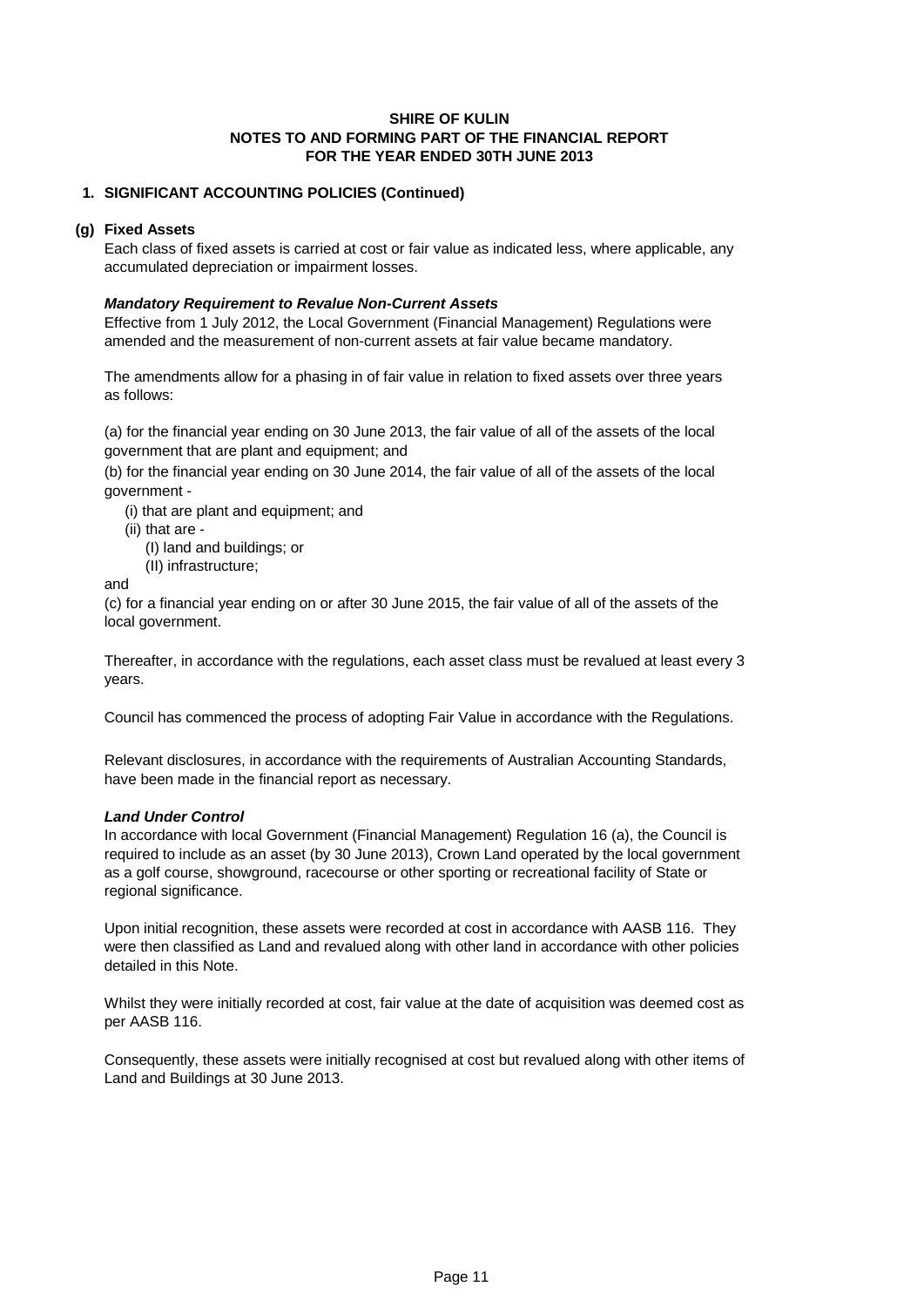#### **1. SIGNIFICANT ACCOUNTING POLICIES (Continued)**

#### **(g) Fixed Assets (Continued)**

#### *Initial Recognition*

All assets are initially recognised at cost. Cost is determined as the fair value of the assets given as consideration plus costs incidental to the acquisition. For assets acquired at no cost or for nominal consideration, cost is determined as fair value at the date of acquisition. The cost of noncurrent assets constructed by the Council includes the cost of all materials used in construction, direct labour on the project and an appropriate proportion of variable and fixed overheads.

Subsequent costs are included in the asset's carrying amount or recognised as a separate asset, as appropriate, only when it is probable future economic benefits associated with the item will flow to the Council and the cost of the item can be measured reliably. All other repairs and maintenance are recognised as expenses in the statement of comprehensive income in the period in which they are incurred.

#### *Revaluation*

Revalued assets are carried at their fair value being the price that would be received to sell the asset, in an orderly transaction between market participants at the measurement date.

Revalued assets are carried at their fair value being the price that would be received to sell the asset, in an orderly transaction between market participants at the measurement date.

For land and buildings, fair value will be determined based on the nature of the asset class. For land and non-specialised buildings, fair value is determined on the basis of observable open market values of similar assets, adjusted for conditions and comparability at their highest and best use (Level 2 inputs in the fair value hierarchy).

With regards to specialised buildings, fair value is determined having regard for current replacement cost and both observable and unobservable costs. These include construction costs based on recent contract prices, current condition (observable Level 2 inputs in the fair value hierarchy), residual values and remaining useful life assessments (unobservable Level 3 inputs in the fair value hierarchy).

For infrastructure and other asset classes, fair value is determined to be the current replacement cost of an asset (Level 2 inputs in the fair value hierarchy) less, where applicable, accumulated depreciation calculated on the basis of such cost to reflect the already consumed or expired future economic benefits of the asset (Level 3 inputs in the fair value hierarchy).

Increases in the carrying amount arising on revaluation of assets are credited to a revaluation surplus in equity. Decreases that offset previous increases in the same asset are recognised against revaluation surplus directly in equity. All other decreases are recognised as profit or loss.

Any accumulated depreciation at the date of revaluation is eliminated against the gross carrying amount of the asset and the net amount is restated to the revalued amount of the asset.

Those assets carried at a revalued amount, being their fair value at the date of revaluation less any subsequent accumulated depreciation and accumulated impairment losses, are to be revalued with sufficient regularity to ensure the carrying amount does not differ materially from that determined using fair value at reporting date.

In addition, the amendments to the Financial Management Regulations mandating the use of Fair Value, imposes a further minimum of 3 years revaluation requirement. As a minimum, all assets carried at a revalued amount, will be revalued at least every 3 years.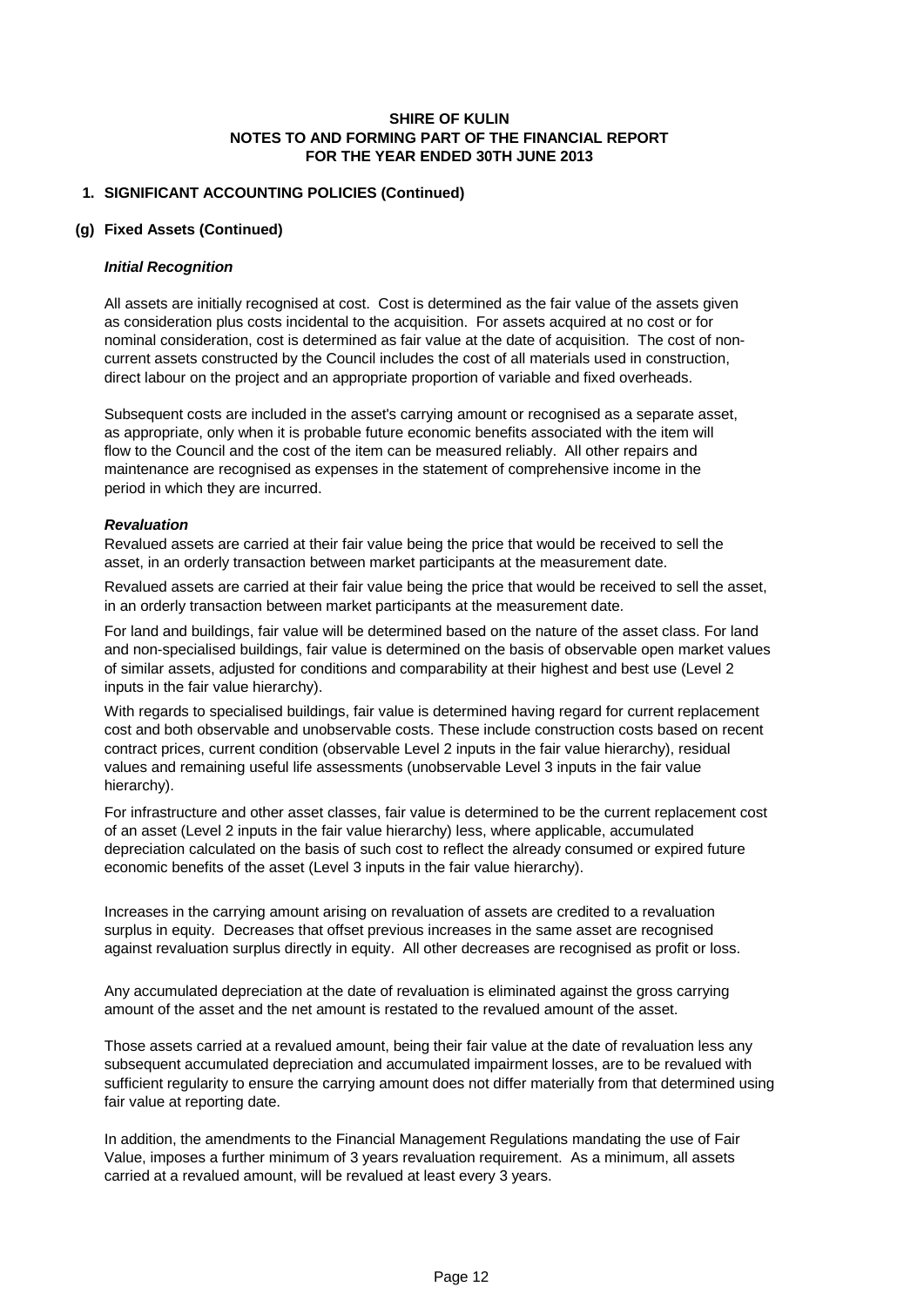#### **1. SIGNIFICANT ACCOUNTING POLICIES (Continued)**

#### **(g) Fixed Assets (Continued)**

#### *Transitional Arrangement*

During the time it takes to transition the carrying value of non-current assets from the cost approach to the fair value approach, the Council may still be utilising both methods across differing asset classes.

Those assets carried at cost will be carried in accordance with the policy detailed in the *Initial Recognition* section as detailed above.

Those assets carried at fair value will be carried in accordance with the *Revaluation* methodology section as detailed above.

#### *Early Adoption of AASB 13 - Fair Value Measurement*

Whilst the new accounting standard in relation to fair value, *AASB 13 - Fair Value Measurement*  does not become applicable until the end of the year ended 30 June 2014 (in relation to Council), given the legislative need to commence using Fair Value methodology for this reporting period, the Council chose to earlt adopt AASB 13 (as allowed for in the standard).

As a consequence, the principles embodied in *AASB 13 - Fair Value Measurement* have been applied to this reporting period (year ended 30 June 2013).

Due to the nature and timing of the adoption (driven by legislation), the adoption of this standard has had no effect on previous reporting periods.

#### *Land under Roads*

In Western Australia, all land under roads is Crown Land, the responsibility for managing which, is vested in the local government.

Effective as at 1 July 2008, Council elected not to recognise any value for land under roads acquired on or before 30 June 2008. This accords with the treatment available in Australian Accounting Standard AASB1051 - Land Under Roads and the fact Local Government (Financial Management) Regulation 16(a)(i) prohibits local governments from recognising such land as an asset.

In respect of land under roads acquired on or after 1 July 2008, as detailed above, Local Government (Financial Management) Regulation 16(a)(i) prohibits local governments from recognising such land as an asset.

Whilst such treatment is inconsistent with the requirements of AASB 1051, Local Government (Financial Management) Regulation 4(2) provides, in the event of such an inconsistency, the Local Government (Financial Management) Regulations prevail.

Consequently, any land under roads acquired on or after 1 July 2008 is not included as an asset of the Council.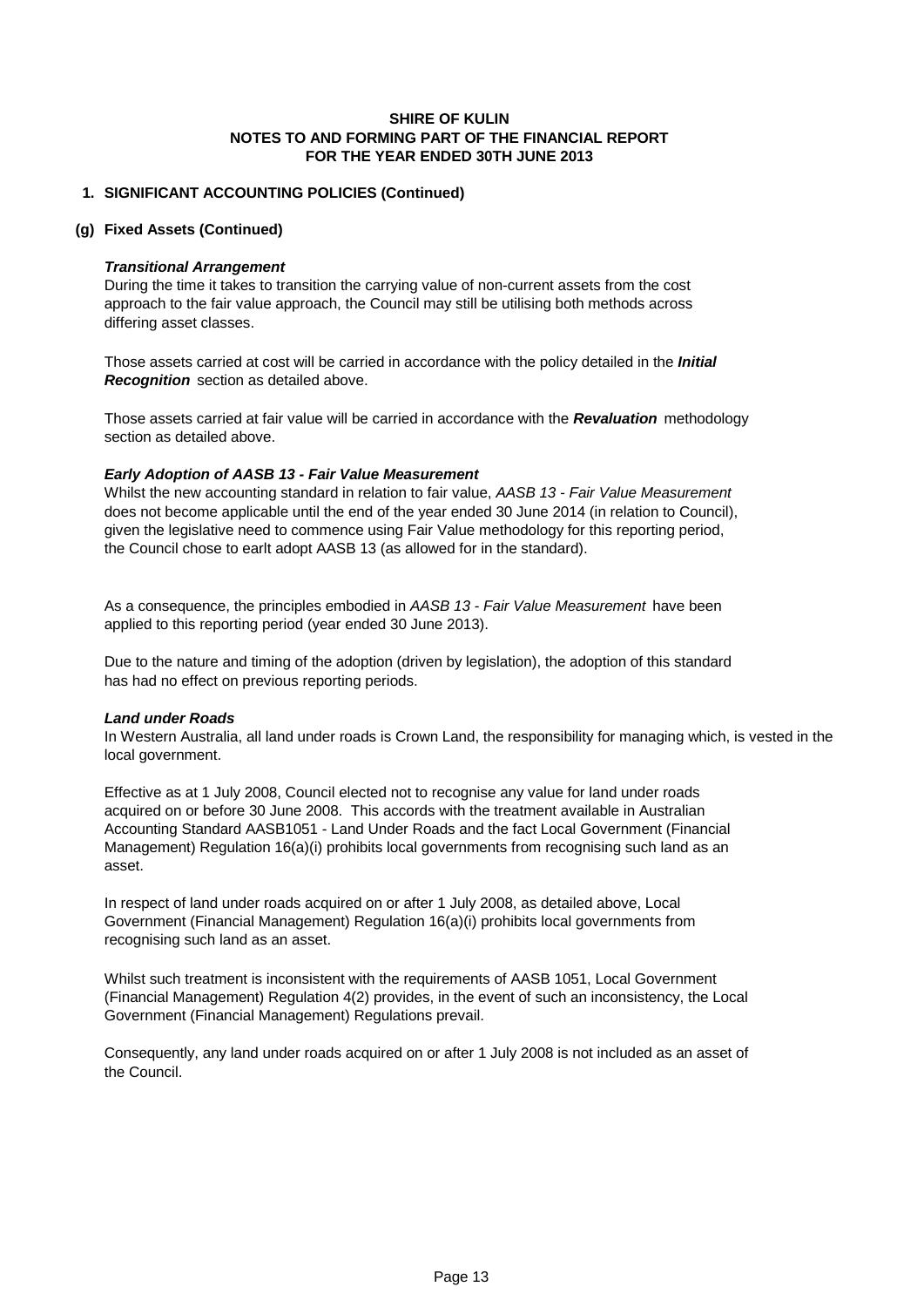#### **1. SIGNIFICANT ACCOUNTING POLICIES (Continued)**

#### **(g) Fixed Assets (Continued)**

#### *Depreciation of Non-Current Assets*

All non-current assets having a limited useful life (excluding freehold land) are separately and systematically depreciated over their useful lives in a manner which reflects the consumption of the future economic benefits embodied in those assets.

Assets are depreciated from the date of acquisition or, in respect of internally constructed assets, from the time the asset is completed and held ready for use.

Depreciation is recognised on a straight-line basis, using rates which are reviewed each reporting period. Major depreciation periods are:

| <b>Buildings</b>                         | 10 to 50 years  |
|------------------------------------------|-----------------|
| <b>Construction Other than Buildings</b> | 6 to 75 years   |
| <b>Furniture and Equipment</b>           | 5 to 20 years   |
| <b>Plant and Equipment</b>               | 5 to 33 years   |
| Sealed roads and streets                 |                 |
| clearing and earthworks                  | not depreciated |
| construction/road base                   | 50 years        |
| original surfacing and                   |                 |
| major re-surfacing                       |                 |
| - bituminous seals                       | 20 years        |
| Gravel roads                             |                 |
| clearing and earthworks                  | not depreciated |
| construction/road base                   | 50 years        |
| gravel sheet                             | 50 years        |
| Formed roads (unsealed)                  |                 |
| clearing and earthworks                  | not depreciated |
| construction/road base                   | 50 years        |
| Footpaths - slab                         | 50 years        |
| Footpaths - other                        | 50 years        |
| Reticulation                             | 20 years        |
| Water supply piping and drainage         | 75 years        |

The assets residual values and useful lives are reviewed, and adjusted if appropriate, at the end of each reporting period.

An asset's carrying amount is written down immediately to its recoverable amount if the asset's carrying amount is greater than its estimated recoverable amount.

Gains and losses on disposals are determined by comparing proceeds with with the carrying amount. These gains and losses are included in the statement of comprehensive income. When revalued assets are sold, amounts included in the revaluation surplus relating to that asset are transferred to retained surplus.

#### *Capitalisation Threshold*

Expenditure on items of equipment under \$1,000 is not capitalised. Rather, it is recorded on an asset inventory listing.

#### **(h) Intangible Assets**

#### **Easements**

Due to legislative changes, Easements are required to be recognised as assets.

If significant, they are initially recognised at cost and have an indefinite useful life.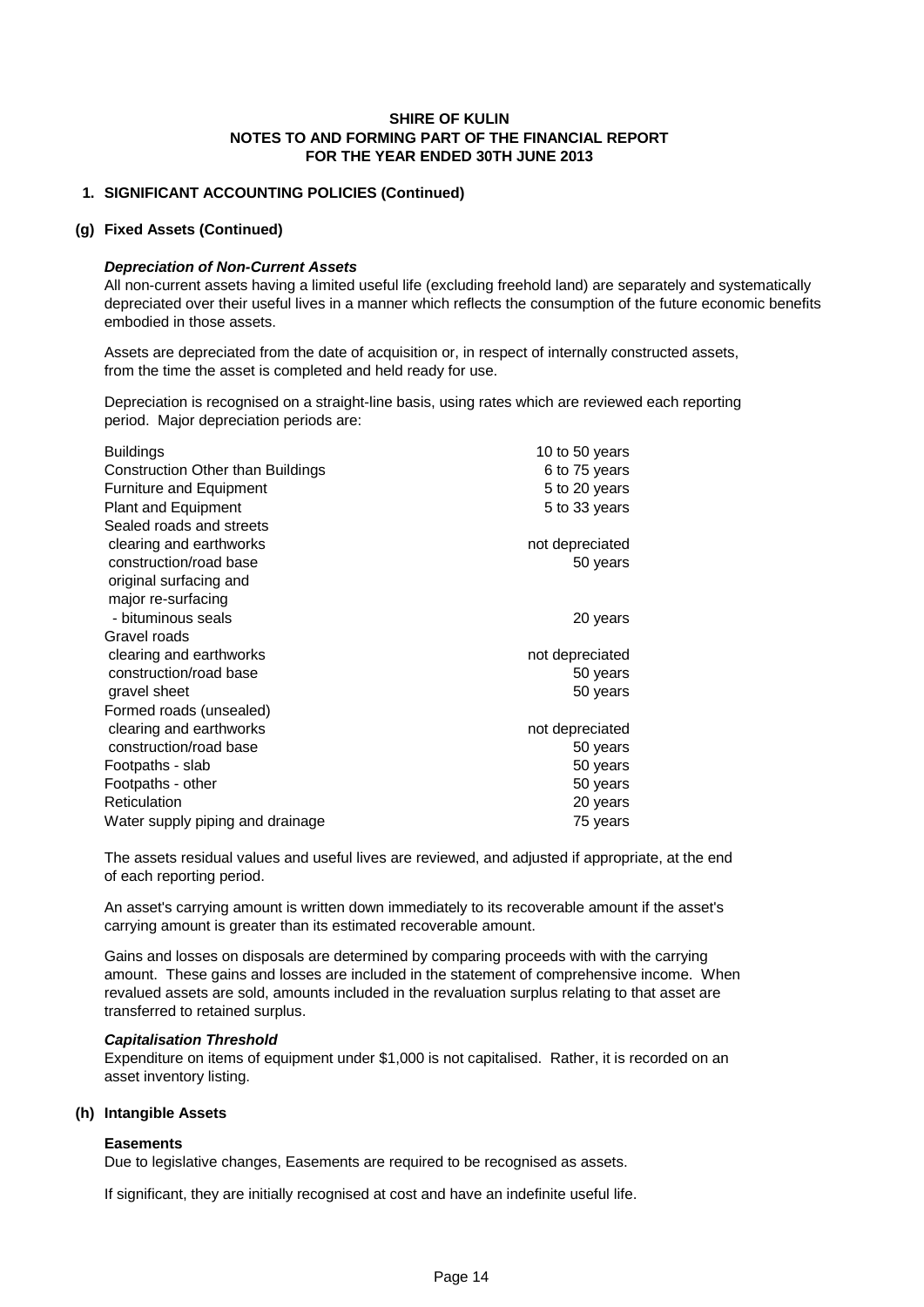#### **1. SIGNIFICANT ACCOUNTING POLICIES (Continued)**

#### **(i) Financial Instruments**

#### *Initial Recognition and Measurement*

Financial assets and financial liabilities are recognised when the Council becomes a party to the contractual provisions to the instrument. For financial assets, this is equivalent to the date that the Council commits itself to either the purchase or sale of the asset (ie trade date accounting is adopted).

Financial instruments are initially measured at fair value plus transaction costs, except where the instrument is classified 'at fair value through profit or loss', in which case transaction costs are expensed to profit or loss immediately.

#### *Classification and Subsequent Measurement*

Financial instruments are subsequently measured at fair value, amortised cost using the effective interest rate method or at cost.

Fair value represents the amount for which an asset could be exchanged or a liability settled, between knowledgeable, willing parties. Where available, quoted prices in an active market are used to determine fair value. In other circumstances, valuation techniques are adopted.

Amortised cost is calculated as:

 *(a)* the amount in which the financial asset or financial liability is measured at initial recognition;

*(b)* less principal repayments;

*(c)* plus or minus the cumulative amortisation of the difference, if any, between the amount initially recognised and the maturity amount calculated using the effective interest rate method; and

*(d)* less any reduction for impairment.

The effective interest rate method is used to allocate interest income or interest expense over the relevant period and is equivalent to the rate that discounts estimated future cash payments or receipts (including fees, transaction costs and other premiums or discounts) through the expected life (or when this cannot be reliably predicted, the contractual term) of the financial instrument to the net carrying amount of the financial asset or financial liability. Revisions to expected future net cash flows will necessitate an adjustment to the carrying value with a consequential recognition of an income or expense in profit or loss.

#### *(i) Financial assets at fair value through profit and loss*

Financial assets at fair value through profit or loss are financial assets held for trading. A financial asset is classified in this category if acquired principally for the purpose of selling in the short term. Derivatives are classified as held for trading unless they are designated as hedges. Assets in this category are classified as current. They are subsequently measured at fair value with changes to carrying amount being included in profit or loss.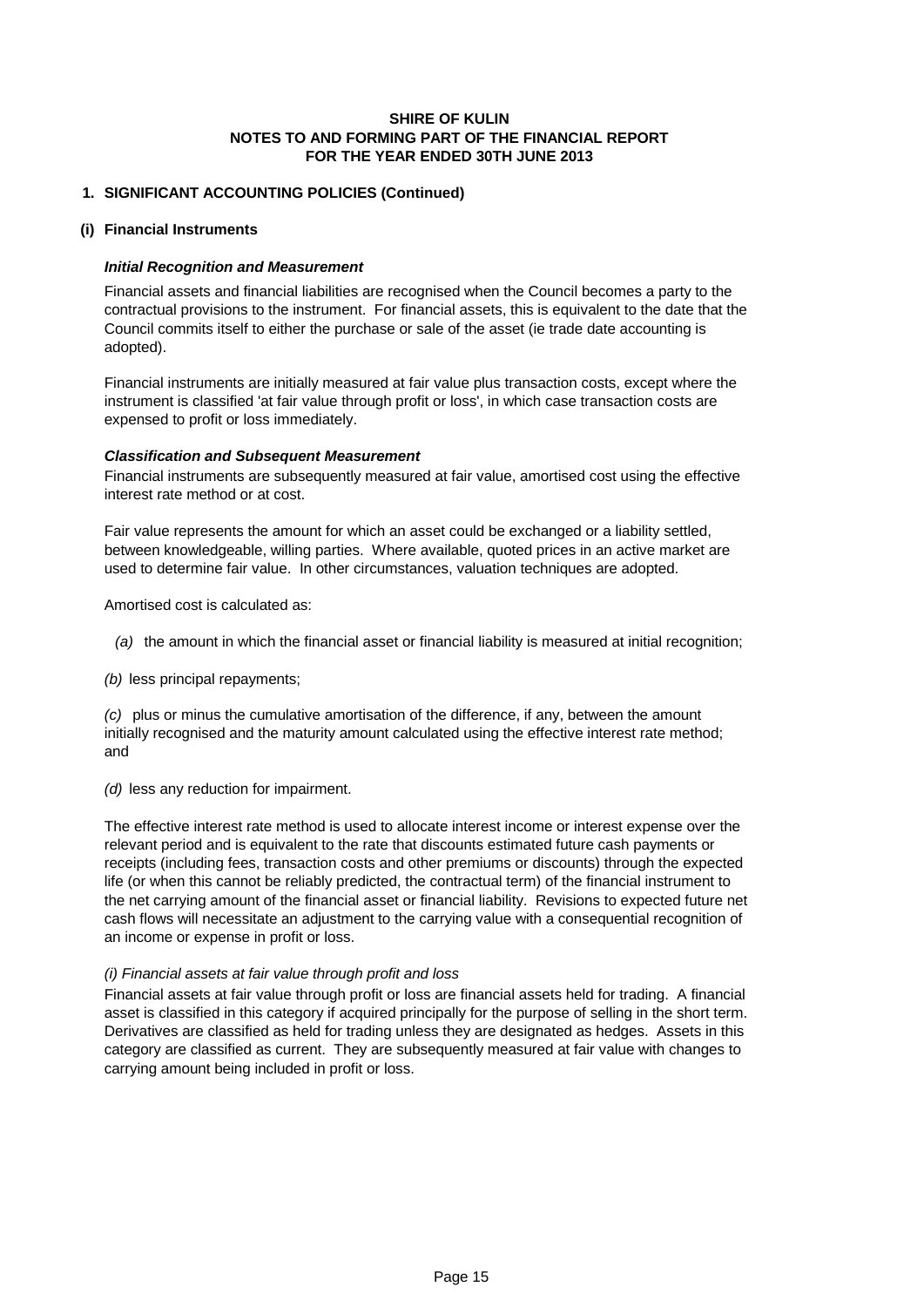#### **1. SIGNIFICANT ACCOUNTING POLICIES (Continued)**

#### **(i) Financial Instruments (Continued)**

#### *Classification and Subsequent Measurement (Continued)*

#### *(ii) Loans and receivables*

Loans and receivables are non-derivative financial assets with fixed or determinable payments that are not quoted in an active market and are subsequently measured at amortised cost. Gains or losses are recognised in profit or loss.

Loans and receivables are included in current assets where they are expected to mature within 12 months after the end of the reporting period.

#### *(iii) Held-to-maturity investments*

Held-to-maturity investments are non-derivative financial assets with fixed maturities and fixed or determinable payments and fixed maturities that the Council's management has the positive intention and ability to hold to maturity. They are subsequently measured at amortised cost. Gains or losses are recognised in profit or loss.

Held-to-maturity investments are included in current assets where they are expected to mature within 12 months after the end of the reporting period. All other investments are classified as non-current.

#### *(iv) Available-for-sale financial assets*

Available-for-sale financial assets, are non-derivative financial assets that are either not suitable to be classified into other categories of financial assets due to their nature, or they are designated as such by management. They comprise investments in the equity of other entities where there is neither a fixed maturity nor fixed or determinable.

They are subsequently measured at fair value with changes in such fair value (ie gains or losses) recognised in other comprehensive income (except for impairment losses). When the financial asset is derecognised, the cumulative gain or loss pertaining to the asset previously recognised in other comprehensive income, is reclassified into profit or loss.

Available-for-sale financial assets are included in current assets where they are expected to be sold within 12 months after the end of the reporting period. All other available-for-sale financial assets are classified as non-current.

#### *(v) Financial liabilities*

Non-derivative financial liabilities (excluding financial guarantees) are subsequently measured at amortised cost. Gains or losses are recognised in profit or loss.

#### *Impairment*

At the end of each reporting period, the Council assesses whether there is objective evidence that a financial instrument has been impaired.

A financial asset is deemed to be impaired if, and only if, there is objective evidence of impairment as a result of one or more events having occurred, which will have an impact on the estimated future cash flows of the financial asset(s).

In the case of available-for-sale financial instruments, a significant or prolonged decline in the market value of the instrument is considered a loss event. Impairment losses are recognised in profit or loss immediately. Also, any cumulative decline in fair value previously recognised in other comprehensive income is reclassified into profit or loss at this point.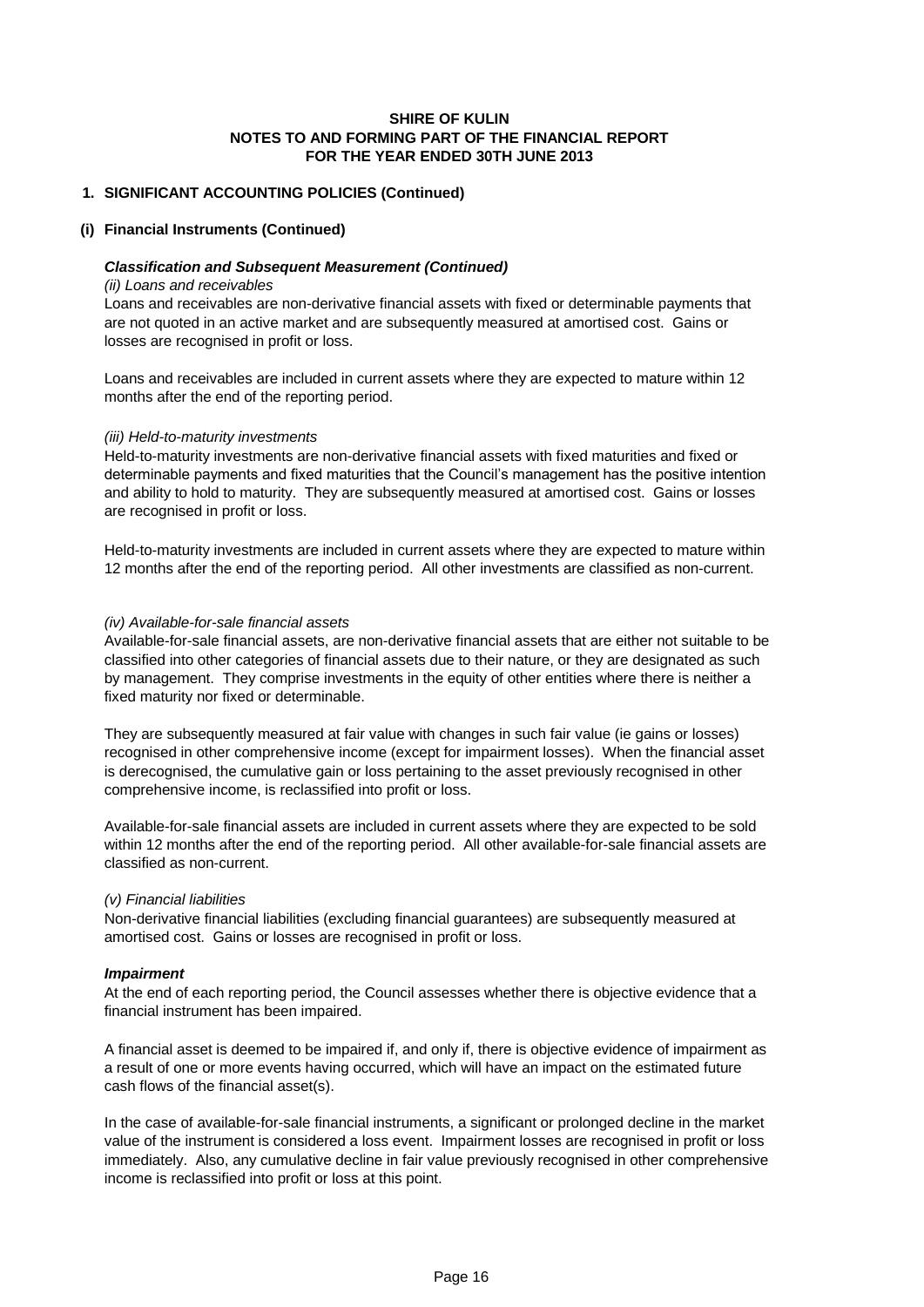#### **1. SIGNIFICANT ACCOUNTING POLICIES (Continued)**

#### **(i) Financial Instruments (Continued)**

#### *Derecognition*

Financial assets are derecognised where the contractual rights to receipt of cash flows expire or the asset is transferred to another party whereby the Council no longer has any significant continued involvement in the risks and benefits associated with the asset.

Financial liabilities are derecognised where the related obligations are discharged, cancelled or expire. The difference between the carrying amount of the financial liability extinguished or transferred to another party and the fair value of the consideration paid, including the transfer of noncash assets or liabilities assumed, is recognised in profit or loss.

#### **(j) Impairment**

In accordance with Australian Accounting Standards the Council's assets, other than inventories, are assessed at each reporting date to determine whether there is any indication they may be impaired.

Where such an indication exists, an impairment test is carried out on the asset by comparing the recoverable amount of the asset, being the higher of the asset's fair value less costs to sell and value in use, to the asset's carrying amount.

Any excess of the asset's carrying amount over its recoverable amount is recognised immediately in profit or loss, unless the asset is carried at a revalued amount in accordance with another standard (eg AASB 116). Any impairment loss of a revalued asset is treated as a revaluation decrease in accordance with that other standard.

For non-cash generating assets such as roads, drains, public buildings and the like, value in use is represented by the depreciated replacement cost of the asset.

#### **(k) Trade and Other Payables**

Trade and other payables represent liabilities for goods and services provided to the Council prior to the end of the financial year that are unpaid and arise when the Council becomes obliged to make future payments in respect of the purchase of these goods and services. The amounts are unsecured, are recognised as a current liability and are normally paid within 30 days of recognition.

#### **(l) Employee Benefits**

Provision is made for the Council's liability for employee benefits arising from services rendered by employees to the end of the reporting period. Employee benefits that are expected to be settled within one year have been measured at the amounts expected to be paid when the liability is settled. Employee benefits payable later than one year have been measured at the present value of the estimated future cash outflows to be made for those benefits. In determining the liability, consideration is given to the employee wage increases and the probability the employee may not satisfy vesting requirements. Those cash flows are discounted using market yields on national government bonds with terms to maturity matching the expected timing of cash flows.

#### **(m) Borrowing Costs**

Borrowing costs are recognised as an expense when incurred except where they are directly attributable to the acquisition, construction or production of a qualifying asset. Where this is the case, they are capitalised as part of the cost of the particular asset.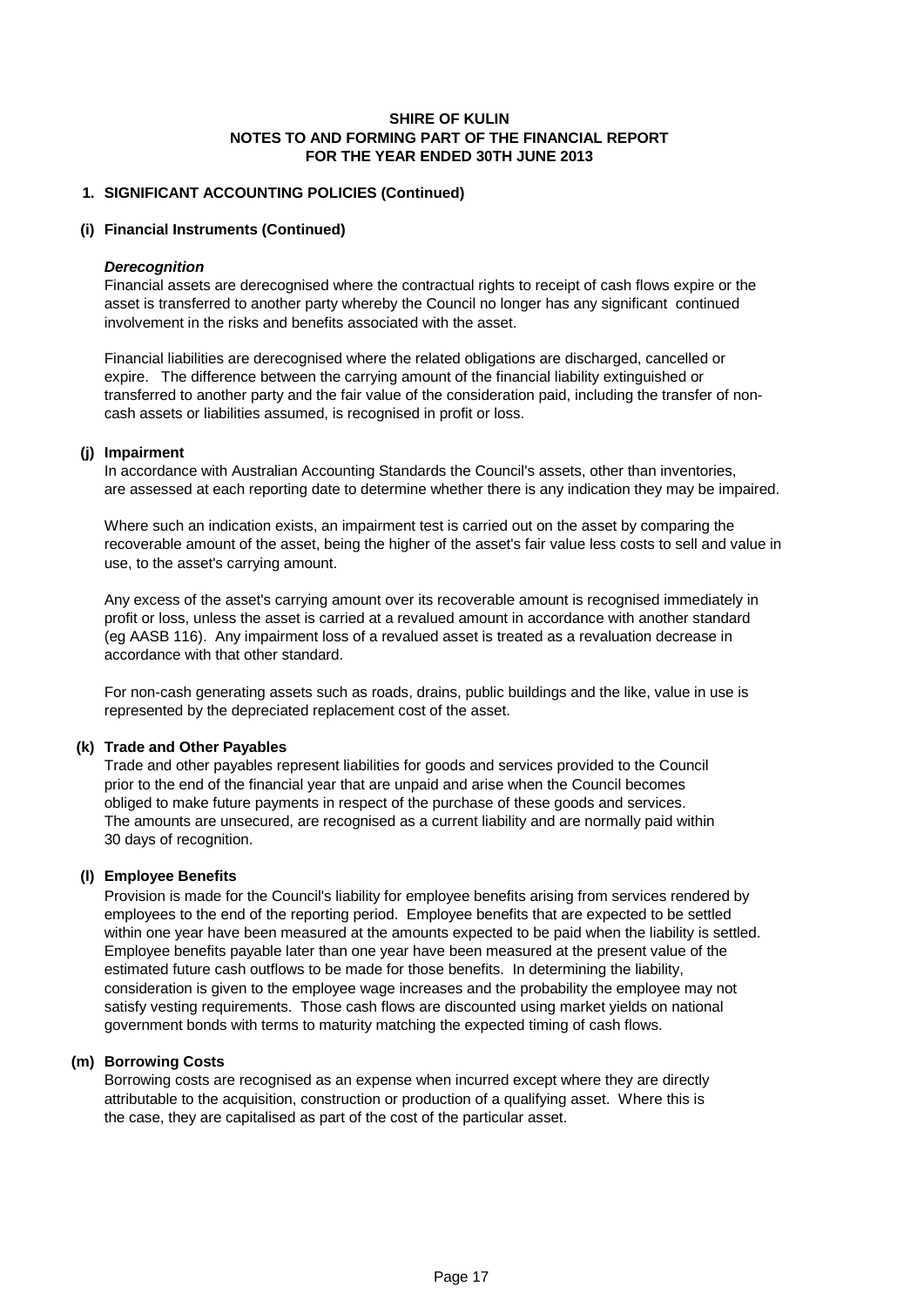#### **1. SIGNIFICANT ACCOUNTING POLICIES (Continued)**

#### **(n) Provisions**

Provisions are recognised when:

- a) the Council has a present legal or constructive obligation as a result of past events;
- b) for which it is probable that an outflow of economic benefits will result; and
- c) that outflow can be reliably measured.

Provisions are measured using the best estimate of the amounts required to settle the obligation at the end of the reporting period.

#### **(o) Leases**

Leases of fixed assets, where substantially all the risks and benefits incidental to the ownership of the asset, but not legal ownership, are transferred to the Council, are classified as finance leases.

Finance leases are capitalised recording an asset and a liability at the lower amounts equal to the fair value of the leased property or the present value of the minimum lease payments, including any guaranteed residual values. Lease payments are allocated between the reduction of the lease liability and the lease interest expense for the period.

Leased assets are depreciated on a straight line basis over the shorter of their estimated useful lives or the lease term.

Lease payments for operating leases, where substantially all the risks and benefits remain with the lessor, are charged as expenses in the periods in which they are incurred.

Lease incentives under operating leases are recognised as a liability and amortised on a straight line basis over the life of the lease term.

# **(p) Investments in Associates**

Associates are entities in which the Council has significant influence through holding, directly or indirectly, 20% or more of the voting power of the Council. Investments in associates are accounted for in the financial statements by applying the equity method of accounting, whereby the investment is initially recognised at cost and adjusted thereafter for the post-acquisition change in the Council's share of net assets of the associate entity. In addition, Council's share of the profit or loss of the associate entity is included in the Council's profit or loss.

The carrying amount of the investment includes goodwill relating to the associate. Any discount on acquisition, whereby the Council's share of the net fair value of the associate exceeds the cost of investment, is recognised in profit or loss in the period in which the investment is acquired.

Profits and losses resulting from transactions between the Council and the associate are eliminated to the extent of the Council's interest in the associate.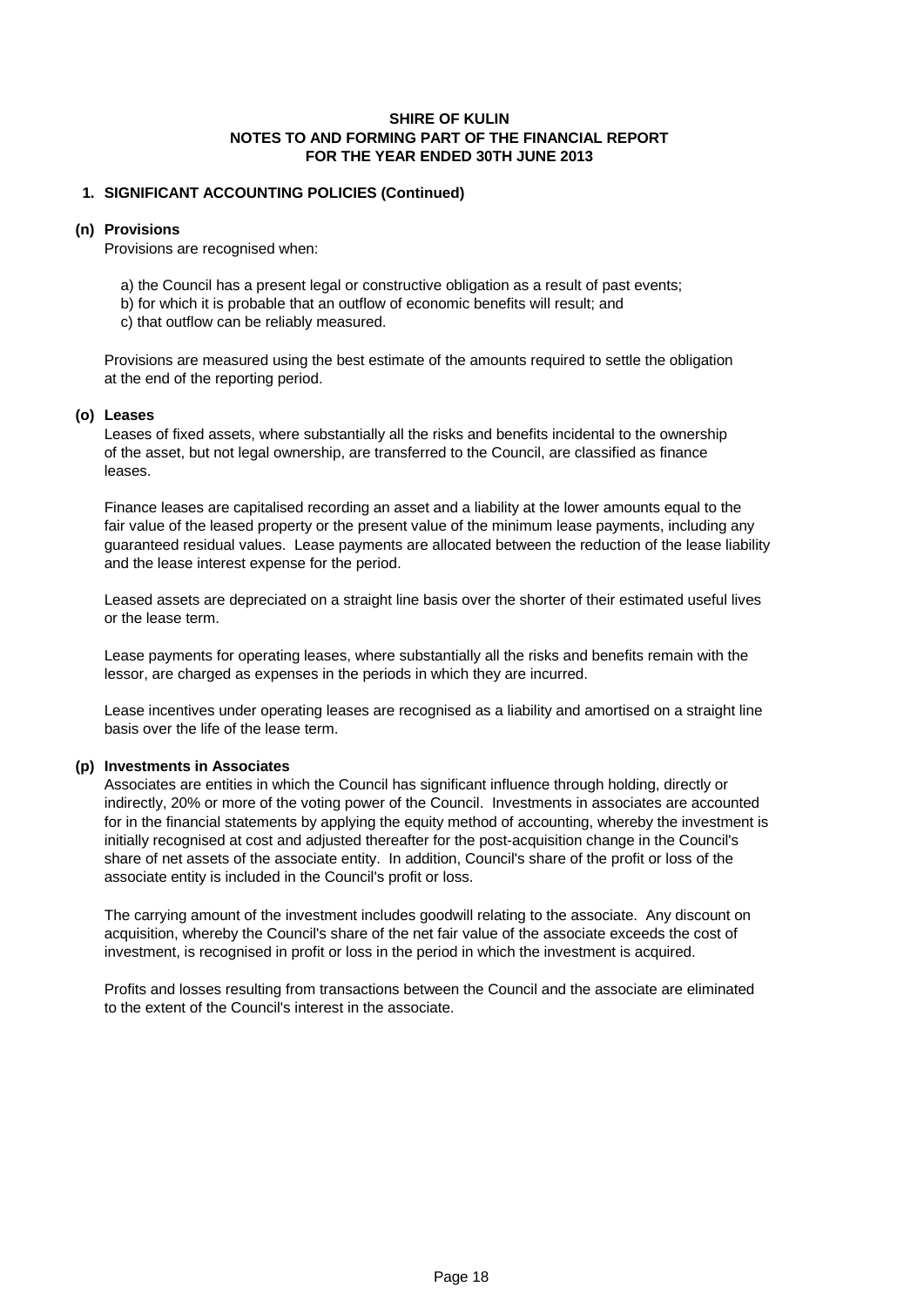#### **1. SIGNIFICANT ACCOUNTING POLICIES (Continued)**

#### **(q) Joint Venture**

The Council's interest in a joint venture has been recognised in the financial statements by including its share of any assets, liabilities, revenues and expenses of the joint venture within the appropriate line items of the financial statement. Information about the joint venture is set out in Note 18.

The Council's interest in joint venture entities are recorded using the equity method of accounting (refer to Note 1(p) for details) in the financial report.

When the Council contributes assets to the joint venture or if the Council purchases assets from the joint venture, only the portion of gain or loss not attributable to the Council's share of the joint venture shall be recognised. The Council recognises the full amount of any loss when the contribution results in a reduction in the net realisable value of current assets or an impairment loss.

#### **(r) Rates, Grants, Donations and Other Contributions**

Rates, grants, donations and other contributions are recognised as revenues when the local government obtains control over the assets comprising the contributions. Control over assets

Control over assets acquired from rates is obtained at the commencement of the rating period or, where earlier, upon receipt of the rates.

Where contributions recognised as revenues during the reporting period were obtained on the condition that they be expended in a particular manner or used over a particular period, and those conditions were undischarged as at the reporting date, the nature of and amounts pertaining to those undischarged conditions are disclosed in Note 2(c). That note also discloses the amount of contributions recognised as revenues in a previous reporting period which were obtained in respect of the local government's operation for the current reporting period.

#### **(s) Superannuation**

The Council contributes to a number of superannuation funds on behalf of employees. All funds to which the Council contributes are defined contribution plans.

# **(t) Current and Non-Current Classification**

In the determination of whether an asset or liability is current or non-current, consideration is given to the time when each asset or liability is expected to be settled. The asset or liability is classified as current if it is expected to be settled within the next 12 months, being the Council's operational cycle. In the case of liabilities where the Council does not have the unconditional right to defer settlement beyond 12 months, such as vested long service leave, the liability is classified as current even if not expected to be settled within the next 12 months. Inventories held for trading are classified as current even if not expected to be realised in the next 12 months except for land held for resale where it is held as non-current based on Council's intentions to release for sale.

# **(u) Rounding Off Figures**

All figures shown in this annual financial report, other than a rate in the dollar, are rounded to the nearest dollar.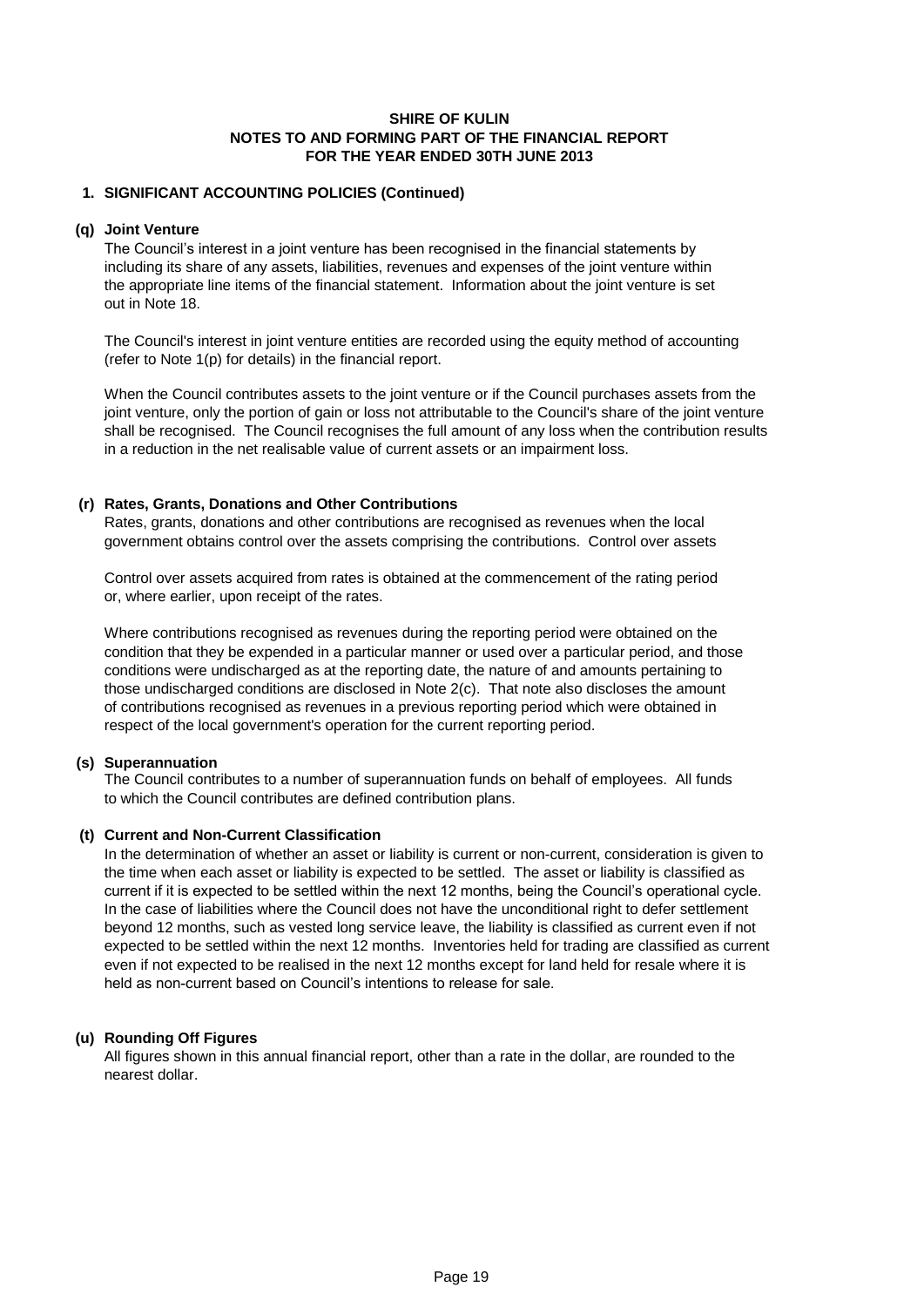#### **1. SIGNIFICANT ACCOUNTING POLICIES (Continued)**

#### **(v) Comparative Figures**

Where required, comparative figures have been adjusted to conform with changes in presentation for the current financial year.

When the Council applies an accounting policy retrospectively, makes a retrospective restatement or reclassifies items in its financial statement, a statement of financial position as at the beginning of the earliest period will be disclosed.

# **(w) Budget Comparative Figures**

Unless otherwise stated, the budget comparative figures shown in this annual financial report relate to the original budget estimate for the relevant item of disclosure.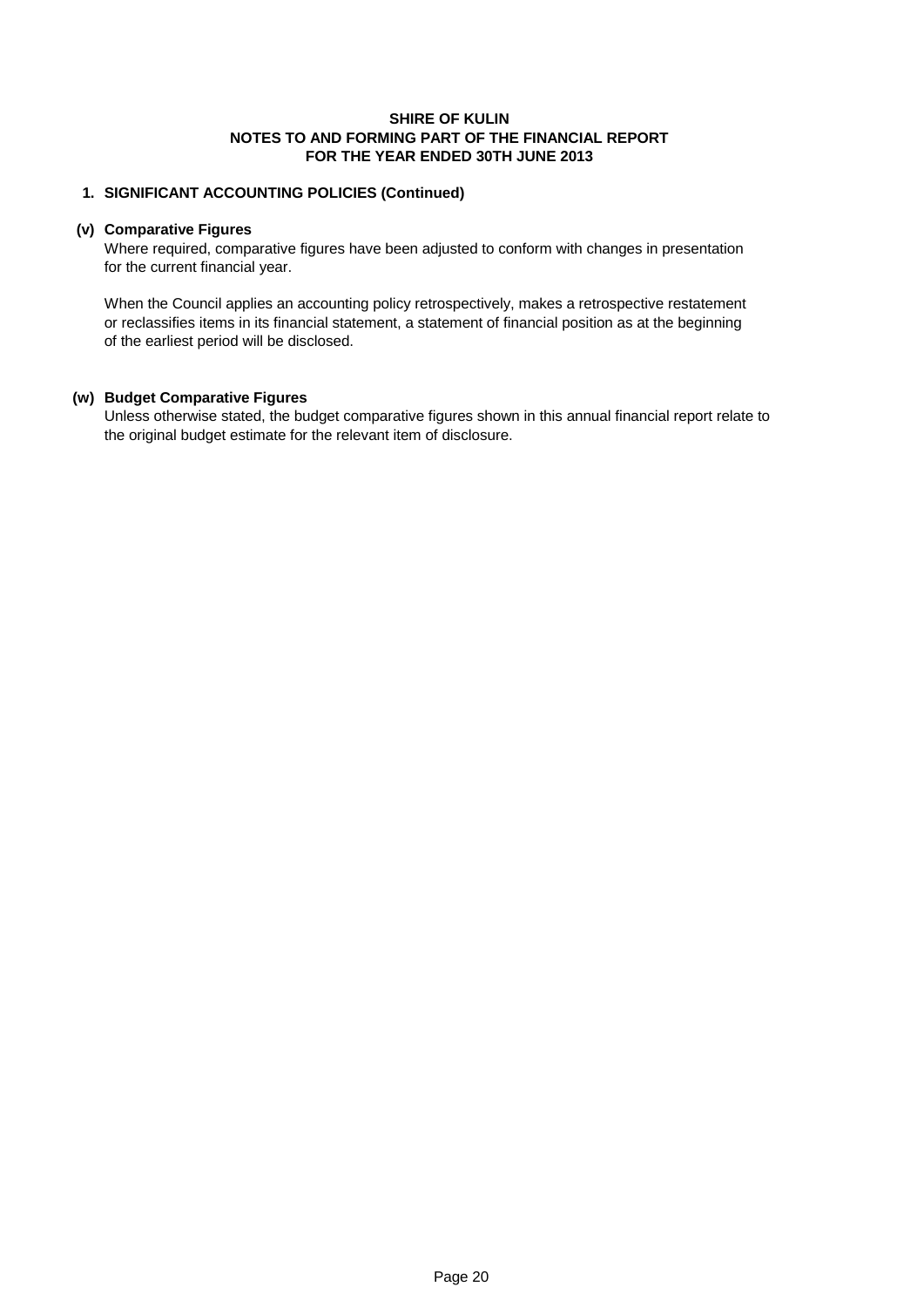## **1. SIGNIFICANT ACCOUNTING POLICIES (Continued)**

#### **(x) New Accounting Standards and Interpretations for Application in Future Periods**

The AASB has issued a number of new and amended Accounting Standards and Interpretations that have mandatory application dates for future reporting periods, some of which are relevant to the Council.

Management's assessment of the new and amended pronouncement that are relevant to the Council, applicable to future reporting periods and which have not yet been adopted are set out as follows.

|      | <b>Title and Topic</b>                                                                                                                         | <b>Issued</b>  | Applicable (*)                             | <b>Impact</b>                                                                                                                                                                                                              |
|------|------------------------------------------------------------------------------------------------------------------------------------------------|----------------|--------------------------------------------|----------------------------------------------------------------------------------------------------------------------------------------------------------------------------------------------------------------------------|
| (i)  | AASB 9 - Financial<br>Instruments                                                                                                              | December 2009  | 01 January 2013                            | Nil – The objective of this Standard is to improve and<br>simplify the approach for classification and                                                                                                                     |
|      | AASB 2012 – 6 Amendments<br>to Australian Accounting<br>Standards - Mandatory<br>effective date of AASB 9 and<br><b>Transition Disclosures</b> | September 2012 | Deferred AASB 9<br>until 1 January<br>2015 | measurement of financial assets compared with the<br>requirements of AASB 139. Given the nature of the<br>financial assets of the Council, it is not anticipated the<br>standard will have any material effect.            |
| (ii) | AASB 2009 - 11 Amendments<br>to Australian Accounting<br>Standards arising from AASB 9                                                         | December 2009  | 01 January 2013                            | Nil – The revisions embodied in this standard give effect<br>to the consequential changes arising from the issuance<br>of AASB 9 which is not anticipated to have any material<br>effect on the Council (refer (i) above). |
|      | [AASB 1, 3, 4, 5, 7, 101, 102,<br>108, 112, 118, 121, 127, 128,<br>131, 132, 136, 139, 1023 &<br>1038 and Interpretations 10 &<br>12)          |                |                                            |                                                                                                                                                                                                                            |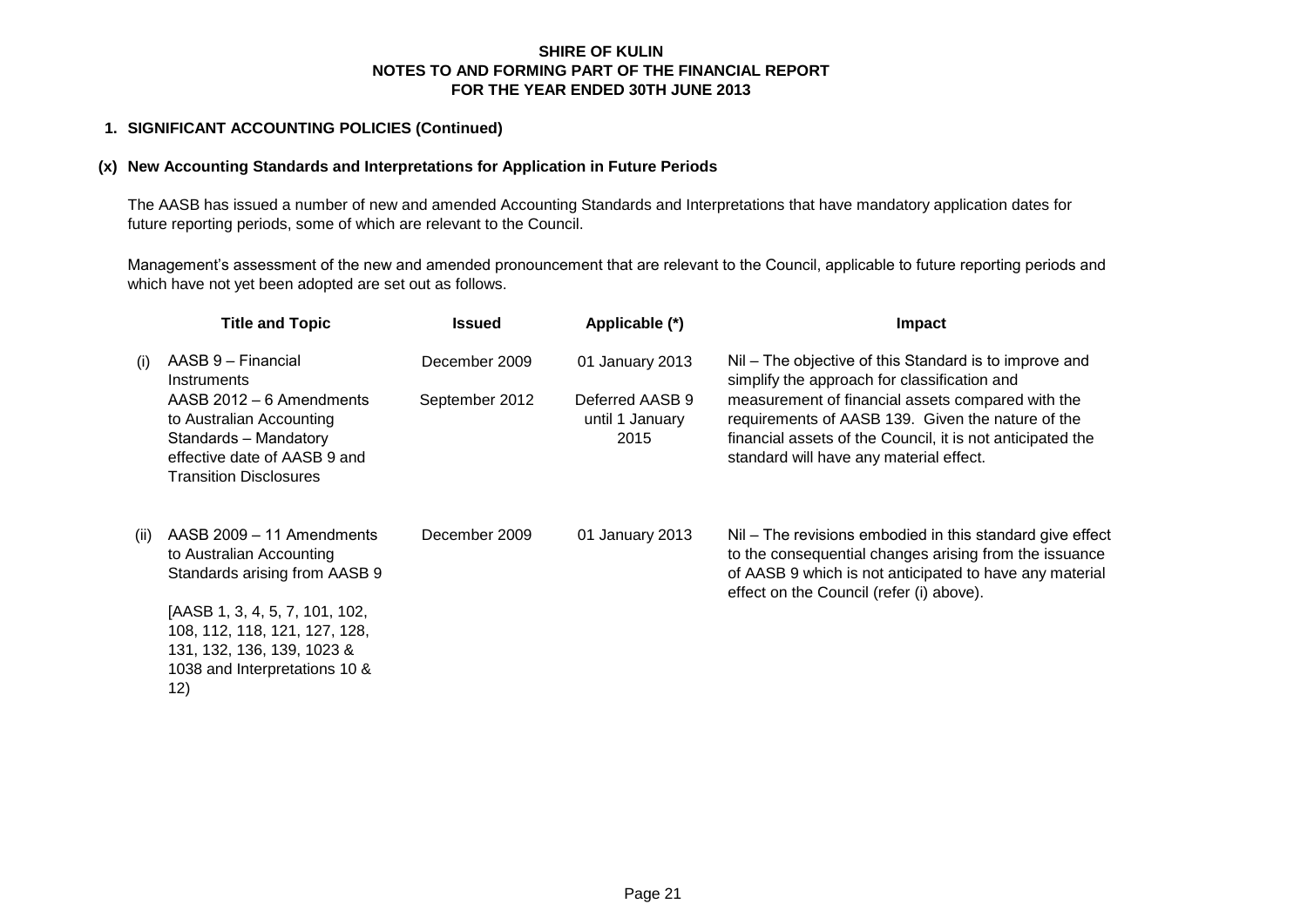# **1. SIGNIFICANT ACCOUNTING POLICIES (Continued)**

# **(x) New Accounting Standards and Interpretations for Application in Future Periods (Continued)**

|       | <b>Title and Topic</b>                                                                                                                                                                                                                                                                                                                                                                                               | <b>Issued</b> | Applicable (*)  | Impact                                                                                                                                                                                                                                                                                                                                                                                                                                                                                                                                    |
|-------|----------------------------------------------------------------------------------------------------------------------------------------------------------------------------------------------------------------------------------------------------------------------------------------------------------------------------------------------------------------------------------------------------------------------|---------------|-----------------|-------------------------------------------------------------------------------------------------------------------------------------------------------------------------------------------------------------------------------------------------------------------------------------------------------------------------------------------------------------------------------------------------------------------------------------------------------------------------------------------------------------------------------------------|
| (iii) | AASB $2010 - 7$ Amendments<br>to Australian Accounting<br>Standards arising from AASB 9<br>(December 2010)<br>[AASB 1, 3, 4, 5, 7, 101, 102,<br>108, 112, 118, 120, 121, 127,<br>128, 131, 132, 136, 137, 139,<br>1023 & 1038 and<br>Interpretations 2, 5, 10, 12, 19<br>& 127]                                                                                                                                      | December 2010 | 01 January 2013 | Nil - The revisions embodied in this standard give effect<br>to the consequential changes arising from the issuance<br>of AASB 9 which is not anticipated to have any material<br>effect on the Council (refer (i) above).                                                                                                                                                                                                                                                                                                                |
|       | (iv) AASB 10 - Consolidated<br><b>Financial Statements, AASB</b><br>11 - Joint Arrangements, AASB<br>12 - Disclosure of Interests in<br>Other Entities, AASB 127 -<br>Separate Financial<br>Statements, AASB 128 -<br>Investments in Associates and<br>Joint Ventures, AASB 2011 - 7<br>Amendments to Australian<br><b>Accounting Standards arising</b><br>from the Consolidation and<br>Joint Arrangement Standards | August 2011   | 01 January 2013 | Nil - None of these, except for AASB 128, are expected<br>to have significant application to the operations of the<br>Council. With respect to AASB 128, where the Council<br>has an interest in a Joint Venture, the requirements of<br>AASB 128 supercede those of the current Joint Venture<br>Standard AASB 131. The new standard more clearly<br>defines the accounting treatment and disclosure in<br>relation to it. Due to the nature of the Joint Venture, it is<br>not expected to have a significant impact on the<br>Council. |
|       | [AASB 1, 2, 3, 5, 7, 9, 2009-11,<br>101, 107, 112, 118, 121, 124,<br>132, 133, 136, 138, 139, 1023<br>& 1038 and Interpretations 5,<br>9, 16 & 17                                                                                                                                                                                                                                                                    |               |                 |                                                                                                                                                                                                                                                                                                                                                                                                                                                                                                                                           |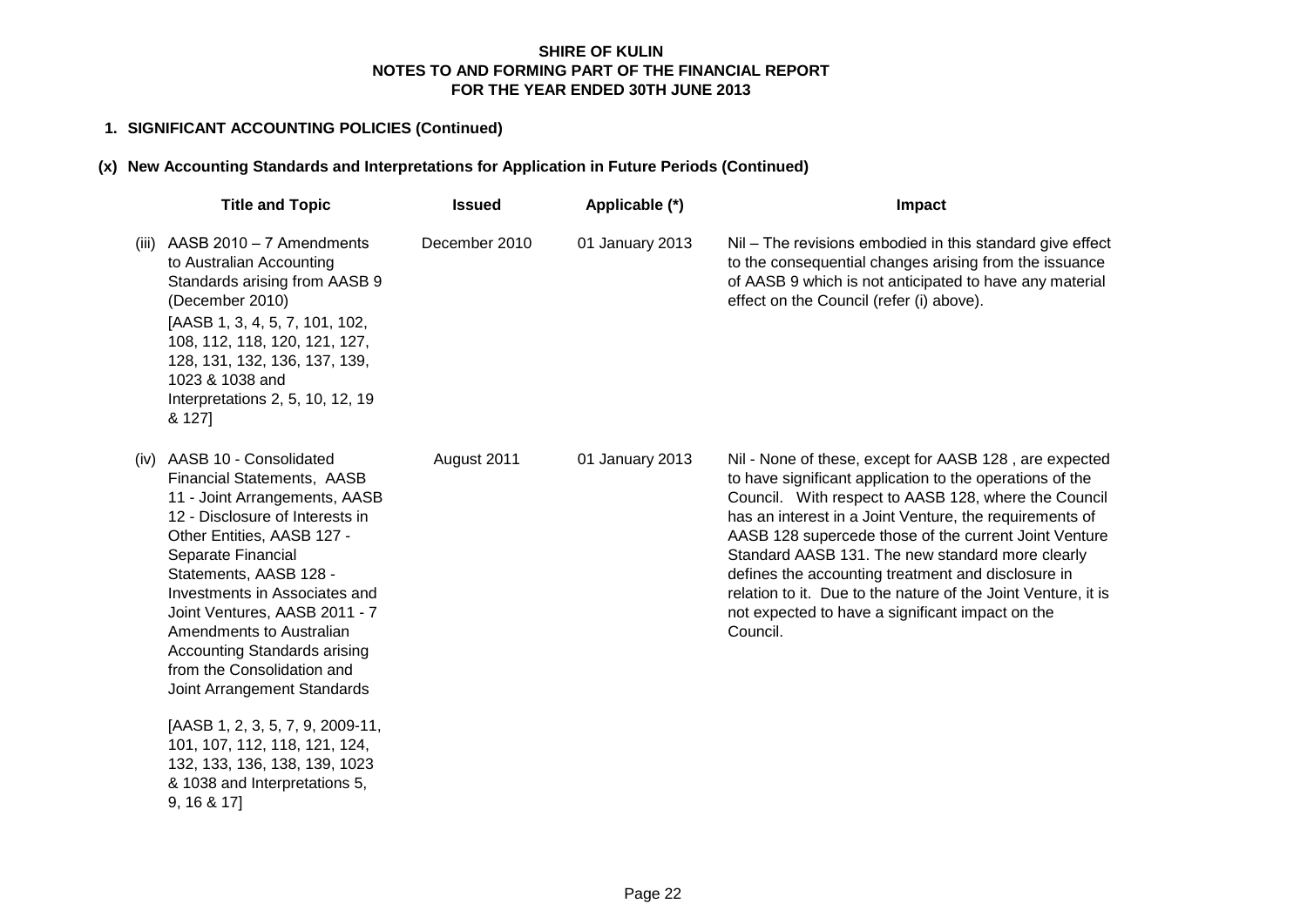# **1. SIGNIFICANT ACCOUNTING POLICIES (Continued)**

# **(x) New Accounting Standards and Interpretations for Application in Future Periods (Continued)**

|       | <b>Title and Topic</b>                                                                                                                                                                                    | <b>Issued</b>  | Applicable (*)  | Impact                                                                                                                                                                                                                                                                                                                                                                                                             |
|-------|-----------------------------------------------------------------------------------------------------------------------------------------------------------------------------------------------------------|----------------|-----------------|--------------------------------------------------------------------------------------------------------------------------------------------------------------------------------------------------------------------------------------------------------------------------------------------------------------------------------------------------------------------------------------------------------------------|
| (V)   | AASB 2011 - 9 Amendments<br>to Australian Accounting<br>Standards - Presentation of<br>Items of Other Comprehensive<br>Income<br>[AASB 1, 5, 7, 101, 112, 120,<br>121, 132, 133, 134, 1039 &<br>1049]     | September 2011 | 01 July 2013    | The main change embodied in this standard is the<br>requirement to group items presented in other<br>comprehensive income on the basis of whether they are<br>potentially reclassifiable to profit or loss subsequently.<br>It effects presentation only and is not expected to<br>significantly impact the Council.                                                                                               |
| (vi)  | AASB 119 - Employee<br>Benefits, AASB 2011 - 10<br>Amendments to Australian<br><b>Accounting Standards arising</b><br>from AASB 119 [AASB 1, 8,<br>101, 124, 134, 1049 & 2012-8<br>and Interpretation 14] | September 2011 | 01 January 2013 | The changes in relation to defined benefit plans<br>contained in this standard are not expected to<br>significantly impact the Council nor are the changes to<br>AASBs in relation to termination benefits.                                                                                                                                                                                                        |
| (vii) | AASB 2012-2 Amendments to<br><b>Australian Accounting</b><br>Standards - Disclosures -<br><b>Offsetting Financial Assets and</b><br><b>Financial Liabilities</b><br>[AASB7<br>& 32]                       | June 2012      | 01 January 2013 | Principally amends AASB 7: Financial Instruments:<br>Disclosures to require entities to include information that<br>will enable users of their financial statements to evaluate<br>the effect or potential effect of netting arrangements,<br>including rights of set-off associated with the entity's<br>recognised financial assets and recognised financial<br>liabilities, on the entity's financial position. |
|       |                                                                                                                                                                                                           |                |                 | This Standard is not expected to significantly impact on<br>the Council's financial statements.                                                                                                                                                                                                                                                                                                                    |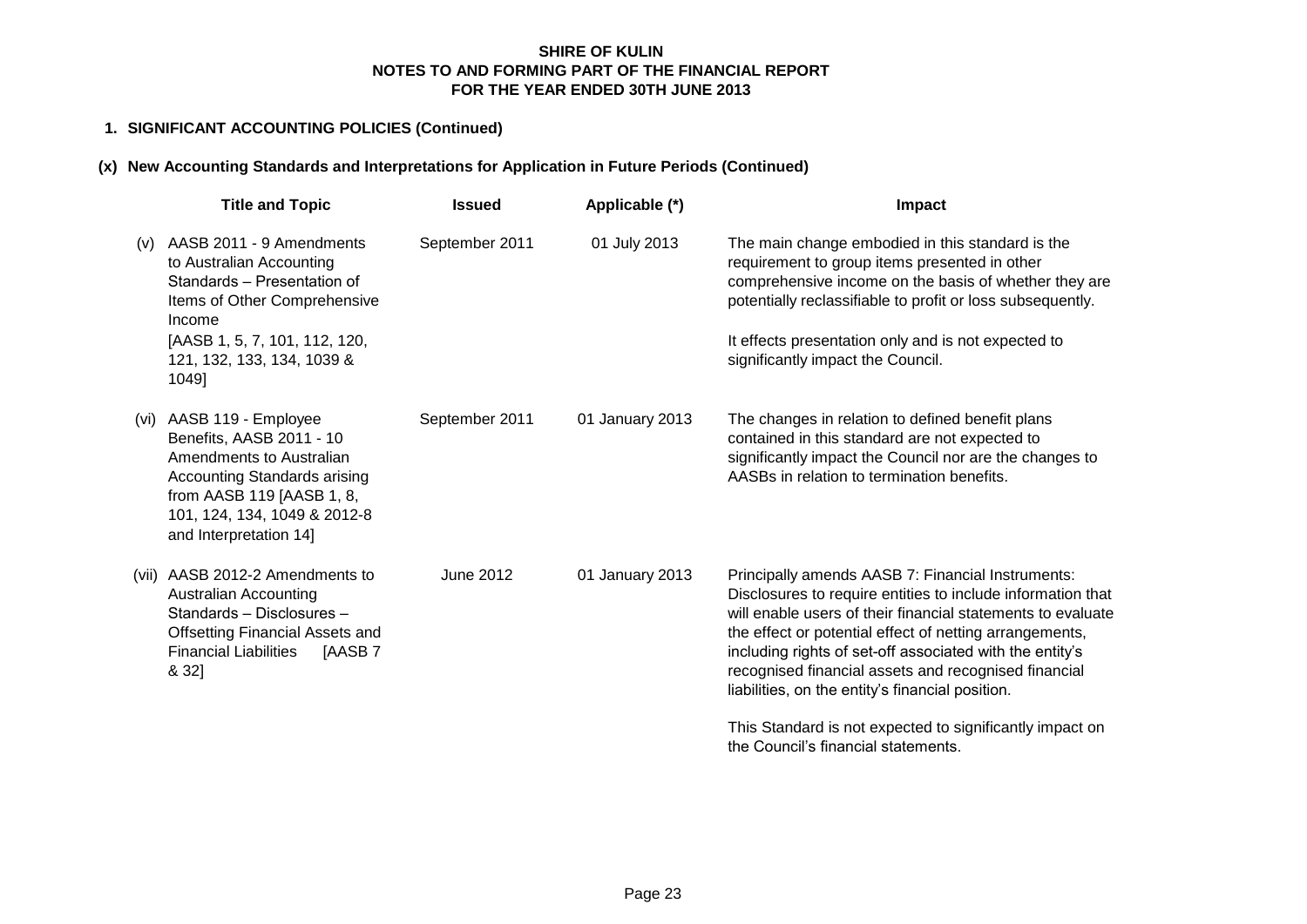# **1. SIGNIFICANT ACCOUNTING POLICIES (Continued)**

# **(x) New Accounting Standards and Interpretations for Application in Future Periods (Continued)**

|      | <b>Title and Topic</b>                                                                                                                                                                                                                                                                  | <b>Issued</b> | Applicable (*)  | Impact                                                                                                                                                                                                                                                                                                                                                                                                                                                                                                   |
|------|-----------------------------------------------------------------------------------------------------------------------------------------------------------------------------------------------------------------------------------------------------------------------------------------|---------------|-----------------|----------------------------------------------------------------------------------------------------------------------------------------------------------------------------------------------------------------------------------------------------------------------------------------------------------------------------------------------------------------------------------------------------------------------------------------------------------------------------------------------------------|
|      | (viii) AASB 2012-3: Amendments to<br><b>Australian Accounting</b><br>Standards - Offsetting<br><b>Financial Assets and Financial</b><br>[AASB 132]<br>Liabilities                                                                                                                       | June 2012     | 01 January 2014 | This Standard adds application guidance to AASB 132:<br>Financial Instruments: Presentation to address potential<br>inconsistencies identified in applying some of the<br>offsetting criteria of AASB 132, including clarifying the<br>meaning of "currently has a legally enforceable right of<br>set-off" and that some gross settlement systems may be<br>considered equivalent to net settlement.<br>This Standard is not expected to significantly impact on<br>the Council's financial statements. |
| (ix) | AASB 2012-5: Amendments to<br><b>Australian Accounting</b><br>Standards arising from Annual<br>Improvements 2009-2011<br>Cycle<br>[AASB 1,<br>101, 116, 132, 134<br>and Interpretation 2]                                                                                               | June 2012     | 01 January 2013 | Outlines changes to the various standards and<br>interpretations as listed. These topics are not currently<br>relevant to Council, nor are they expected to be in the<br>future. As a consequence, this Standard is not expected<br>to significantly impact on the Council's financial<br>statements.                                                                                                                                                                                                    |
| (x)  | AASB 2012-10: Amendments<br>to Australian Accounting<br>Standards - Transition<br>Guidance and Other<br>Amendments.<br>[AASB 1, 5, 7, 8, 10, 11, 12,<br>13, 101, 102, 108, 112, 118,<br>119, 127, 128, 132, 133, 134,<br>137, 1023, 1038, 1039, 1049 &<br>2011-7 and Interpretation 12] | December 2012 | 01 January 2013 | Mainly consequential changes relating to transition<br>guidance. It is not expected to have a significant impact<br>on Council.                                                                                                                                                                                                                                                                                                                                                                          |

(\*) Applicable to reporting periods commencing on or after the given date.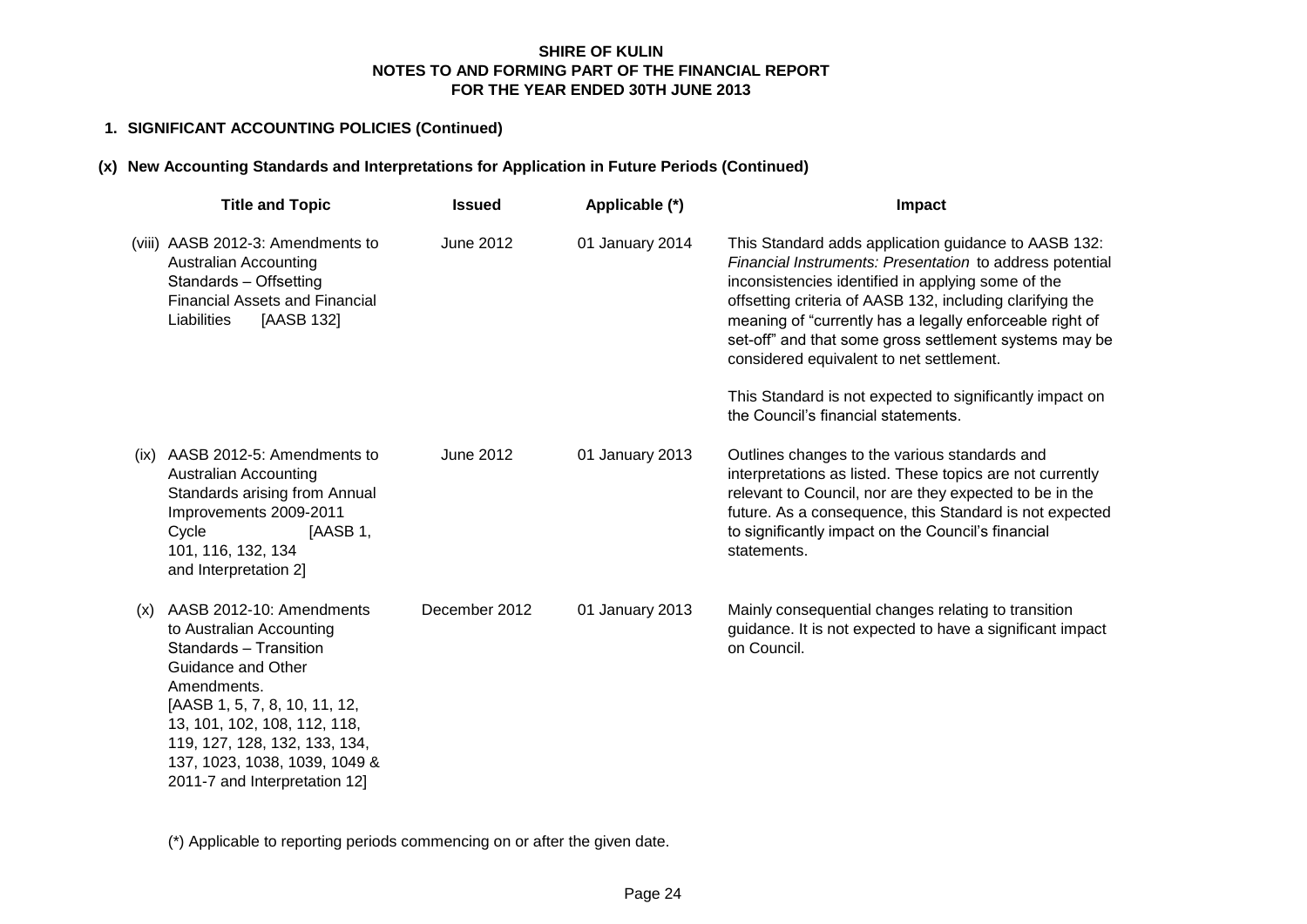#### **1. SIGNIFICANT ACCOUNTING POLICIES (Continued)**

### **(y) Adoption of New and Revised Accounting Standards**

During the current year, the Council adopted all of the new and revised Australian Accounting Standards and Interpretations which became mandatory and which were applicable to its operations.

These new and revised standards were:

AASB 2010 – 8 AASB 2011 - 3 AASB 2011 - 13

The standards adopted had a minimal effect on the accounting and reporting practices of the Council as they were either largely editorial in nature, were revisions to help ensure consistency with presentation, recognition and measurement criteria of IFRSs or related to topics not relevant to operations.

The Council also chose to early adopt *AASB 13 – Fair Value Measurement* as allowed for in the standard. For futher details with respect to this early adoption, refer to Note 1(g).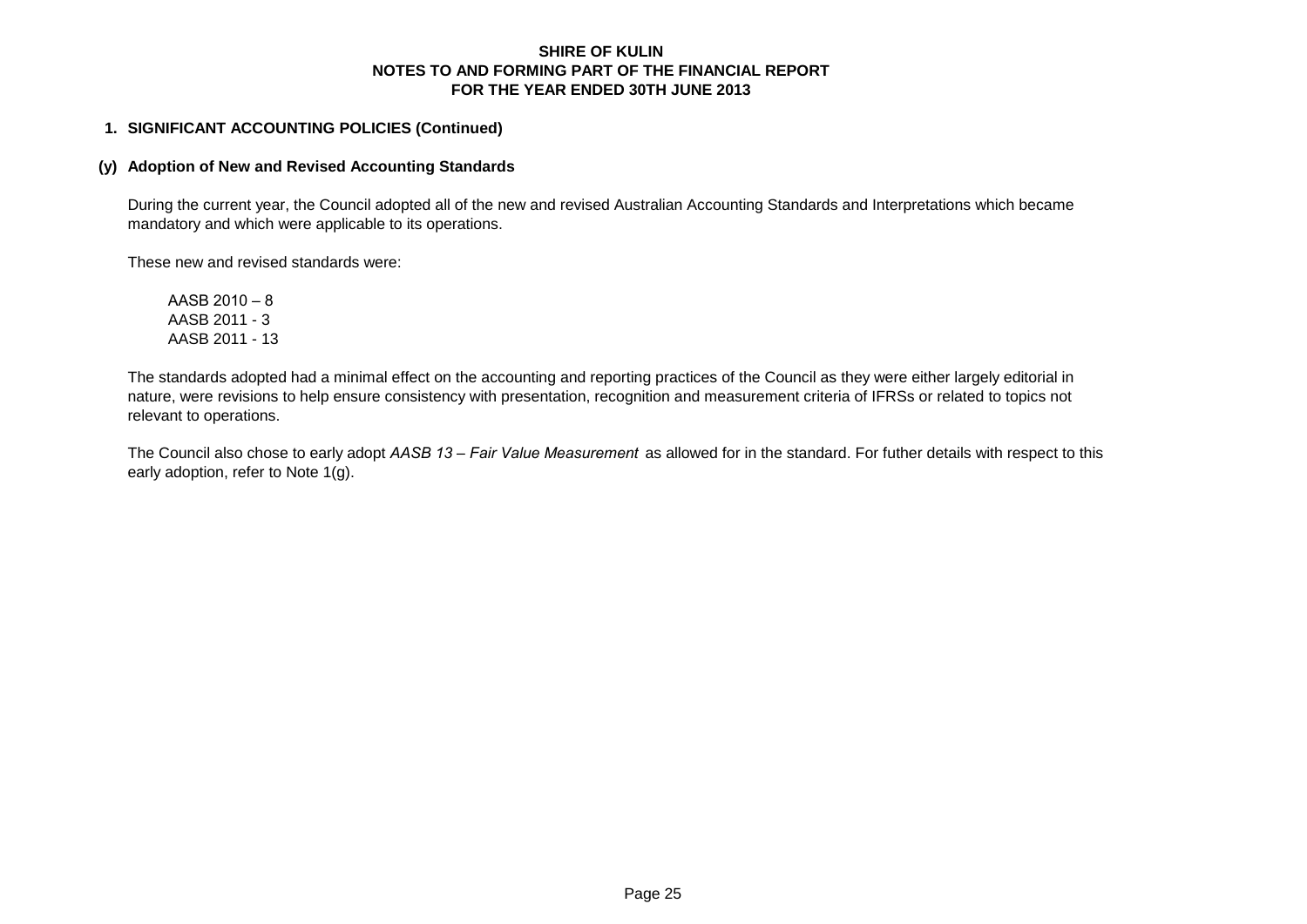| 2. REVENUE AND EXPENSES                  |         | 2013<br>\$    | 2012<br>\$ |
|------------------------------------------|---------|---------------|------------|
| (a) Net Result                           |         |               |            |
| The Net Result includes:                 |         |               |            |
| (i) Charging as an Expense:              |         |               |            |
| <b>Auditors Remuneration</b>             |         |               |            |
| - Audit of the financial report          |         | 10,000        | 10,050     |
| - Other Services                         |         | 2,421         | 834        |
| <b>Depreciation</b>                      |         |               |            |
| <b>Buildings</b>                         |         | 160,116       | 159,702    |
| <b>Construction Other than Buildings</b> |         | 12,319        | 14,264     |
| Furniture and Equipment                  |         | 28,773        | 32,599     |
| Plant and Equipment                      |         | 615,068       | 562,934    |
| Roads                                    |         | 863,802       | 814,532    |
| Footpaths                                |         | 13,990        | 10,192     |
| Other Infrastructure                     |         | 149,271       | 104,535    |
|                                          |         | 1,843,339     | 1,698,758  |
| <b>Interest Expenses (Finance Costs)</b> |         |               |            |
| Debentures (refer Note 21(a))            |         | 171,747       | 93,236     |
| Other                                    |         | 1,100         | 201        |
|                                          |         | 172,847       | 93,437     |
| (ii) Crediting as Revenue:               |         |               |            |
|                                          | 2013    | 2013          | 2012       |
|                                          | \$      | <b>Budget</b> | \$         |
| <b>Interest Earnings</b><br>Investments  |         | \$            |            |
| - Reserve Funds                          | 41,432  | 42,750        | 50,334     |
| - Other Funds                            | 56,347  | 15,000        | 7,624      |
| Other Interest Revenue (refer note 28)   | 11,257  | 7,550         | 10,757     |
|                                          | 109,036 | 65,300        | 68,715     |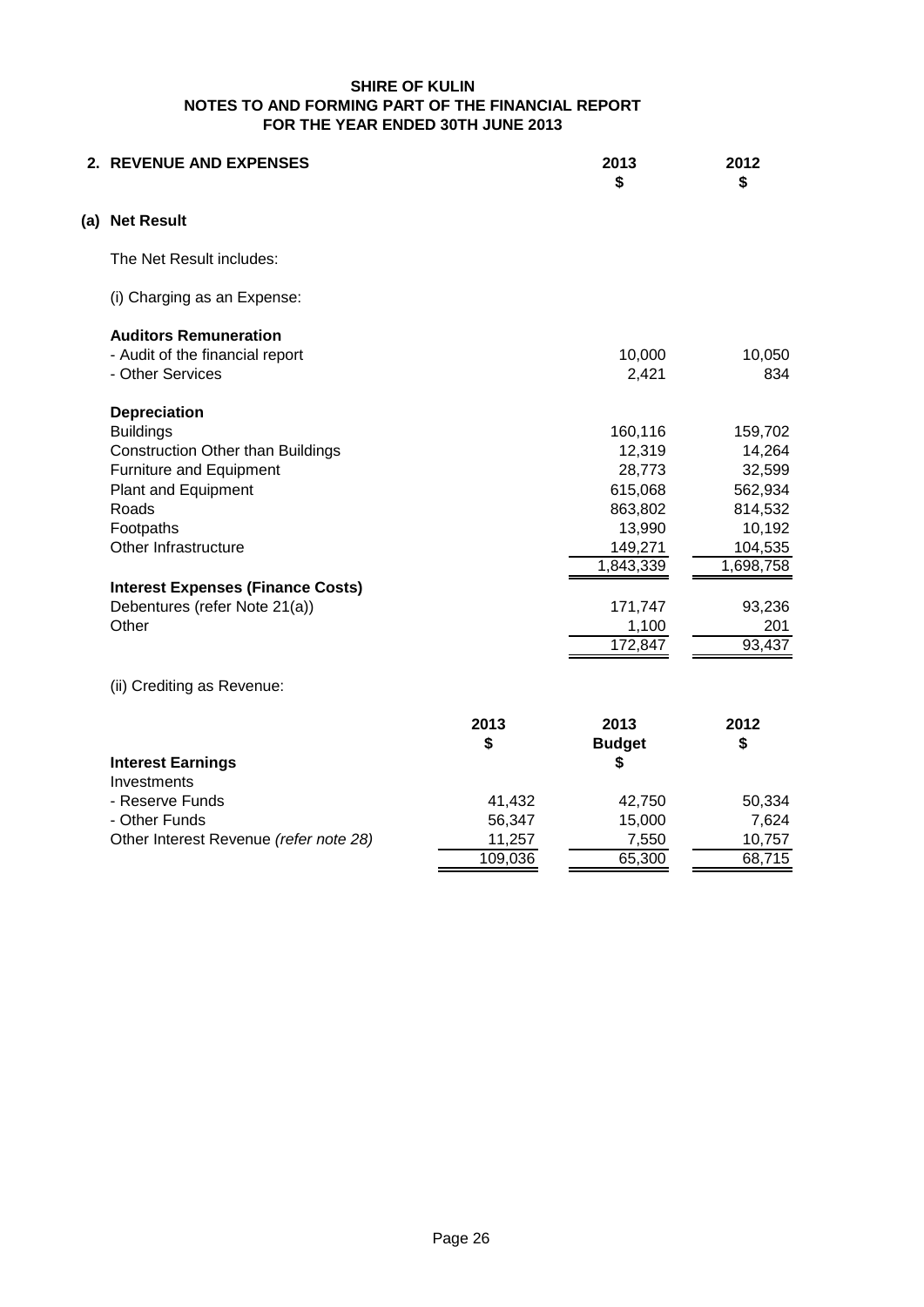# **2. REVENUE AND EXPENSES (Continued)**

#### **(b) Statement of Objective**

The Shire of Kulin is dedicated to providing high quality services to the community through the various service orientated programs which it has established.

#### **GOVERNANCE**

Member expenses and general administration costs allocated.

#### **GENERAL PURPOSE FUNDING**

Rates, general purpose government grats, interest revenue and costs associated.

#### **LAW, ORDER, PUBLIC SAFETY**

Supervision of various local laws, fire prevention, emergency services and animal control.

#### **HEALTH**

Food quality and pest control, management of Environmental Health Officer, provision of medical facilities.

#### **EDUCATION AND WELFARE**

Donations for educational and welfare purposes and the provision of social functions for senior citizens.

#### **HOUSING**

Maintenance of rental housing and assistance with the maintenance of the Homeswest Joint Venture Housing agreements.

#### **COMMUNITY AMENITIES**

Rubbish collection services, operation of rubbish sites, administration of town planning scheme, maintenance of cemeteries, public amenities and storm water drains.

#### **RECREATION AND CULTURE**

Maintenance of halls, the Kulin Memorial Swimming Pool, various reserves, provision of television rebroadcasting and management of the Freebairn Recreation Centre.

#### **TRANSPORT**

Construction and maintenance of streets, roads, footpaths, cleaning and lighting of streets, depots and airstrip maintenance.

#### **ECONOMIC SERVICES**

The regulation and provision of tourism, area promotion, building control, saleyards, noxious weeds, vermin control and standpipes. The operation of the Kulin Resource Centre which incorporates the Telecentre and library.

# **OTHER PROPERTY AND SERVICES**

Private works operations, plant operation costs, and public works overheads allocation.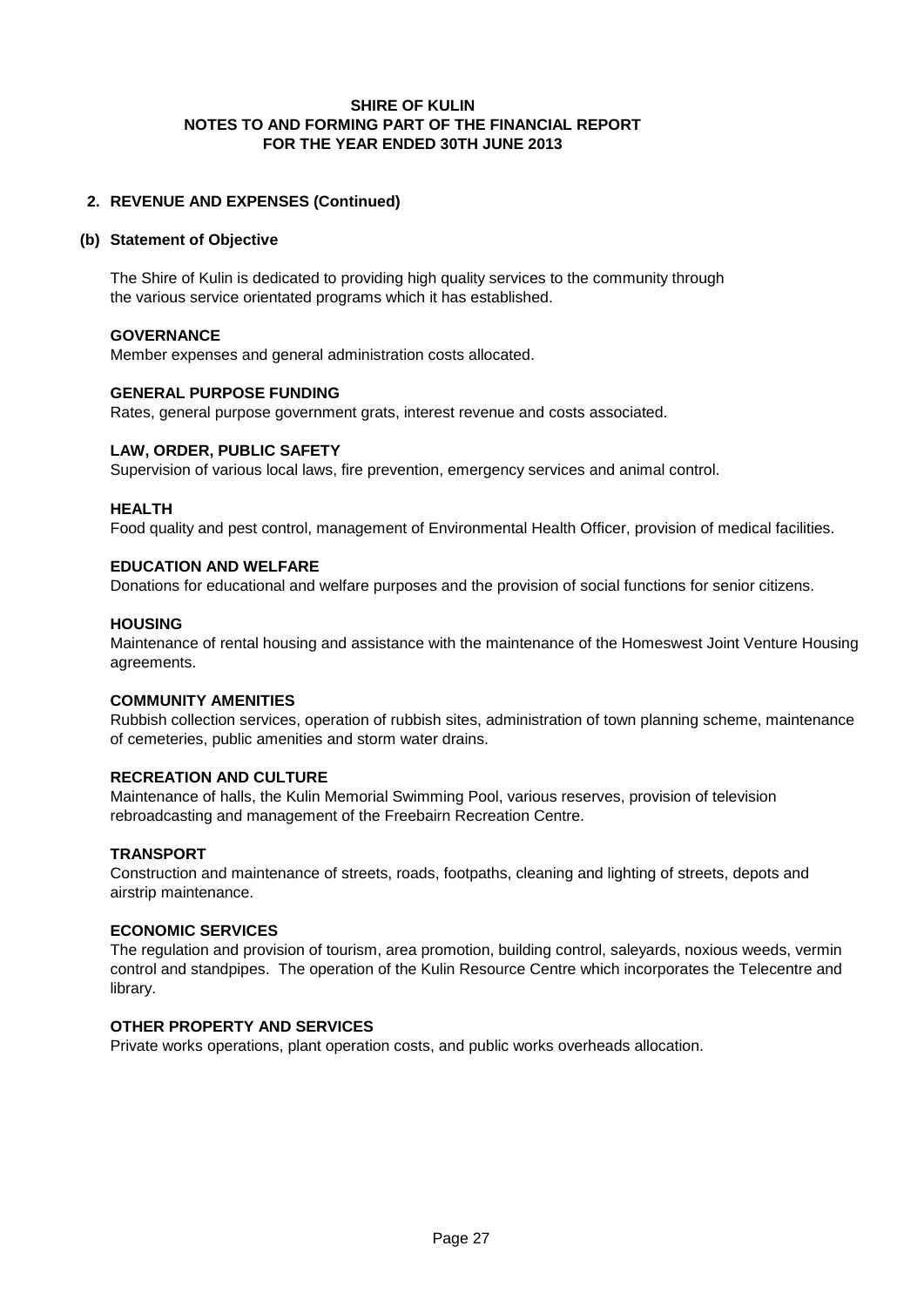# **2. REVENUE AND EXPENSES (Continued)**

#### **(c) Conditions Over Grants/Contributions Opening Closing Closing**

| <b>Grant/Contribution</b>                  | <b>Function/</b><br><b>Activity</b> | Balance (*)<br>$1-Jul-11$ | Received (+)<br>2011/12 | Expended (#)<br>2011/12 | Balance (*)<br>30-Jun-12 | Received (+)<br>2012/13 | Expended (#)<br>2012/13 | <b>Balance</b><br>30-Jun-13 |
|--------------------------------------------|-------------------------------------|---------------------------|-------------------------|-------------------------|--------------------------|-------------------------|-------------------------|-----------------------------|
| R4R - Regional Fuel Facility               | Economic Ser                        | 200,000                   |                         | (77,500)                | 122,500                  |                         | (122, 500)              |                             |
| <b>WDC Roe Regional Group</b>              | Governance                          |                           | 15,968                  |                         | 15,968                   | 15,968                  | (15,968)                | 15,968                      |
| <b>Black Spot Funding Dudinin Rd</b>       | Transport                           |                           | 17,346                  | 0                       | 17,346                   |                         | (17, 346)               |                             |
| NRM Dudinin Golf Course Reveg Community Am |                                     |                           |                         |                         |                          | 23,000                  | (6,860)                 | 16,140                      |
| Kulin Aquatic Shades & Blanket             | Recreation                          |                           |                         |                         |                          | 12,146                  | (12, 146)               |                             |
| Dudinin Tennis Courts Lighting             | Recreation                          |                           |                         |                         |                          | 7,856                   | (7, 856)                |                             |
| LotteryWest THH Walk Path                  | Economic Serv                       |                           |                         |                         |                          | 14,700                  | (14, 700)               |                             |
| <b>AWARE Program</b>                       | Law, Order                          |                           |                         |                         |                          | 10.000                  | (10,000)                |                             |
| <b>CAT Act Capital</b>                     | Law, Order                          |                           |                         |                         |                          | 10,140                  |                         | 10,140                      |
| <b>CAT Act Implementation</b>              | Law, Order                          |                           |                         |                         |                          | 10,000                  |                         | 10,000                      |
| R4R Resource Centre Roof                   | Economic Ser                        |                           |                         |                         |                          | 360,360                 | 0                       | 360,360                     |
| <b>Total</b>                               |                                     | 200,000                   | 33,314                  | (77, 500)               | 155,814                  | 464,170                 | (207, 376)              | 412,608                     |

#### **Notes:**

**(\*)** - Grants/contributions recognised as revenue in a previous reporting period which were not expended at the close of the previous reporting period.

**(+)** - New grants/contributions which were recognised as revenues during the reporting period and which had not yet been fully expended in the manner specified by the contributor.

**(#)** - Grants/contributions which had been recognised as revenues in a previous reporting period or received in the current reporting period and which were expended in the current reporting period in the manner specified by the contributor.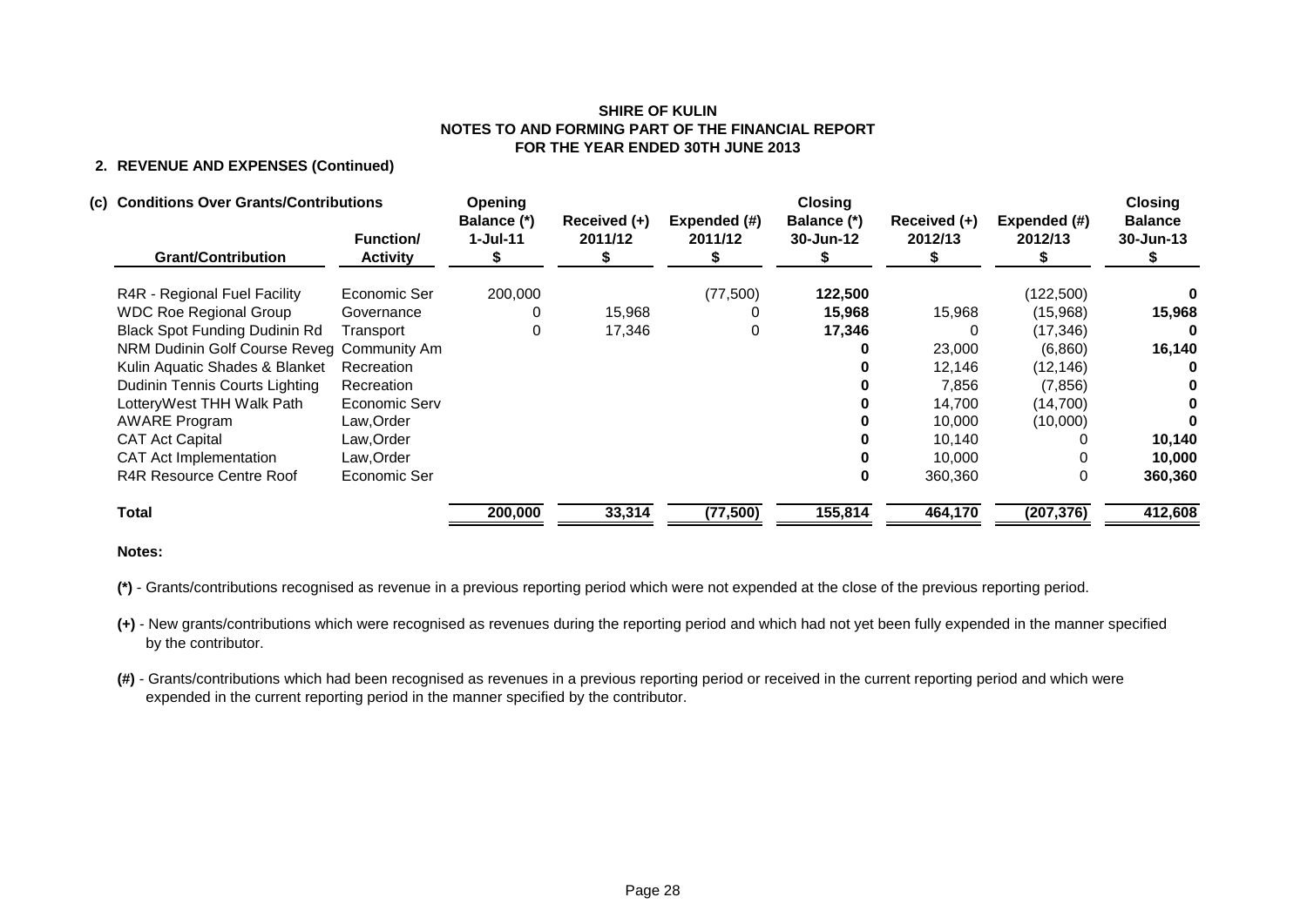|                                                                                                          | 2013      | 2012           |
|----------------------------------------------------------------------------------------------------------|-----------|----------------|
|                                                                                                          | \$        | \$             |
| 3. CASH AND CASH EQUIVALENTS                                                                             |           |                |
| Unrestricted                                                                                             | 2,059,937 | 848,553        |
| Restricted                                                                                               | 2,132,322 | 1,106,027      |
|                                                                                                          | 4,192,259 | 1,954,580      |
| The following restrictions have been imposed by<br>regulations or other externally imposed requirements: |           |                |
| Leave Reserve                                                                                            | 130,878   | 142,130        |
| <b>Plant Reserve</b>                                                                                     | 215,825   | 206,043        |
| <b>Building Reserve</b>                                                                                  | 141,972   | 135,537        |
| <b>Freebairn Estate Reserve</b>                                                                          | 33,366    | 31,853         |
| <b>Administration Equipment Reserve</b>                                                                  | 56,425    | 53,868         |
| Joint Venture Housing Reserve                                                                            | 80,720    | 77,061         |
| <b>Freebairn Recreation Centre Reserve</b>                                                               | 199,060   | 166,172        |
| <b>Insurance Reserve</b>                                                                                 | 71,201    | 50,790         |
| Town Planning Reserve                                                                                    | 25,000    | 0              |
| <b>Natural Disaster Reserve</b>                                                                          | 120,000   | 0              |
| FRC Surface Replacement Reserve                                                                          | 13,439    | 0              |
| <b>General Purpose Reserve</b>                                                                           | 500,000   | 0              |
| Kulin Bush Races Funds                                                                                   | 131,828   | 81,759         |
| Refundable Land Deposits                                                                                 | 0         | 5,000          |
| <b>Unspent Grants</b>                                                                                    | 412,608   | 155,814        |
|                                                                                                          | 2,132,322 | 1,106,027      |
| 4. TRADE AND OTHER RECEIVABLES                                                                           |           |                |
| <b>Current</b>                                                                                           |           |                |
| <b>Rates Outstanding</b>                                                                                 | 58,342    | 27,050         |
| <b>Sundry Debtors</b>                                                                                    | 70,242    | 142,240        |
| <b>GST Receivable</b>                                                                                    | 110,264   | 31,966         |
| <b>Prepaid Expenses</b>                                                                                  | 154       | 15,538         |
|                                                                                                          | 239,002   | 216,794        |
| <b>Non-Current</b>                                                                                       |           |                |
| Rates Outstanding - Pensioners                                                                           | 499       | 0              |
|                                                                                                          | 499       | $\overline{0}$ |
| <b>5. INVENTORIES</b>                                                                                    |           |                |
| <b>Current</b>                                                                                           |           |                |
| <b>Fuel and Materials</b>                                                                                | 81,487    | 12,568         |
| <b>Freebairn Recreation Centre Stock</b>                                                                 | 13,912    | 18,152         |
|                                                                                                          | 95,399    | 30,720         |
| <b>Non-Current</b>                                                                                       |           |                |
| Land Held for Resale - Cost                                                                              |           |                |
| Cost of Acquisition                                                                                      | 0         | 0              |
| Development Costs                                                                                        | 1,063,239 | 1,105,389      |
|                                                                                                          | 1,063,239 | 1,105,389      |
|                                                                                                          |           |                |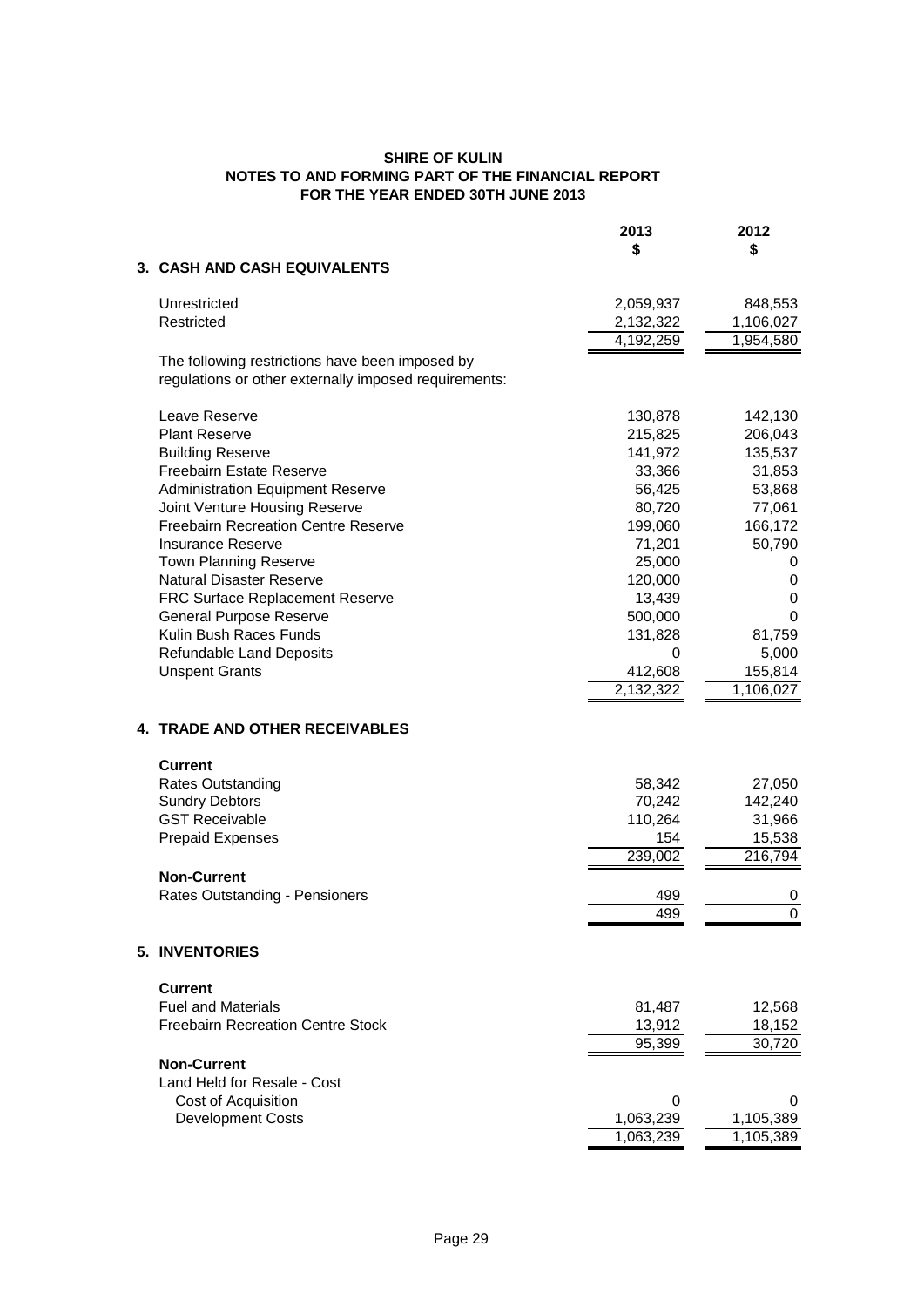| 6. PROPERTY, PLANT AND EQUIPMENT                                                              | 2013<br>\$                          | 2012<br>\$                            |
|-----------------------------------------------------------------------------------------------|-------------------------------------|---------------------------------------|
| Land and Buildings<br>- Cost                                                                  | 7,392,198                           | 7,383,105                             |
| Less Accumulated Depreciation<br><b>Total Land and Buildings</b>                              | (1,876,005)<br>5,516,193            | (1,715,889)<br>5,667,216              |
| Constuction Other than Buildings - Management Valuation 2013<br>Less Accumulated Depreciation | 469,928<br>(154,298)<br>315,630     | 412,847<br>(141,979)<br>270,868       |
| Furniture and Equipment - Management Valuation 2013<br>Less Accumulated Depreciation          | 669,458<br>(594,898)<br>74,560      | 654,457<br>(573,610)<br>80,847        |
| Plant and Equipment - Independent Valuation 2013<br>Less Accumulated Depreciation             | 3,508,219<br>(302,805)<br>3,205,414 | 5,437,093<br>(3,622,440)<br>1,814,653 |
|                                                                                               | 9,111,797                           | 7,833,584                             |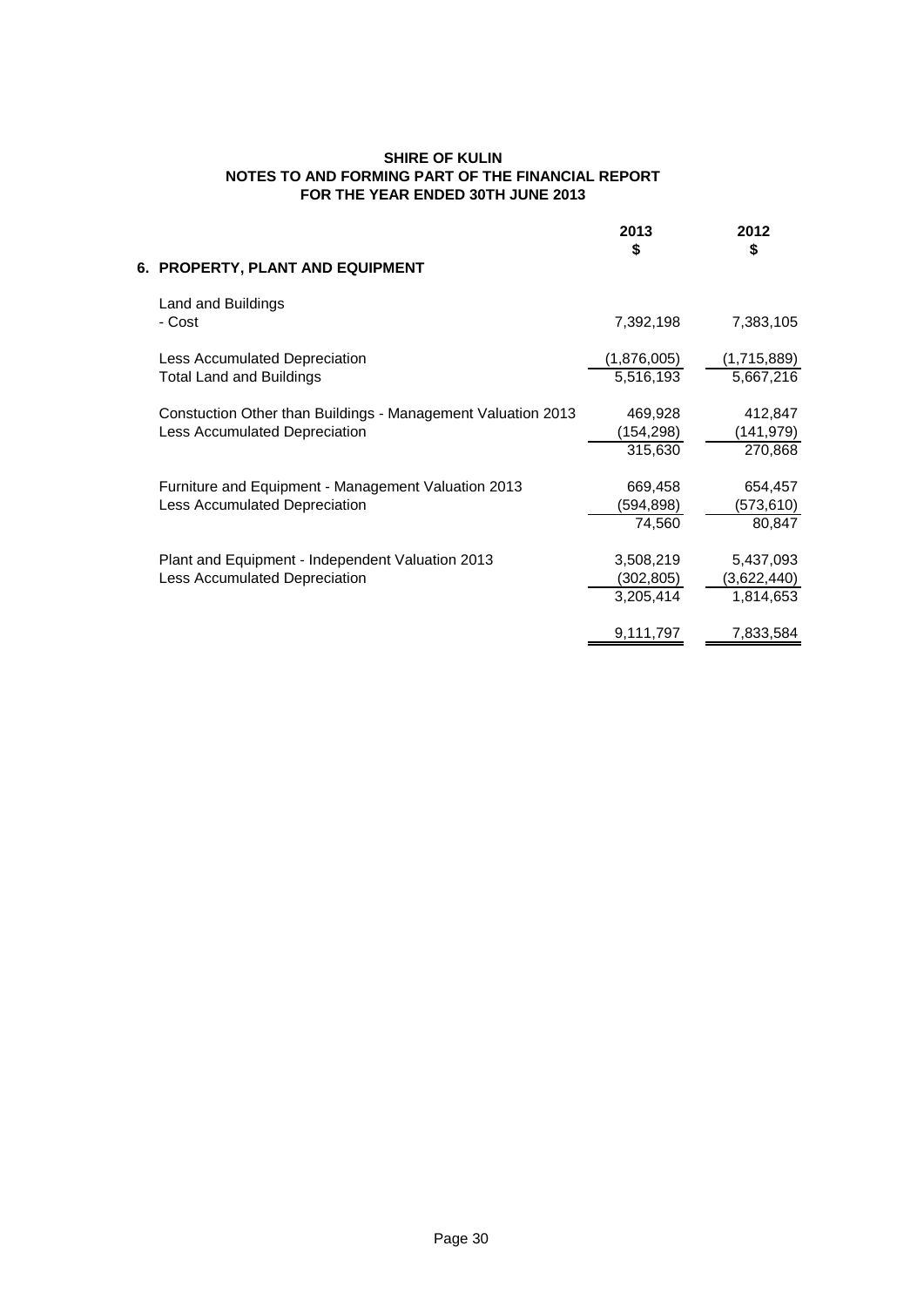## **6. PROPERTY, PLANT AND EQUIPMENT (Continued)**

### **Movements in Carrying Amounts**

Movement in the carrying amounts of each class of property, plant and equipment between the beginning and the end of the current financial year.

|                                                                | <b>Total</b><br>Land<br>and<br><b>Buildings</b><br>\$ | <b>Construction</b><br>Other than<br><b>Buildings</b><br>\$ | <b>Furniture</b><br>and<br><b>Equipment</b><br>(Level 3)<br>\$ | <b>Plant</b><br>and<br><b>Equipment</b><br>(Level 3)<br>S | <b>Total</b><br>\$  |
|----------------------------------------------------------------|-------------------------------------------------------|-------------------------------------------------------------|----------------------------------------------------------------|-----------------------------------------------------------|---------------------|
|                                                                |                                                       |                                                             |                                                                |                                                           |                     |
| Balance as at the beginning<br>of the year                     | 5,667,216                                             | 270,868                                                     | 80,847                                                         | 1,814,654                                                 | 7,833,585           |
| Additions                                                      | 9,093                                                 | 57,080                                                      | 23,142                                                         | 1,137,744                                                 | 1,227,059           |
| (Disposals)                                                    | $\mathbf 0$                                           | $\pmb{0}$                                                   | (8, 141)                                                       | (481, 412)                                                | (489, 553)          |
| <b>Revaluation - Increments</b><br>- (Decrements)              | $\mathbf 0$<br>$\mathbf 0$                            | 0<br>0                                                      | 0<br>0                                                         | 0<br>$\Omega$                                             | $\Omega$<br>0       |
| Impairment - (Losses)<br>- Reversals                           | 0<br>$\mathbf 0$                                      | 0<br>0                                                      | 0<br>$\Omega$                                                  | 0<br>$\Omega$                                             | 0<br>$\overline{0}$ |
| Initial Recognition of assets<br>Due to Changes to Regulations | $\mathbf 0$                                           | $\boldsymbol{0}$                                            | $\pmb{0}$                                                      | 1,015,602                                                 | 1,015,602           |
| Depreciation (Expense)                                         | (160, 116)                                            | (12, 318)                                                   | (21, 288)                                                      | (281, 174)                                                | (474, 896)          |
| Carrying amount at the<br>end of year                          | 5,516,193                                             | 315,630                                                     | 74,560                                                         | 3,205,414                                                 | 9,111,797           |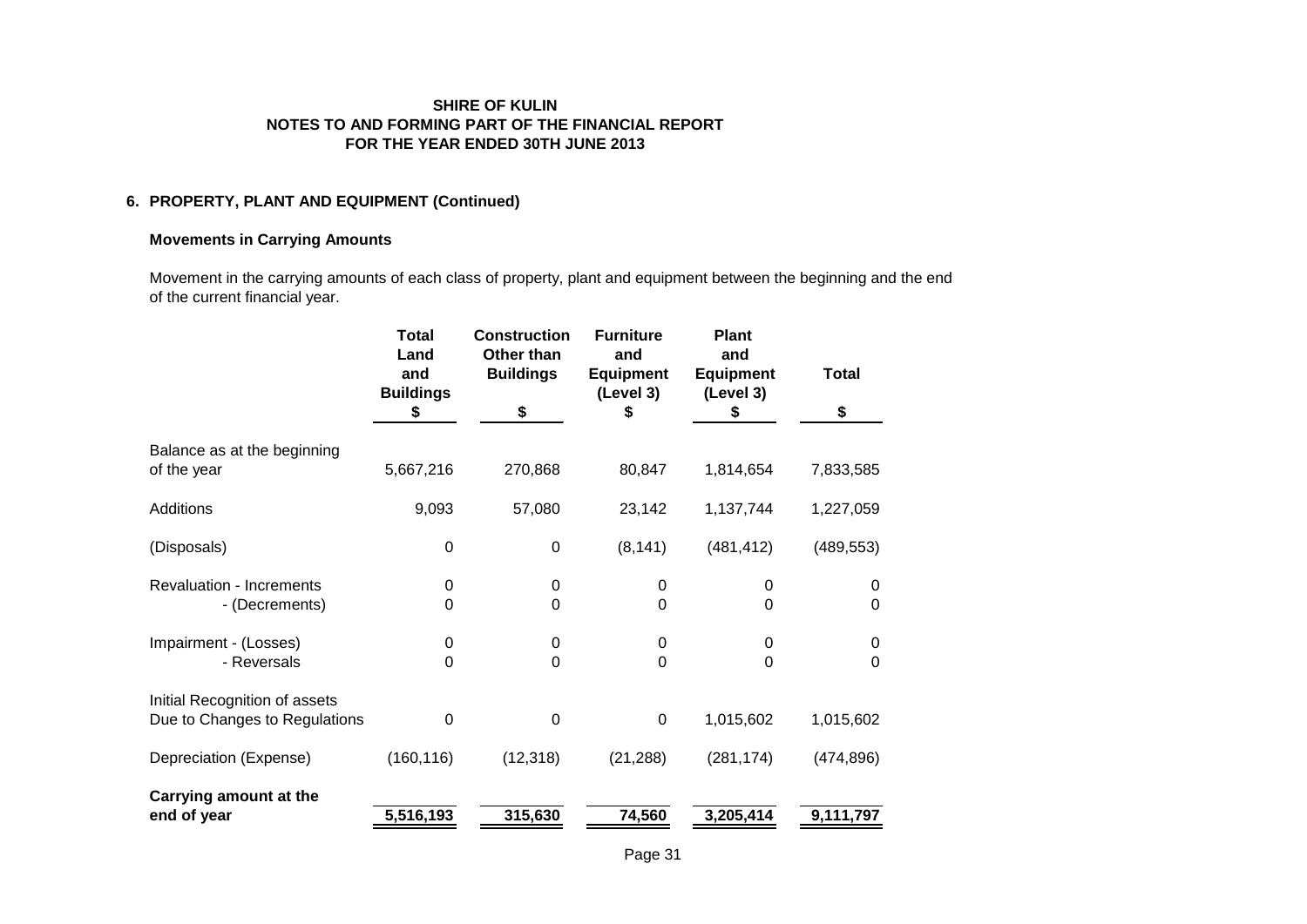|                  |                               | 2013           | 2012         |
|------------------|-------------------------------|----------------|--------------|
|                  |                               | \$             | \$           |
| 7.               | <b>INFRASTRUCTURE</b>         |                |              |
| Roads - Cost     |                               | 47,140,412     | 45,459,971   |
|                  | Less Accumulated Depreciation | (18, 784, 610) | (17,920,808) |
|                  |                               | 28,355,802     | 27,539,163   |
|                  |                               |                |              |
| Footpaths - Cost |                               | 470,382        | 470,382      |
|                  | Less Accumulated Depreciation | (139,960)      | (125,970)    |
|                  |                               | 330,422        | 344,412      |
| Drainage - Cost  |                               | 215,691        | 215,691      |
|                  | Less Accumulated Depreciation | (85, 555)      | (74, 770)    |
|                  |                               | 130,136        | 140,921      |
|                  | <b>Recreation - Cost</b>      |                |              |
|                  |                               | 4,203,641      | 4,203,908    |
|                  | Less Accumulated Depreciation | (724,201)      | (629, 219)   |
|                  |                               | 3,479,440      | 3,574,689    |
|                  | Other Infrastructure          | 968,414        | 968,414      |
|                  | Less Accumulated Depreciation | (156, 546)     | (137, 091)   |
|                  |                               | 811,868        | 831,323      |
|                  |                               | 33,107,668     | 32,430,508   |
|                  |                               |                |              |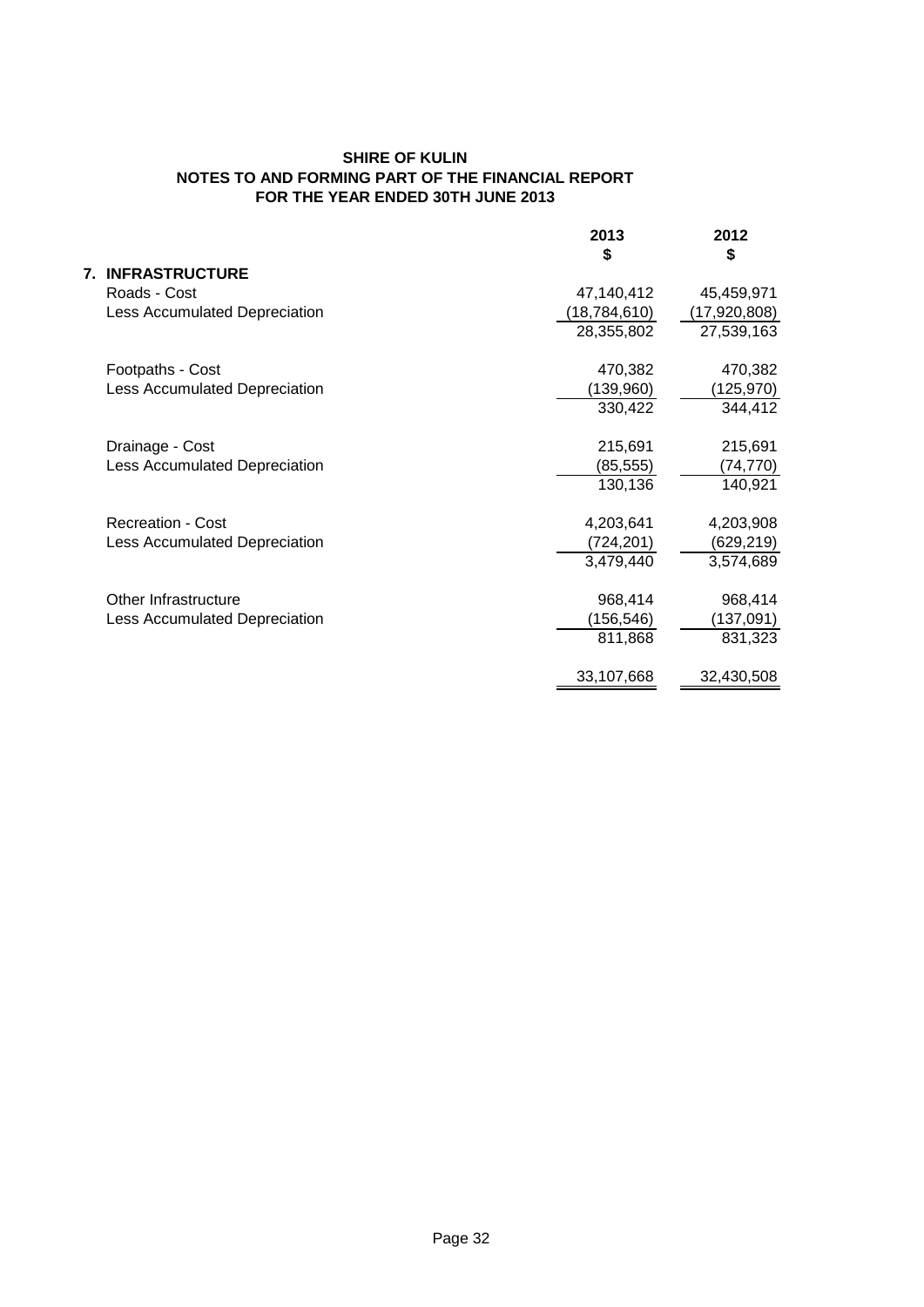# **7. INFRASTRUCTURE (Continued)**

# **Movements in Carrying Amounts**

Movement in the carrying amounts of each class of infrastructure between the beginning and the end of the current financial year.

|                                                   | <b>Roads</b><br>S | <b>Footpaths</b> | <b>Drainage</b> | <b>Recreation</b> | Other<br><b>Infrastructure</b> | <b>Total</b><br>\$ |
|---------------------------------------------------|-------------------|------------------|-----------------|-------------------|--------------------------------|--------------------|
| Balance at the beginning<br>of the year           | 27,539,163        | 344,412          | 140,921         | 3,574,689         | 831,323                        | 32,430,508         |
| <b>Additions</b>                                  | 1,680,441         | 0                | 0               | 26,168            | $\mathbf 0$                    | 1,706,609          |
| (Disposals)                                       | $\mathbf 0$       | 0                | $\mathbf 0$     | (2,386)           | 0                              | (2,386)            |
| <b>Revaluation - Increments</b><br>- (Decrements) | 0<br>0            | 0<br>0           | 0<br>0          | 0<br>$\Omega$     | 0<br>0                         | 0<br>0             |
| Impairment - (Losses)<br>- Reversals              | 0<br>0            | 0<br>0           | 0<br>0          | 0<br>0            | 0                              | 0<br>0             |
| Depreciation (Expense)                            | (863, 802)        | (13,990)         | (10, 785)       | (119, 031)        | (19, 455)                      | (1,027,063)        |
| Carrying amount at the<br>end of year             | 28,355,802        | 330,422          | 130, 136        | 3,479,440         | 811,868                        | 33,107,668         |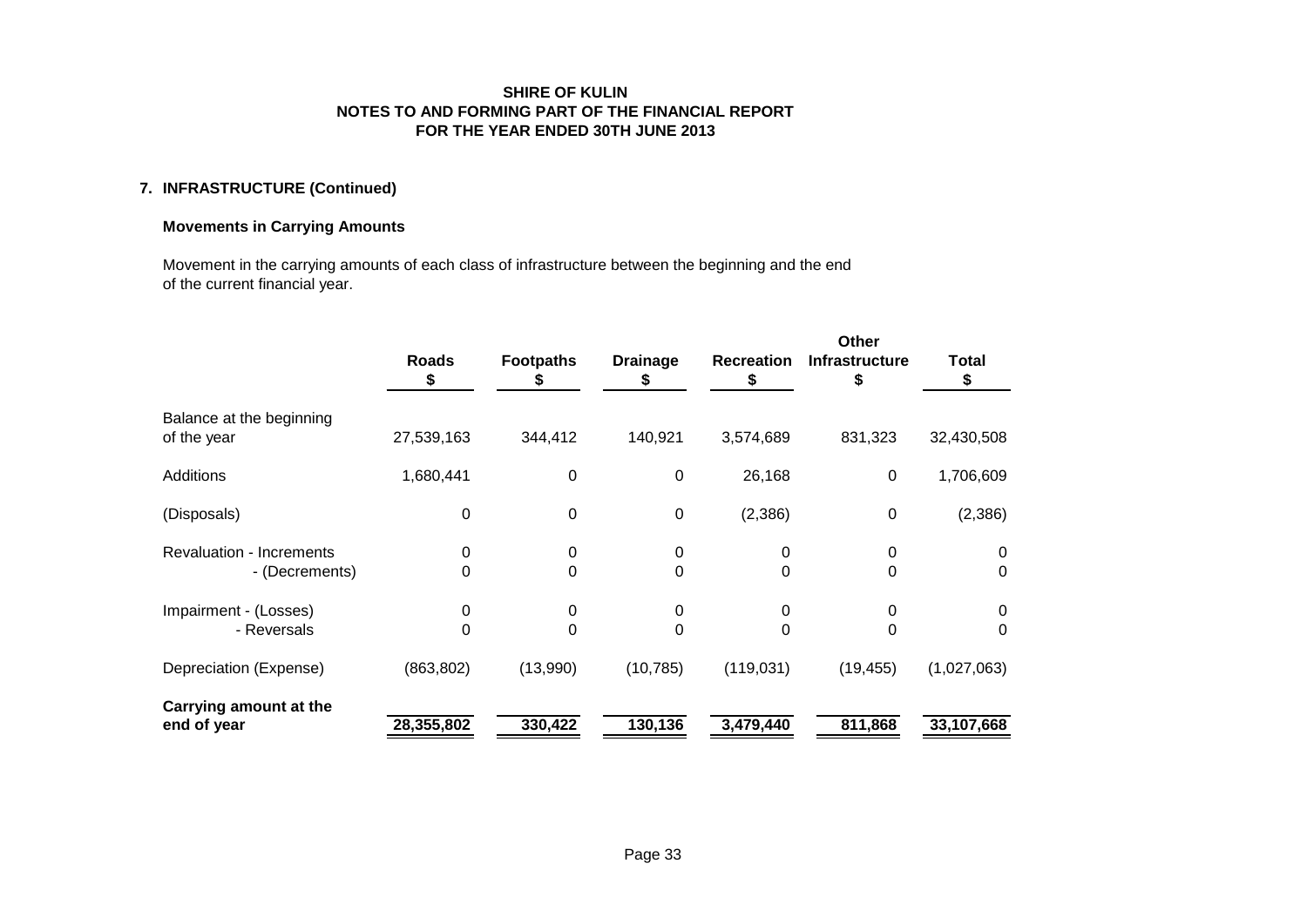|                                                                                    |                      | 2013                 | 2012         |
|------------------------------------------------------------------------------------|----------------------|----------------------|--------------|
|                                                                                    |                      | \$                   | \$           |
| 8. CONSTRUCTION IN PROGRESS<br><b>Office Relocation</b>                            |                      | 8,564                | 8,074        |
| <b>Regional Fuel Facility</b>                                                      |                      | 426,119              | 77,500       |
| Pool Carpark                                                                       |                      | 4,589                | 0            |
| <b>Side Tipper Construction</b>                                                    |                      | 65,791               | 0            |
| Visitor Discovery Zone                                                             |                      | 84,750               | 0            |
| Tin Horse Highway Project                                                          |                      | 118,281              | 118,281      |
|                                                                                    |                      | 708,094              | 203,855      |
| 9. INVESTMENTS - RESTICTED                                                         |                      |                      |              |
| <b>Shares Community Bank</b>                                                       |                      | 5,000                | 5,000        |
|                                                                                    |                      | 5,000                | 5,000        |
| <b>10. TRADE AND OTHER PAYABLES</b><br><b>Current</b>                              |                      |                      |              |
| <b>Sundry Creditors</b>                                                            |                      | 76,394               | 71,643       |
| Rates                                                                              |                      | 3,713                | 1,406        |
| PAYG Payable                                                                       |                      | 57,171               | 26,120       |
| <b>GST Payable</b>                                                                 |                      | 87,902               | 11,853       |
| <b>Refundable Land Deposits</b>                                                    |                      | 0                    | 5,000        |
|                                                                                    |                      | 225,180              | 116,022      |
| 11. LONG-TERM BORROWINGS<br><b>Current</b>                                         |                      |                      |              |
| Secured by Floating Charge                                                         |                      |                      |              |
| <b>Debentures</b>                                                                  |                      | 133,919              | 181,813      |
|                                                                                    |                      | 133,919              | 181,813      |
| <b>Non-Current</b>                                                                 |                      |                      |              |
| Secured by Floating Charge                                                         |                      |                      |              |
| <b>Debentures</b>                                                                  |                      | 977,388              | 1,508,680    |
|                                                                                    |                      | 977,388              | 1,508,680    |
| Additional detail on borrowings is provided in Note 23.                            |                      |                      |              |
| <b>12. PROVISIONS</b><br>Analysis of Total Provisions                              |                      |                      |              |
|                                                                                    |                      |                      |              |
| Current                                                                            |                      | 258,094              | 223,997      |
| Non-Current                                                                        |                      | 138,988              | 108,263      |
|                                                                                    |                      | 397,082              | 332,260      |
|                                                                                    | <b>Provision for</b> | <b>Provision for</b> |              |
|                                                                                    | <b>Annual</b>        | <b>Long Service</b>  |              |
|                                                                                    | Leave                | Leave                | <b>Total</b> |
|                                                                                    | \$                   | \$                   | \$           |
|                                                                                    |                      |                      |              |
| Opening balance as at 1 July 2012                                                  | 140,462              | 191,797              | 332,259      |
| Additional provisions                                                              | 28,558               | 36,265               | 64,823       |
| Amounts used                                                                       | 0                    | 0                    | 0            |
| Used amounts reversed                                                              | 0                    | 0                    | 0            |
| Increase in the discounted amount arising<br>because of time and the effect of any |                      |                      |              |
| change in the discounted rate                                                      |                      | 0                    |              |
| Balance at 30 June 2013                                                            | 169,020              | 228,062              | 397,082      |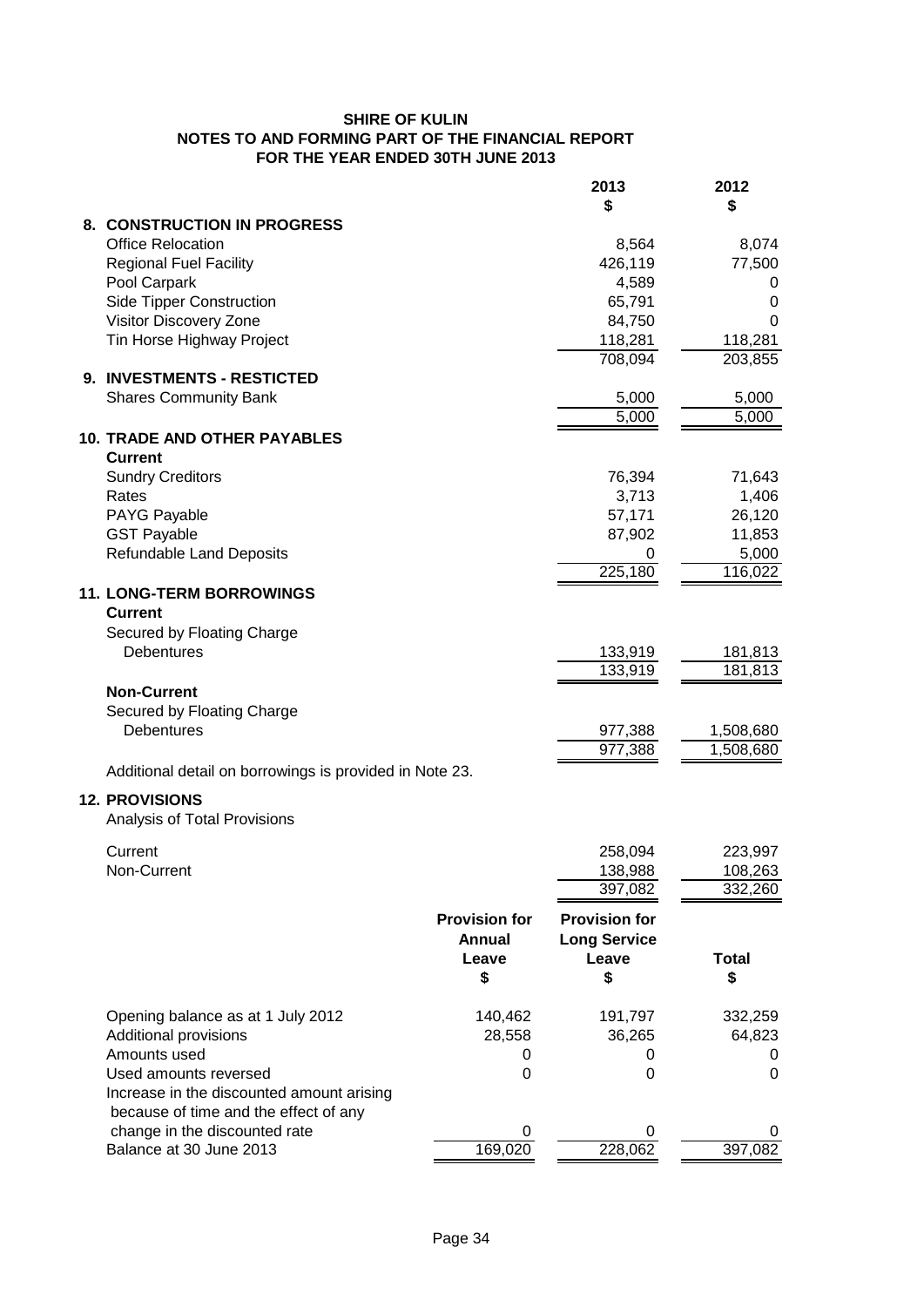|     |                                                                               | 2013<br>\$  | 2013<br><b>Budget</b> | 2012<br>\$          |
|-----|-------------------------------------------------------------------------------|-------------|-----------------------|---------------------|
|     | 13. RESERVES - CASH BACKED                                                    |             | S                     |                     |
|     | (a) Leave Reserve                                                             |             |                       |                     |
|     | <b>Opening Balance</b>                                                        | 142,130     | 142,130               | 135,980             |
|     | Amount Set Aside / Transfer to Reserve                                        | 6,748       | 7,000                 | 6,150               |
|     | Amount Used / Transfer from Reserve                                           | (18,000)    | 0                     | 0                   |
|     |                                                                               | 130,878     | 149,130               | 142,130             |
| (b) | <b>Plant Reserve</b>                                                          |             |                       |                     |
|     | <b>Opening Balance</b>                                                        | 206,043     | 206,043               | 222,959             |
|     | Amount Set Aside / Transfer to Reserve                                        | 9,782       | 10,000                | 10,084              |
|     | Amount Used / Transfer from Reserve                                           | 0           | 0                     | (27,000)            |
|     |                                                                               | 215,825     | 216,043               | 206,043             |
|     |                                                                               |             |                       |                     |
| (c) | <b>Building Reserve</b>                                                       |             |                       |                     |
|     | <b>Opening Balance</b>                                                        | 135,537     | 135,537               | 422,819             |
|     | Amount Set Aside / Transfer to Reserve<br>Amount Used / Transfer from Reserve | 6,435<br>0  | 6,750<br>0            | 12,718<br>(300,000) |
|     |                                                                               | 141,972     | 142,287               | 135,537             |
|     |                                                                               |             |                       |                     |
|     | (d) Administration Equipment Reserve                                          |             |                       |                     |
|     | <b>Opening Balance</b>                                                        | 53,868      | 53,868                | 51,537              |
|     | Amount Set Aside / Transfer to Reserve                                        | 2,557       | 2,500                 | 2,331               |
|     | Amount Used / Transfer from Reserve                                           | 0           | 0                     |                     |
|     |                                                                               | 56,425      | 56,368                | 53,868              |
| (e) | <b>Freebairn Estate Reserve</b>                                               |             |                       |                     |
|     | <b>Opening Balance</b>                                                        | 31,853      | 31,853                | 464,011             |
|     | Amount Set Aside / Transfer to Reserve                                        | 1,513       | 1,500                 | 7,842               |
|     | Amount Used / Transfer from Reserve                                           | 0           | 0                     | (440,000)           |
|     |                                                                               | 33,366      | 33,353                | 31,853              |
|     |                                                                               |             |                       |                     |
| (f) | <b>Joint Venture Housing Reserve</b>                                          |             |                       |                     |
|     | <b>Opening Balance</b>                                                        | 77,061      | 77,061                | 73,727              |
|     | Amount Set Aside / Transfer to Reserve<br>Amount Used / Transfer from Reserve | 3,659       | 4,000                 | 3,334               |
|     |                                                                               | 0<br>80,720 | 0<br>81,061           | O<br>77,061         |
|     |                                                                               |             |                       |                     |
| (g) | <b>Insurance Reserve</b>                                                      |             |                       |                     |
|     | <b>Opening Balance</b>                                                        | 50,790      | 50,790                | 39,025              |
|     | Amount Set Aside / Transfer to Reserve                                        | 20,411      | 13,500                | 11,765              |
|     | Amount Used / Transfer from Reserve                                           | O           |                       |                     |
|     |                                                                               | 71,201      | 64,290                | 50,790              |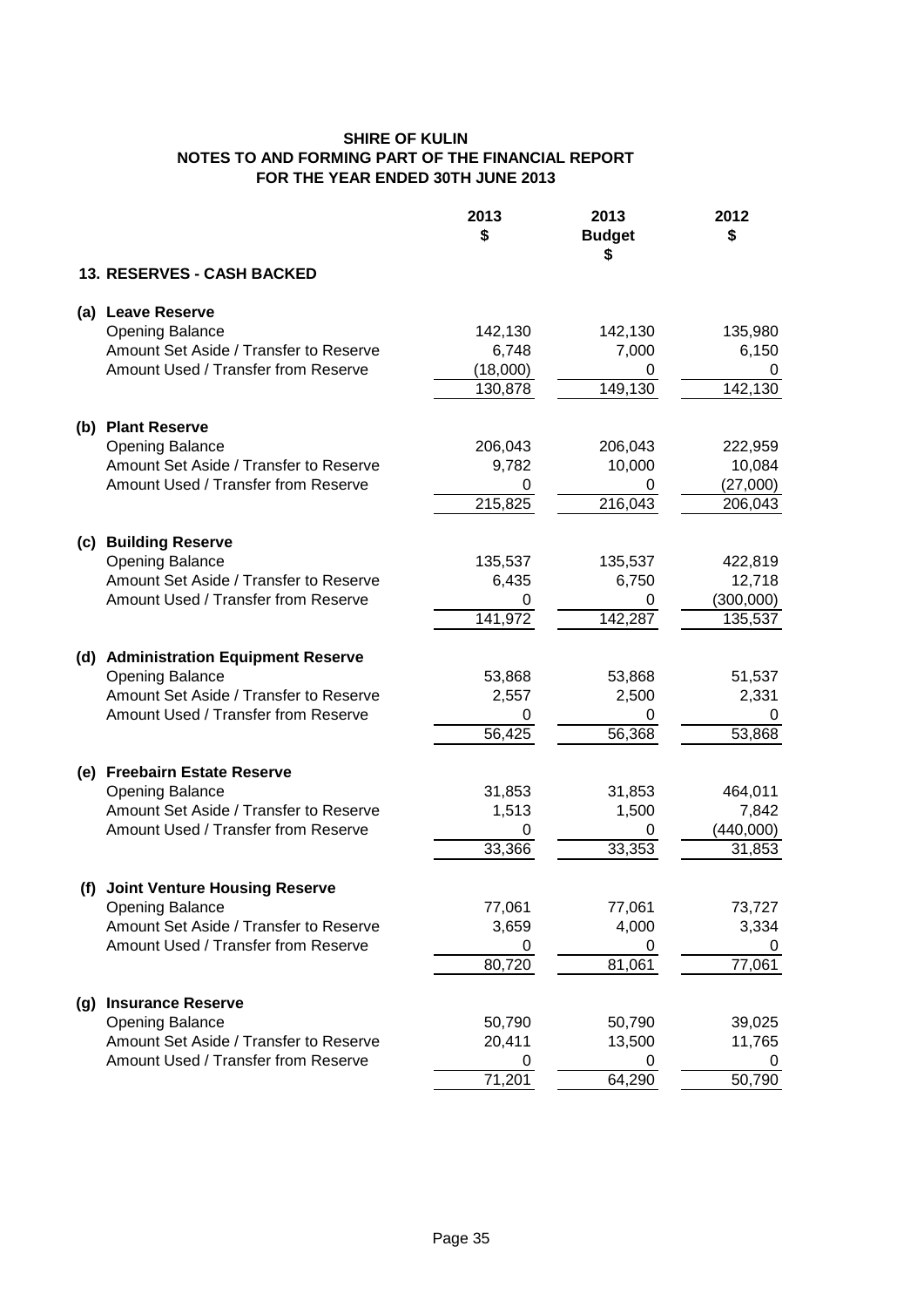|     |                                         | 2013<br>\$ | 2013<br><b>Budget</b><br>\$ | 2012<br>\$     |
|-----|-----------------------------------------|------------|-----------------------------|----------------|
|     | (h) Freebairn Recreation Centre Reserve |            |                             |                |
|     | <b>Opening Balance</b>                  | 166,172    | 166,172                     | 135,063        |
|     | Amount Set Aside / Transfer to Reserve  | 32,888     | 33,500                      | 31,109         |
|     | Amount Used / Transfer from Reserve     | 0          | O                           | 0              |
|     |                                         | 199,060    | 199,672                     | 166,172        |
|     | (i) Town Planning Reserve               |            |                             |                |
|     | <b>Opening Balance</b>                  | 0          | 0                           | 0              |
|     | Amount Set Aside / Transfer to Reserve  | 25,000     | 10,000                      | 0              |
|     | Amount Used / Transfer from Reserve     |            |                             | 0              |
|     |                                         | 25,000     | 10,000                      | $\overline{0}$ |
|     | (i) Natural Disaster Reserve            |            |                             |                |
|     | <b>Opening Balance</b>                  | 0          | 0                           | 0              |
|     | Amount Set Aside / Transfer to Reserve  | 120,000    | 0                           | $\Omega$       |
|     | Amount Used / Transfer from Reserve     | 0          | 0                           | 0              |
|     |                                         | 120,000    | 0                           | $\overline{0}$ |
|     | (k) FRC Surface Replacement Reserve     |            |                             |                |
|     | <b>Opening Balance</b>                  | 0          | O                           | 0              |
|     | Amount Set Aside / Transfer to Reserve  | 13,439     | 0                           | 0              |
|     | Amount Used / Transfer from Reserve     | 0          | 0                           | $\mathbf 0$    |
|     |                                         | 13,439     | 0                           | $\overline{0}$ |
| (1) | <b>General Purpose Reserve</b>          |            |                             |                |
|     | <b>Opening Balance</b>                  | 0          | 0                           | 0              |
|     | Amount Set Aside / Transfer to Reserve  | 500,000    | 0                           | 0              |
|     | Amount Used / Transfer from Reserve     |            | 0                           | 0              |
|     |                                         | 500,000    | 0                           | $\overline{0}$ |
|     | <b>TOTAL CASH BACKED RESERVES</b>       | 1,587,886  | 952,204                     | 863,454        |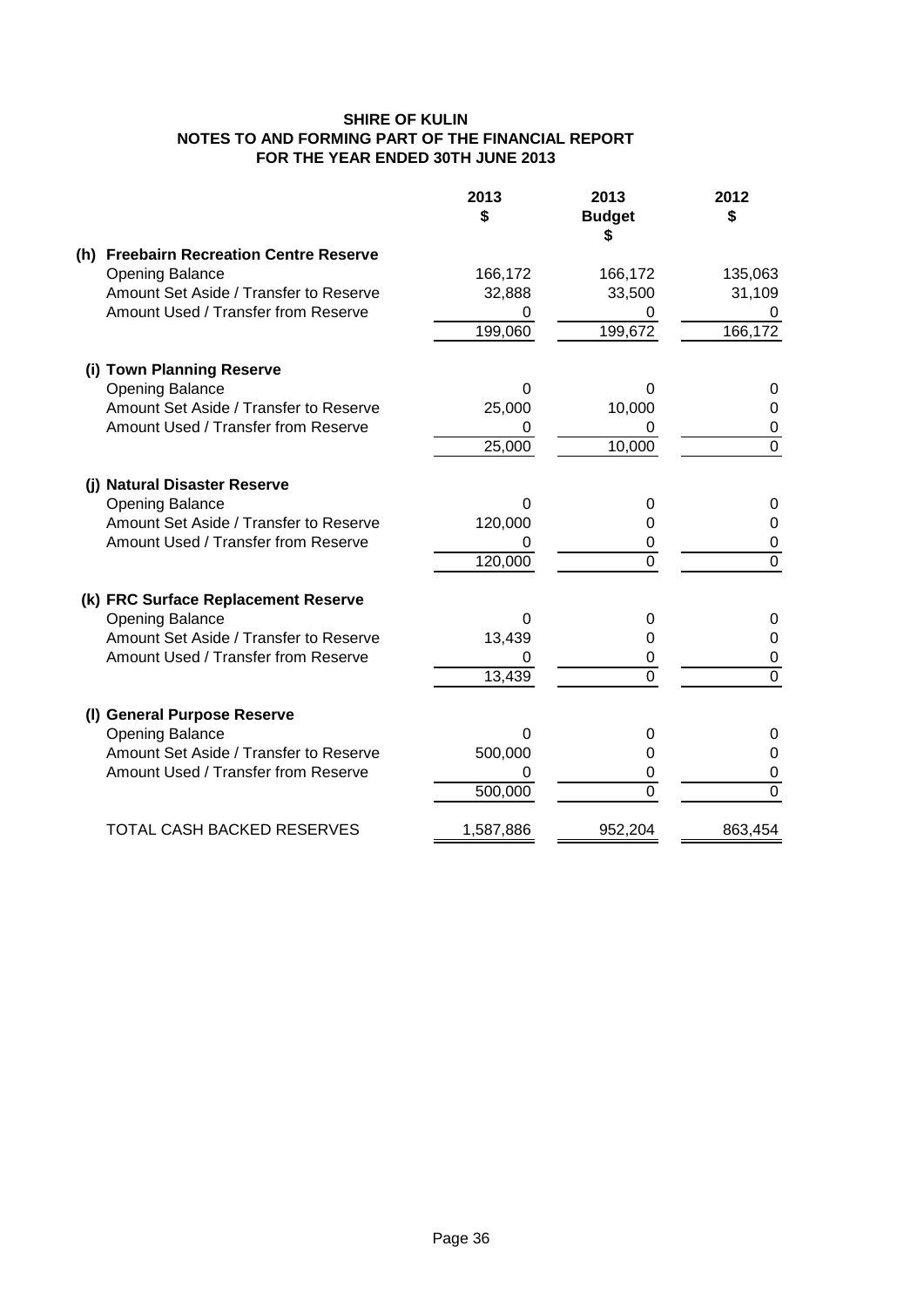All of the reserve accounts are supported by money held in financial institutions and match the amounts shown as restricted cash in this financial report.

In accordance with council resolutions in relation to each reserve account, the purpose for which the funds are set aside are as follows:

Leave Reserve

 - to be used to fund annual and long service leave requirements Plant Reserve

- to be used for the purchase of major plant

Building Reserve

- to be used for the purpose of developing future housing

Administration Equipment Reserve

 - to be used to ensure that the administration equipment is maintained Freebairn Estate Reserve

- to be used in maintaining and developing sport and recreation services

Joint Venture Housing Reserve

 - to be used in maintaining buildings previously constructed under joint venture housing arrangements Freebairn Recreation Reserve

- to be used in maintaining the existing Freebairn Recreation Reserve

Insurance Reserve

- to be used for Council Representation

Town Planning Reserve

 - to be used to fund the preparation of a new Local Planning Strategy for the Shire Natural Disaster Reserve

 - to be used to fund road and infrastrucuture restoration in the event of a natural disaster in the Shire FRC Surface & Equipment Reserve

- to be used to replace FRC sports surfaces and other equipment as necessary

General Purpose Reserve

 - to be used for future repayments of loans and/or at the discretion of Council during future budget deliberations.

All Reserves are not expected to be used within a set period as further transfers to the reserve accounts are expected as funds are utilised.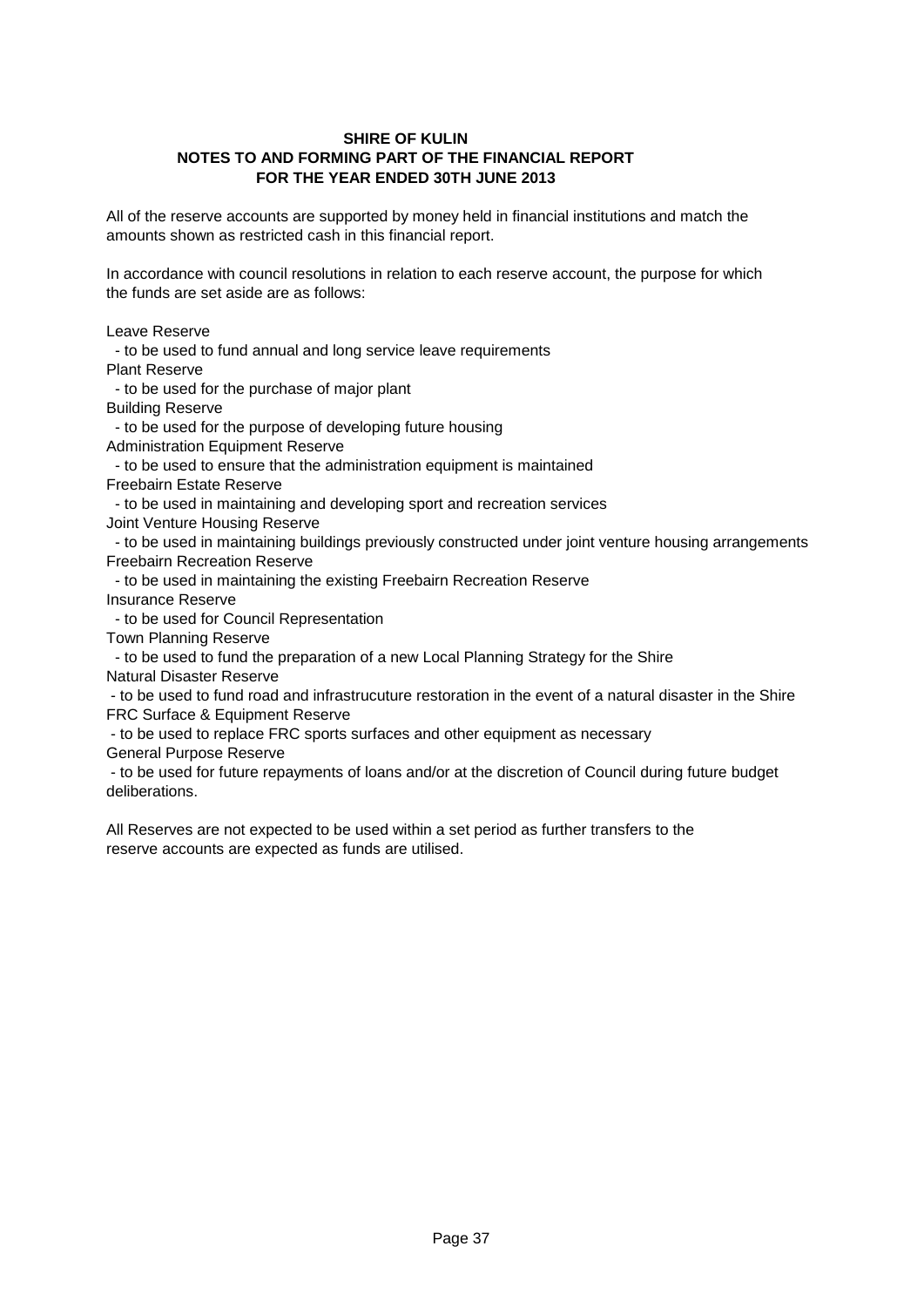| <b>14. RESERVES - ASSET REVALUATION</b>               | 2013<br>S | 2012<br>\$ |
|-------------------------------------------------------|-----------|------------|
| Asset revaluation reserves have arisen on revaluation |           |            |
| of the following classes of non-current assets:       |           |            |
| Infrastructure<br>(a)                                 |           |            |
| Opening balance                                       | 5,520,961 | 5,520,961  |
| <b>Revaluation Increment</b>                          |           |            |
| <b>Revaluation Decrement</b>                          |           |            |
|                                                       | 5,520,961 | 5,520,961  |
| <b>Plant and Equipment</b><br>(b)                     |           |            |
| <b>Opening Balance</b>                                |           | 0          |
| <b>Revaluation Increment</b>                          | 1,015,602 | 0          |
| <b>Revaluation Decrement</b>                          |           | 0          |
|                                                       | 1,015,602 | 0          |
| TOTAL ASSET REVALUATION RESERVES                      | 6,536,563 | 5,520,961  |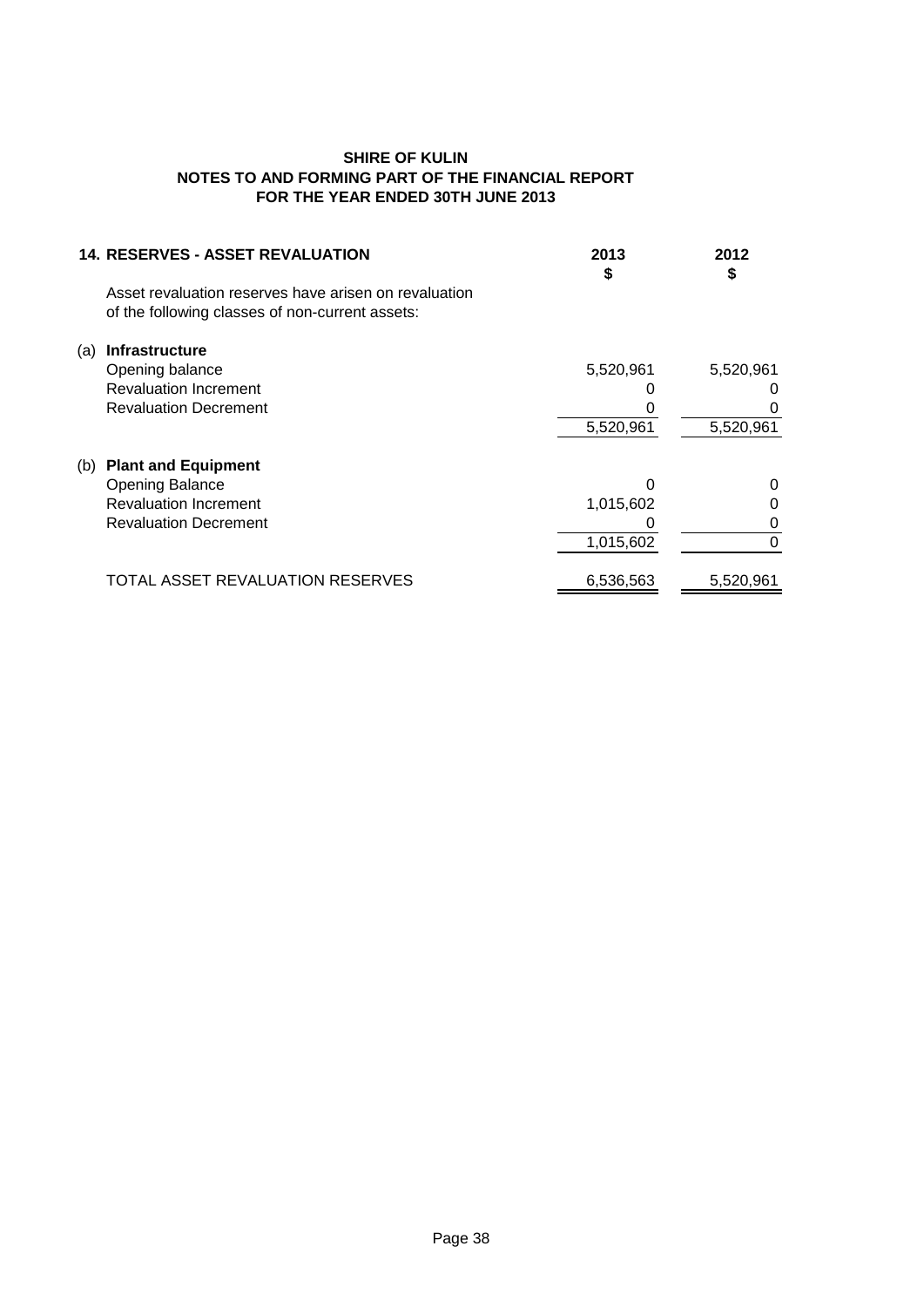# **15. NOTES TO THE STATEMENT OF CASH FLOWS**

#### **(a) Reconciliation of Cash**

For the purposes of the statement of cash flows, cash includes cash and cash equivalents, net of outstanding bank overdrafts. Cash at the end of the reporting period is reconciled to the related items in the statement of financial position as follows:

|                                                                                                                                                                                                                                                                                                                                                                                              | 2013<br>\$                                                                                                    | 2013<br><b>Budget</b><br>S                                                                               | 2012<br>\$                                                                                         |
|----------------------------------------------------------------------------------------------------------------------------------------------------------------------------------------------------------------------------------------------------------------------------------------------------------------------------------------------------------------------------------------------|---------------------------------------------------------------------------------------------------------------|----------------------------------------------------------------------------------------------------------|----------------------------------------------------------------------------------------------------|
| Cash and Cash Equivalents                                                                                                                                                                                                                                                                                                                                                                    | 4,192,259                                                                                                     | 1,036,545                                                                                                | 1,954,580                                                                                          |
| (b) Reconciliation of Net Cash Provided By<br><b>Operating Activities to Net Result</b>                                                                                                                                                                                                                                                                                                      |                                                                                                               |                                                                                                          |                                                                                                    |
| <b>Net Result</b>                                                                                                                                                                                                                                                                                                                                                                            | 5,147,733                                                                                                     | 2,016,469                                                                                                | 1,412,077                                                                                          |
| Depreciation<br>(Profit)/Loss on Sale of Asset<br>(Increase)/Decrease in Receivables<br>(Increase)/Decrease in Inventories<br>Increase/(Decrease) in Payables<br>Increase/(Decrease) in Employee Provisions<br>Grants/Contributions for<br>the Development of Assets<br>Non-Current Assets recognised due to<br>changes in legislative requirements<br>Net Cash from Operating Activities    | 1,843,339<br>(76, 627)<br>53,348<br>(64, 680)<br>38,101<br>64,822<br>(6,589,960)<br>(1,015,602)<br>(599, 526) | 1,743,510<br>(123,000)<br>33,422<br>(4,280)<br>(101, 647)<br>(20,000)<br>(7,201,424)<br>0<br>(3,656,950) | 1,698,758<br>132,114<br>745,356<br>22,215<br>(400, 174)<br>53,459<br>(2,636,355)<br>0<br>1,027,450 |
| (c) Undrawn Borrowing Facilities<br><b>Credit Standby Arrangements</b><br><b>Bank Overdraft limit</b><br>Bank Overdraft at Balance Date<br><b>Credit Card limit</b><br>Credit Card Balance at Balance Date<br><b>Total Amount of Credit Unused</b><br><b>Loan Facilities</b><br>Loan Facilities - Current<br>Loan Facilities - Non-Current<br><b>Total Facilities in Use at Balance Date</b> | 0<br>0<br>10,000<br>979<br>10,979<br>133,919<br>977,388<br>1,111,307                                          |                                                                                                          | 500,000<br>O<br>10,000<br>894<br>510,894<br>181,813<br>1,508,680<br>1,690,493                      |
| <b>Unused Loan Facilities at Balance Date</b>                                                                                                                                                                                                                                                                                                                                                | 0                                                                                                             |                                                                                                          | 0                                                                                                  |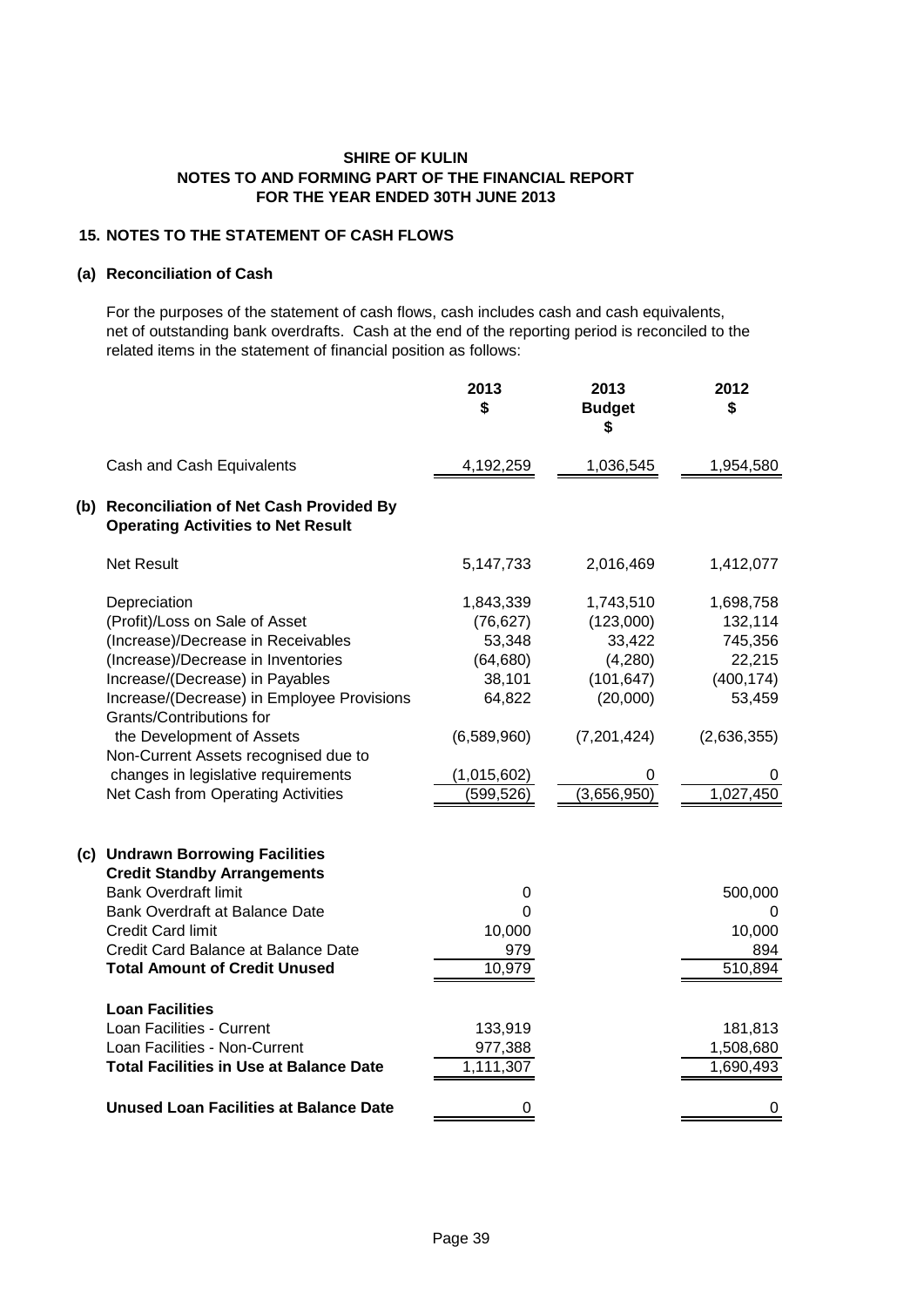# **16. CONTINGENT LIABILITIES**

The Shire of Kulin is unaware of any contingent liabilities as at 30 June 2013.

|                                            | 2013 | 2012 |
|--------------------------------------------|------|------|
| <b>17. CAPITAL AND LEASING COMMITMENTS</b> |      |      |

#### **(a) Finance Lease Commitments**

The Shire of Kulin had no Finance Lease commitments at the 30 June 2013.

# **(b) Operating Lease Commitments**

The Shire of Kulin had no Operating Lease commitments at the 30 June 2012.

# **(c) Capital Expenditure Commitments**

| Contracted for:                       |         |         |
|---------------------------------------|---------|---------|
| - capital expenditure projects        |         | 260,000 |
| - plant & equipment purchases         | 432.500 |         |
| Payable:<br>- not later than one year | 432.500 | 260,000 |

The capital expenditure project outstanding at the end of the current reporting period represents the contract for the construction of the Regional Fuel Facility 2012 and the tender acceptance for a new dozer.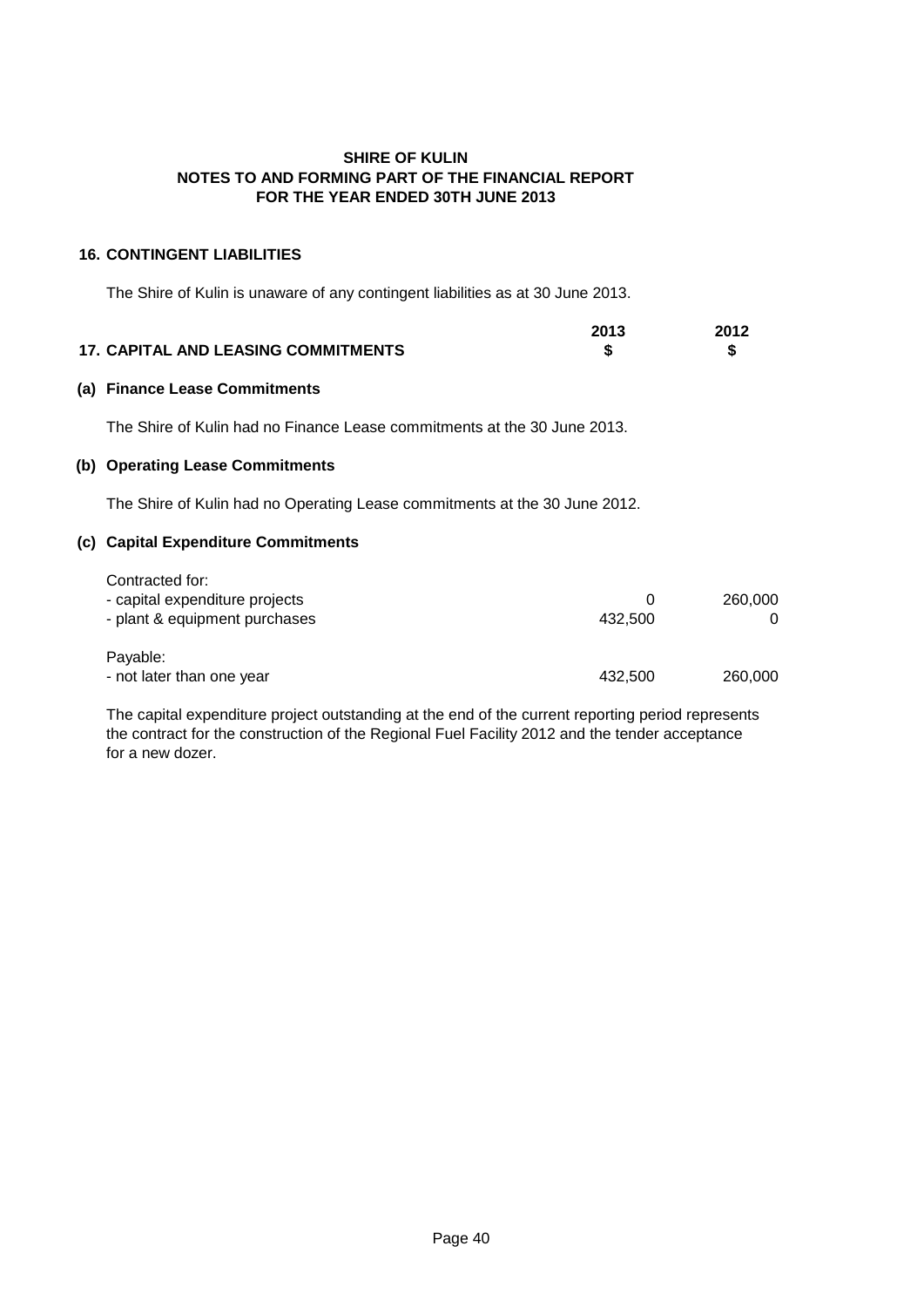# **18. JOINT VENTURE**

The Shire together with the Shires of Corrigin, Kondinin & Narembeen have a joint venture arrangement with regard to the provision of an Environmental Health and Building Surveying Service. The only assets are a motor vehicle and miscellaneous equipment. Council's one quarter share of these assets is included in Property, Plant & Equipment as follows:

|                                | 2013  | 2012  |
|--------------------------------|-------|-------|
|                                |       |       |
| <b>Non-Current Assets</b>      |       |       |
| Plant & Equipment              | 7.737 | 7.737 |
| Less: Accumulated Depreciation | 0     |       |
|                                | 7.737 | 7.737 |

# **19. TOTAL ASSETS CLASSIFIED BY FUNCTION AND ACTIVITY**

| Governance                         | 681,864    | 686,907    |
|------------------------------------|------------|------------|
| <b>General Purpose Funding</b>     | 57,432     | 25,965     |
| Law, Order, Public Safety          | 605,021    | 259,250    |
| Health                             | 97,857     | 104,042    |
| <b>Education and Welfare</b>       | 51.562     | 53,026     |
| Housing                            | 1,376,548  | 1,399,539  |
| <b>Community Amenities</b>         | 1,489,898  | 1,509,860  |
| <b>Recreation and Culture</b>      | 6,098,213  | 6,136,035  |
| Transport                          | 29,280,412 | 28,410,834 |
| Economic Services                  | 2,301,113  | 1,821,478  |
| <b>Other Property and Services</b> | 3,160,423  | 1,453,915  |
| Unallocated                        | 3,322,614  | 1,919,579  |
|                                    | 48,522,957 | 43,780,430 |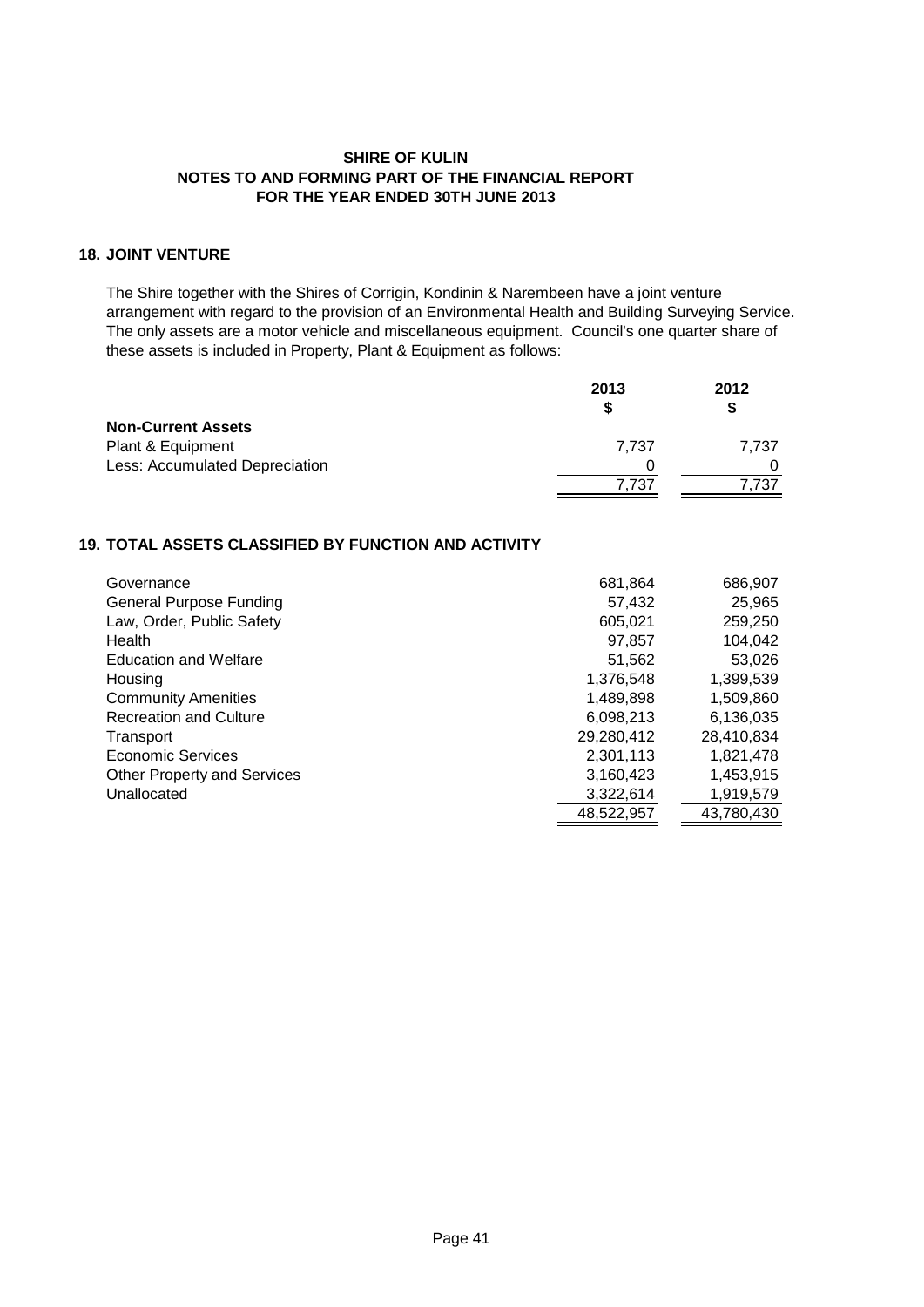|                                   | 2013   | 2012   | 2011   |
|-----------------------------------|--------|--------|--------|
| <b>20. FINANCIAL RATIOS</b>       |        |        |        |
| <b>Current Ratio</b>              | 4.92   | 2.93   | 1.18   |
| <b>Asset Sustainability Ratio</b> | 1.87   | 2.41   | 1.57   |
| Debt Service Cover Ratio          | (0.59) | 5.33   | 4.74   |
| <b>Operating Surplus Ratio</b>    | (0.97) | (0.15) | (0.16) |
| Own Source Revenue Coverage Ratio | 0.34   | 0.59   | 0.59   |

The above ratios are calculated as follows:

| <b>Current Ratio</b>              | current assets minus restricted assets                    |
|-----------------------------------|-----------------------------------------------------------|
|                                   | current liabilities minus liabilities associated          |
|                                   | with restricted assets                                    |
| <b>Asset Sustainability Ratio</b> | capital renewal and relacement expenditure                |
|                                   | depreciation expense                                      |
| Debt Service Cover Ratio          | annual operating surplus before interest and depreciation |
|                                   | principal and interest                                    |
| <b>Operating Surplus Ratio</b>    | operating revenue minus operating expense                 |
|                                   | own source operating revenue                              |
| Own Source Revenue Coverage Ratio | own source operating revenue                              |
|                                   | operating expense                                         |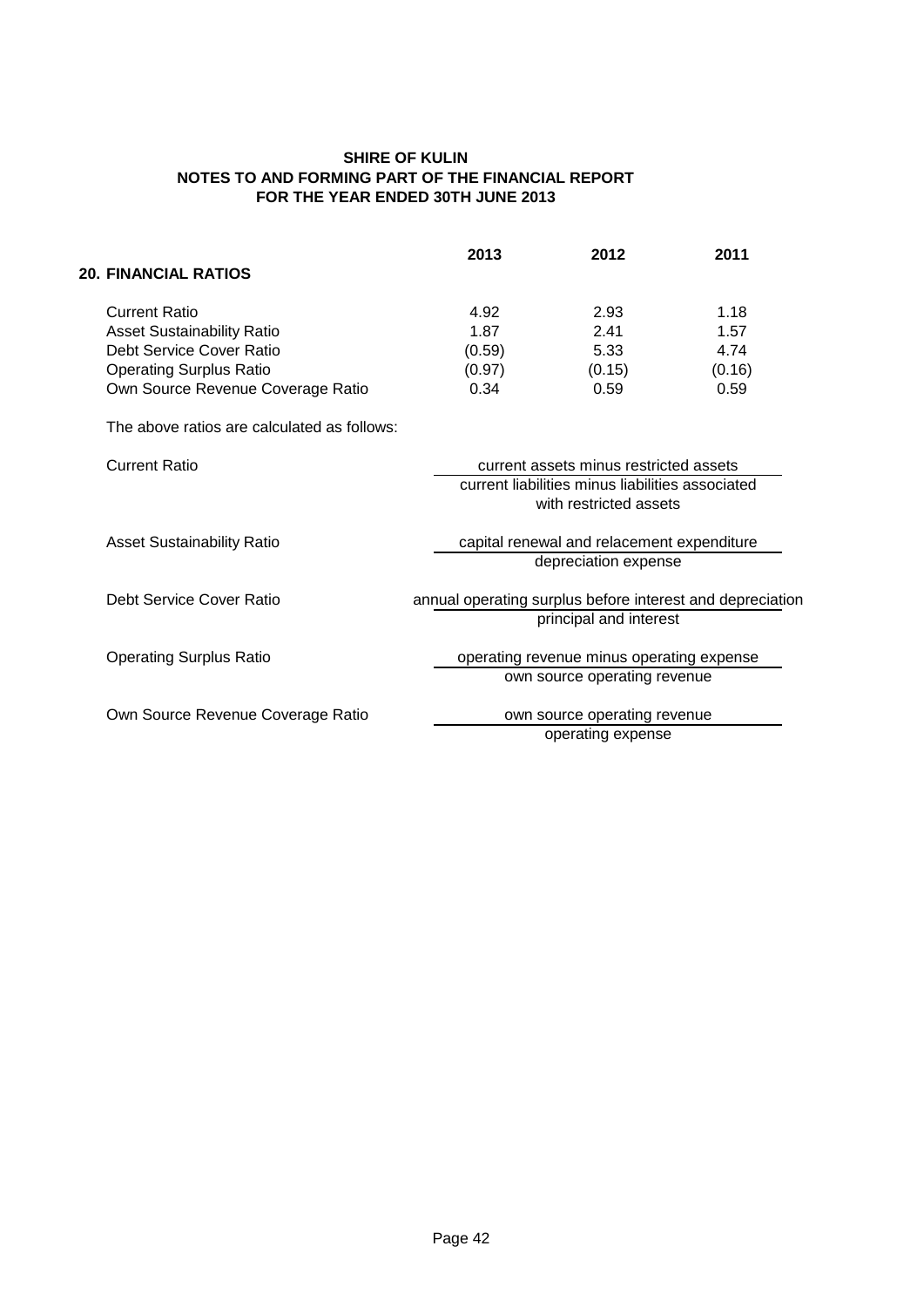# **21. TRUST FUNDS**

Funds held at balance date over which the Shire has no control and which are not included in the financial statements are as follows:

|                                    | <b>Balance</b><br>$1-Jul-12$<br>\$ | <b>Amounts</b><br><b>Received</b><br>\$ | <b>Amounts</b><br>Paid<br>$($ \$) | <b>Balance</b><br>30-Jun-13<br>\$ |  |
|------------------------------------|------------------------------------|-----------------------------------------|-----------------------------------|-----------------------------------|--|
|                                    |                                    |                                         |                                   |                                   |  |
| <b>Housing Bonds</b>               | 10,778                             | 3,100                                   | (2,898)                           | 10,980                            |  |
| Rates Paid in Advance              | 9,618                              | 15,410                                  | (12,781)                          | 12,247                            |  |
| Kulin Pistol Club                  | 737                                |                                         |                                   | 737                               |  |
| Tidy Towns                         | 235                                |                                         |                                   | 235                               |  |
| <b>Health Centre</b>               | 2,342                              |                                         |                                   | 2,342                             |  |
| Landcare Group                     | 1,573                              |                                         |                                   | 1,573                             |  |
| <b>Trip Fund</b>                   | 3,160                              | 14,170                                  | (6, 210)                          | 11,120                            |  |
| <b>Bush Fire</b>                   | 81                                 |                                         |                                   | 81                                |  |
| Kulin Softball Club                | 684                                |                                         |                                   | 684                               |  |
| Camp Kulin                         | 0                                  | 1,000                                   |                                   | 1,000                             |  |
| <b>Headworks Western Power KRH</b> | 5,630                              |                                         |                                   | 5,630                             |  |
| Camp Hart                          | 304                                | 600                                     | (66)                              | 838                               |  |
| <b>SES Building</b>                | 0                                  |                                         |                                   | 0                                 |  |
| <b>FRC Court Resurfacing</b>       | 8,000                              | 1,500                                   | (8,000)                           | 1,500                             |  |
| Kulin Cricket Club                 | 874                                |                                         |                                   | 874                               |  |
|                                    | 44,016                             |                                         |                                   | 49,841                            |  |

# **22. DISPOSALS OF ASSETS - 2012/13 FINANCIAL YEAR**

The following assets were disposed of during the year.

|                               | <b>Net Book Value</b> |               | <b>Sale Price</b> |               | <b>Profit (Loss)</b> |               |  |
|-------------------------------|-----------------------|---------------|-------------------|---------------|----------------------|---------------|--|
|                               | <b>Actual</b>         | <b>Budget</b> | <b>Actual</b>     | <b>Budget</b> | <b>Actual</b>        | <b>Budget</b> |  |
|                               | S                     |               | S                 | S             | S                    | S.            |  |
| <b>Community Amenities</b>    |                       |               |                   |               |                      |               |  |
| Lot 105 Hodgson Street        | 42,150                | 0             | 55,000            | 0             | 12,850               | 0             |  |
| <b>Recreation and Culture</b> |                       |               |                   |               |                      |               |  |
| <b>FRC Computers</b>          | 656                   | 0             | 0                 | 0             | (656)                |               |  |
| <b>Dudinin Tennis Lights</b>  | 2,385                 |               |                   | 0             | (2,385)              |               |  |
| <b>Transport</b>              |                       |               |                   |               |                      |               |  |
| Manager Works Vehicle         | 47,364                | 48,000        | 46,365            | 60,000        | (999)                | 12,000        |  |
| <b>Works Dual Cab</b>         | 8,379                 | 10,000        | 17,184            | 25,000        | 8,805                | 15,000        |  |
| <b>CEO Holden Caprice</b>     | 37,879                | 40,000        | 41,818            | 55,000        | 3,939                | 15,000        |  |
| Prime Mover                   | 26,698                | 38,000        | 57,724            | 70,000        | 31,026               | 32,000        |  |
| <b>DCEO Vehicle</b>           |                       | 28,000        |                   | 25,000        |                      | (3,000)       |  |
| Side Tipper                   |                       |               |                   | 25,000        |                      | 25,000        |  |
| Multipac Roller               |                       |               | 30,000            | 30,000        | 30,000               | 30,000        |  |
| Maintenance Truck             | 27,198                | 33,000        | 21,245            | 30,000        | (5,953)              | (3,000)       |  |
|                               | 192,709               | 197,000       | 269,336           | 320,000       | 76,627               | 123,000       |  |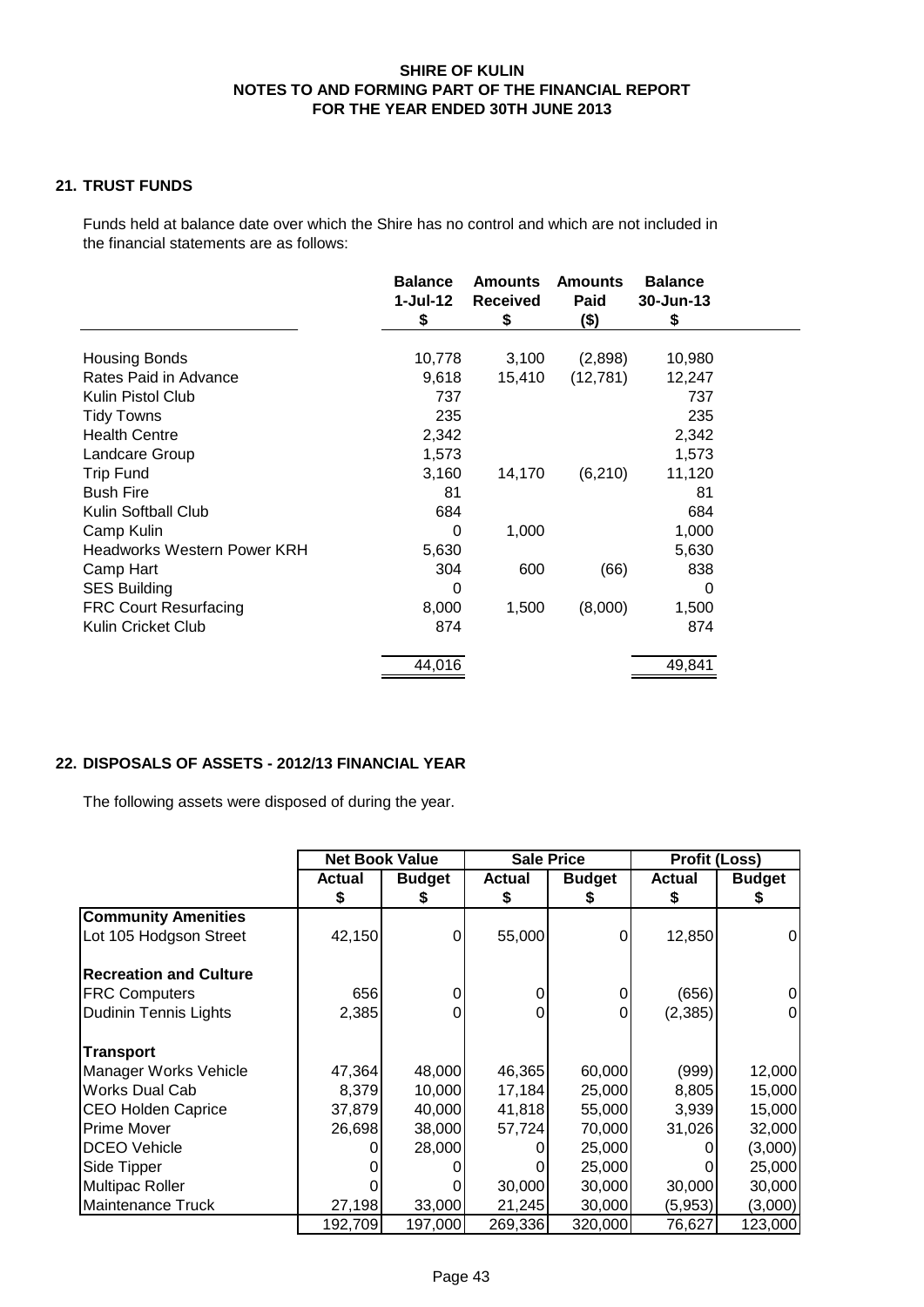#### **23. INFORMATION ON BORROWINGS**

#### (a) Repayments - Debentures

|                                | <b>Principal</b> | <b>New</b> | <b>Principal</b>  |               | <b>Principal</b> |               | <b>Interest</b>   |               |
|--------------------------------|------------------|------------|-------------------|---------------|------------------|---------------|-------------------|---------------|
|                                | $1-Jul-12$       | Loans      | <b>Repayments</b> |               | 30-Jun-13        |               | <b>Repayments</b> |               |
|                                |                  | \$         | <b>Actual</b>     | <b>Budget</b> | <b>Actual</b>    | <b>Budget</b> | <b>Actual</b>     | <b>Budget</b> |
| <b>Particulars</b>             |                  |            |                   |               |                  |               |                   |               |
| <b>Housing</b>                 |                  |            |                   |               |                  |               |                   |               |
| Housing - Community Bank       | 41,570           |            | 41,570            | 7,770         |                  | 33,800        | 4,329             | 2,163         |
| Housing - GEHA                 | 611,198          |            | 100,362           | 99,655        | 510,836          | 511,544       | 40,650            | 42,833        |
| <b>Community Amenities</b>     |                  |            |                   |               |                  |               |                   |               |
| <b>Residential Subdivision</b> | 403,698          |            | 403,698           | 41,730        | 0                | 361,967       | 98,060            | 33,090        |
| <b>Recreation and Culture</b>  |                  |            |                   |               |                  |               |                   |               |
| Swimming Pool                  | 500,000          |            | 24,169            | 24,200        | 475,831          | 475,800       | 21,272            | 21,300        |
| <b>Freebairn Centre</b>        | 134,027          |            | 9,387             | 9,387         | 124,640          | 124,640       | 7,436             | 7,436         |
|                                | 1,690,493        |            | 579,186           | 182,742       | 1,111,307        | ,507,751      | 171,747           | 106,822       |

All loan repayments were financed by general purpose revenue.

#### (b) New Debentures - 2012/13

The Shire of Kulin did not raise any new debentures in 2012/13.

### (c) Unspent Debentures

The Shire of Kulin did not have any unspent debentures at 30 June 2013.

#### (d) Overdraft

The Shire of Kulin does not have an overdraft facility in place as at 30 June 2013.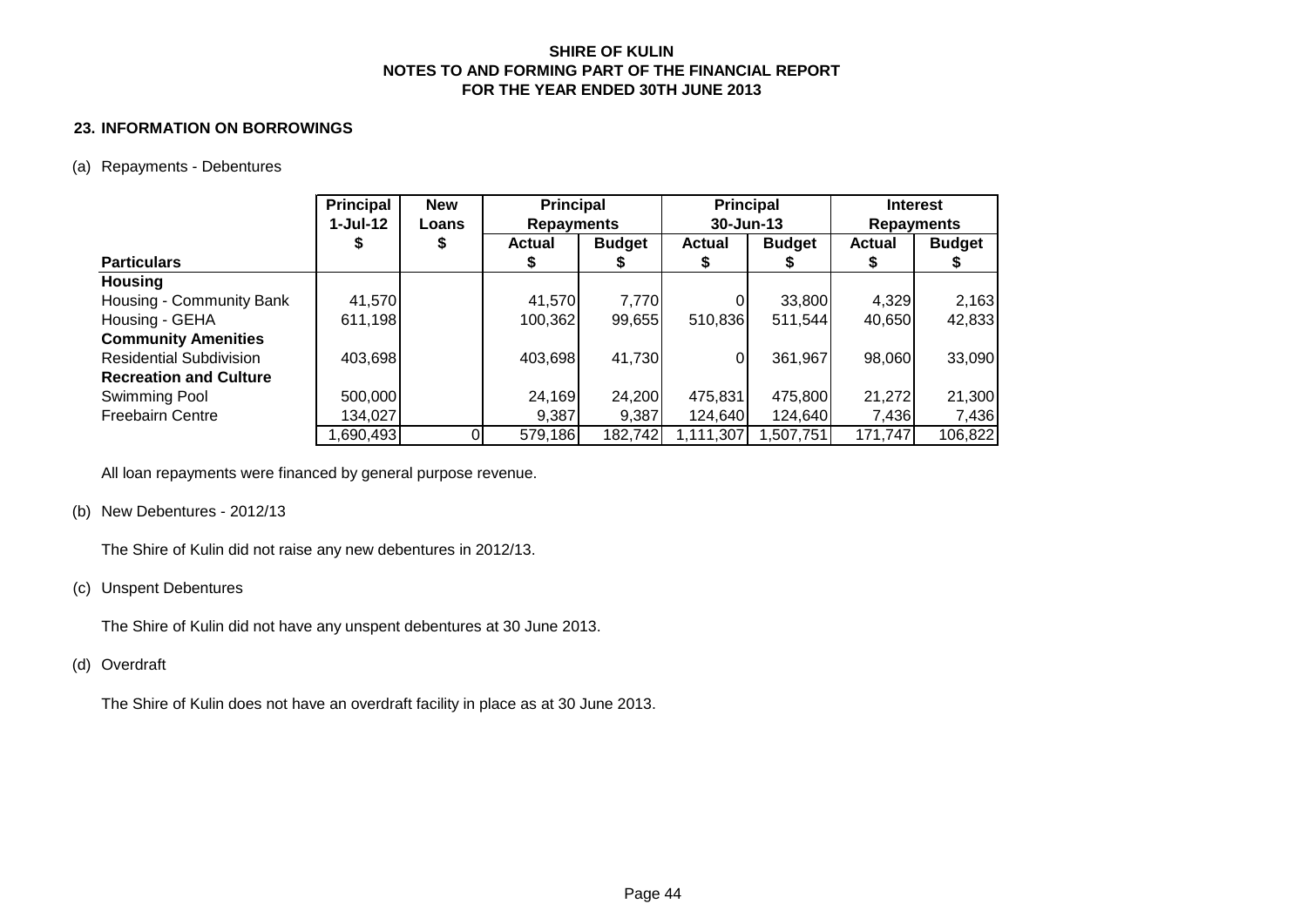# **24. RATING INFORMATION - 2012/13 FINANCIAL YEAR**

(a) Rates

|                                       | <b>Rate in</b> | <b>Number</b><br>оf | Rateable<br>Value | Rate<br><b>Revenue</b> | <b>Interim</b><br><b>Rates</b> | <b>Back</b><br><b>Rates</b> | <b>Total</b><br><b>Revenue</b> | <b>Budget</b><br>Rate | <b>Budget</b><br><b>Interim</b> | <b>Budget</b><br><b>Back</b> | <b>Budget</b><br>Total |
|---------------------------------------|----------------|---------------------|-------------------|------------------------|--------------------------------|-----------------------------|--------------------------------|-----------------------|---------------------------------|------------------------------|------------------------|
|                                       |                | <b>Properties</b>   |                   |                        |                                |                             | S                              | Revenue               | Rate                            | Rate                         | Revenue                |
| <b>RATE TYPE</b>                      |                |                     |                   |                        |                                |                             |                                | S                     |                                 |                              | S                      |
| <b>Differential General Rate</b>      |                |                     |                   |                        |                                |                             |                                |                       |                                 |                              |                        |
| <b>GRV Residential</b>                | 11.9502        | 132                 | 878,280           | 104,956                | 1,715                          | $\overline{0}$              | 106,671                        | 104,956               |                                 |                              | 104,956                |
| <b>GRV</b> Industrial                 | 11.9502        | 9                   | 47,476            | 5,673                  |                                | $\Omega$                    | 5,673                          | 5,673                 |                                 |                              | 5,673                  |
| <b>GRV Commercial</b>                 | 11.9502        | 24                  | 278,564           | 33,289                 |                                | $\Omega$                    | 33,289                         | 33,289                |                                 |                              | 33,289                 |
| <b>GRV</b> Rural                      | 11.9502        | 11                  | 67,080            | 8,016                  |                                | 01                          | 8,016                          | 8,016                 |                                 |                              | 8,016                  |
| <b>UV Rural</b>                       | 0.8656         | 345                 | 170,153,000       | 1,472,545              | (41)                           | 01                          | 1,472,504                      | 1,472,845             | (500)                           |                              | ,472,345               |
| UV Mining                             | 0.8656         | 0                   |                   |                        |                                |                             |                                |                       |                                 |                              | <sup>0</sup>           |
| <b>Sub-Totals</b>                     |                | 521                 | 171,424,400       | 1,624,479              | 1,674                          | ΟI                          | 1,626,153                      | 1,624,779             | (500)                           | 01                           | ,624,279               |
|                                       | <b>Minimum</b> |                     |                   |                        |                                |                             |                                |                       |                                 |                              |                        |
| <b>Minimum Rates</b>                  |                |                     |                   |                        |                                |                             |                                |                       |                                 |                              |                        |
| <b>GRV</b>                            | 363.80         | 37                  | 46,593            | 13,460                 | $\Omega$                       | $\overline{0}$              | 13,460                         | 13,458                |                                 |                              | 13,458                 |
| UV                                    | 363.80         | 22                  | 233,598           | 8,004                  | 1,001                          |                             | 9,005                          | 8,003                 |                                 |                              | 8,003                  |
| <b>Sub-Totals</b>                     |                | 59                  | 280,191           | 21,464                 | 1,001                          | $\overline{0}$              | 22,465                         | 21,461                | $\overline{0}$                  |                              | $\overline{2}1,461$    |
|                                       |                |                     |                   |                        |                                |                             | 1,648,618                      |                       |                                 |                              | 1,645,740              |
| <b>Ex-Gratia Rates</b>                |                |                     |                   |                        |                                |                             | 18,191                         |                       |                                 |                              | 17,325                 |
| Discounts (refer note 25)             |                |                     |                   |                        |                                |                             | (135, 332)                     |                       |                                 |                              | (125,000)              |
| Total Amount Raised from General Rate |                |                     |                   |                        |                                |                             | 1,531,477                      |                       |                                 |                              | 1,538,065              |
| Specified Area Rate (refer note 23)   |                |                     |                   |                        |                                |                             |                                |                       |                                 |                              | $\overline{0}$         |
| <b>Total Rates</b>                    |                |                     |                   |                        |                                |                             | 1,531,477                      |                       |                                 |                              | 1,538,065              |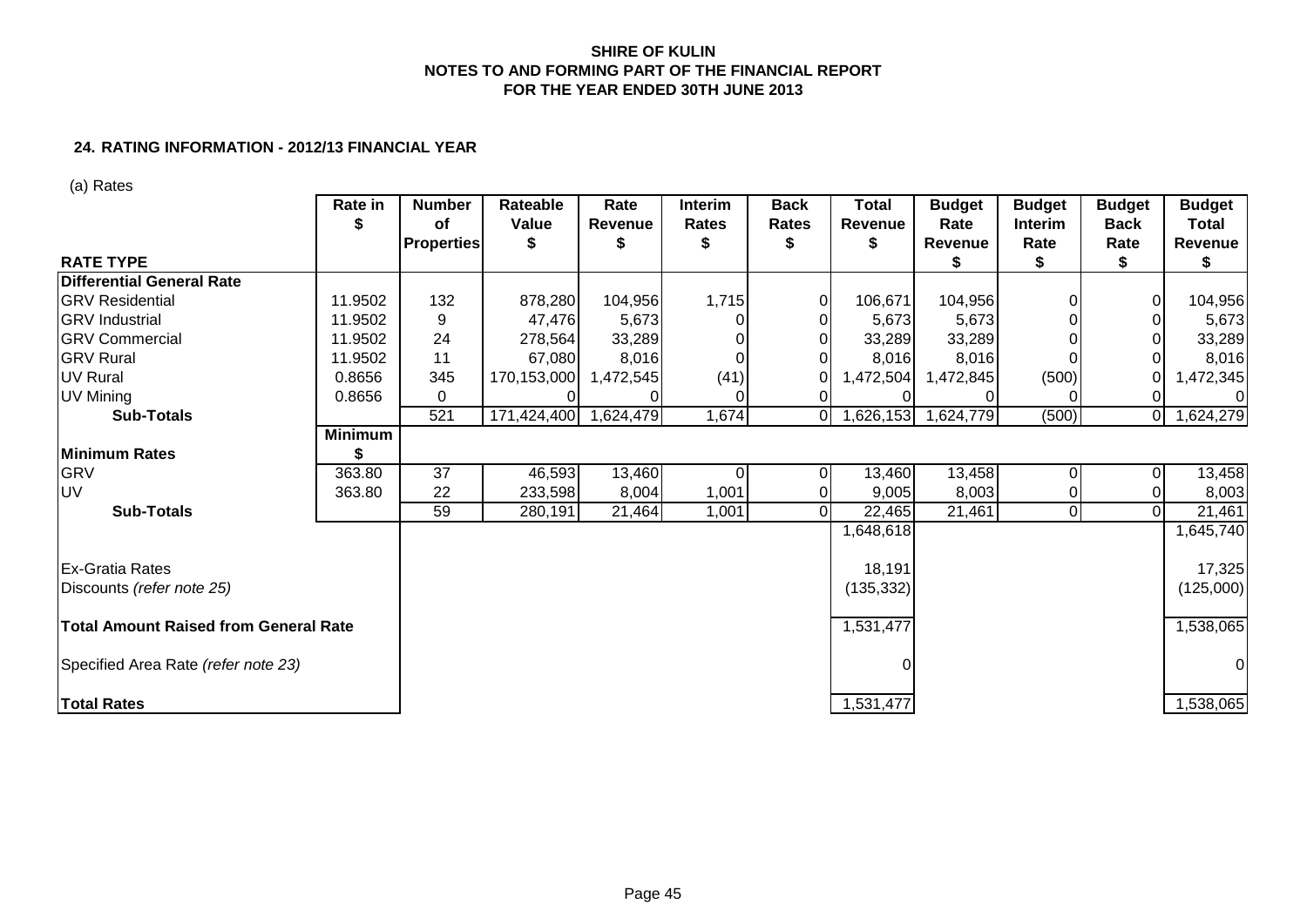# **24. RATING INFORMATION - 2012/13 FINANCIAL YEAR (Continued)**

| (b) Information on Surplus/(Deficit)<br><b>Brought Forward</b>                                                                                                                                                                                                                                                                                                                                                                                                                        | 2013<br>(30 June 2013<br><b>Carried</b><br>Forward)<br>\$                                                                                                                                  | 2013<br>(1 July 2012<br><b>Brought</b><br>Forward)<br>\$                                                                                                         | 2012<br>(30 June 2012<br><b>Carried</b><br>Forward)<br>\$                                                                                                         |
|---------------------------------------------------------------------------------------------------------------------------------------------------------------------------------------------------------------------------------------------------------------------------------------------------------------------------------------------------------------------------------------------------------------------------------------------------------------------------------------|--------------------------------------------------------------------------------------------------------------------------------------------------------------------------------------------|------------------------------------------------------------------------------------------------------------------------------------------------------------------|-------------------------------------------------------------------------------------------------------------------------------------------------------------------|
| <b>Surplus/(Deficit) - Rate Setting Statement</b>                                                                                                                                                                                                                                                                                                                                                                                                                                     | 1,911,564                                                                                                                                                                                  | 756,049                                                                                                                                                          | 756,049                                                                                                                                                           |
| <b>Comprises:</b>                                                                                                                                                                                                                                                                                                                                                                                                                                                                     |                                                                                                                                                                                            |                                                                                                                                                                  |                                                                                                                                                                   |
| Cash - Unrestricted<br>Cash - Restricted<br><b>Investments - Restricted</b><br>Rates - Current<br><b>Sundry Debtors</b><br><b>GST Receivable</b><br><b>Prepaid Expenses</b><br>Inventories<br>- Fuel and Materials                                                                                                                                                                                                                                                                    | 2,059,937<br>2,132,322<br>0<br>58,342<br>70,242<br>110,264<br>154<br>81,487                                                                                                                | 848,553<br>1,106,027<br>0<br>27,050<br>142,240<br>31,966<br>15,538<br>12,568                                                                                     | 848,553<br>1,106,027<br>0<br>27,050<br>142,240<br>31,966<br>15,538<br>12,568                                                                                      |
| - Freebairn Recreation Centre                                                                                                                                                                                                                                                                                                                                                                                                                                                         | 13,912                                                                                                                                                                                     | 18,153                                                                                                                                                           | 18,153                                                                                                                                                            |
| Less:                                                                                                                                                                                                                                                                                                                                                                                                                                                                                 |                                                                                                                                                                                            |                                                                                                                                                                  |                                                                                                                                                                   |
| <b>Reserves - Restricted Cash</b><br>- Leave Reserve<br>- Plant Reserve<br>- Building Reserve<br>- Freebairn Estate Reserve<br>- Administration Equipment Reserve<br>- Joint Venture Housing Reserve<br>- Freebairn Recreation Centre Reserve<br>- Insurance Reserve<br>- Town Planning Reserve<br>- Natural Disaster Reserve<br>- FRC Surface Replacement Reserve<br>- General Purpose Reserve<br>Kulin Bush Races Funds<br><b>Refundable Land Deposits</b><br><b>Unspent Grants</b> | (130, 878)<br>(215, 825)<br>(141, 972)<br>(33, 366)<br>(56, 425)<br>(80, 720)<br>(199,060)<br>(71, 201)<br>(25,000)<br>(120,000)<br>(13, 439)<br>(500,000)<br>(131, 828)<br>0<br>(412,608) | (142, 130)<br>(206, 043)<br>(135, 537)<br>(31, 853)<br>(53,868)<br>(77,061)<br>(166, 172)<br>(50, 790)<br>0<br>0<br>0<br>0<br>(81, 759)<br>(5,000)<br>(155, 814) | (142, 130)<br>(206, 043)<br>(135, 537)<br>(31, 853)<br>(53, 868)<br>(77,061)<br>(166, 172)<br>(50, 790)<br>0<br>0<br>0<br>0<br>(81, 759)<br>(5,000)<br>(155, 814) |
| <b>Sundry Creditors</b><br>Rates<br>PAYG Payable<br><b>GST Payable</b><br>Refundable Land Deposits<br><b>Current Employee Benefits Provision</b>                                                                                                                                                                                                                                                                                                                                      | (76, 394)<br>(3,713)<br>(57, 171)<br>(87,902)<br>0<br>(258, 094)                                                                                                                           | (71, 643)<br>(1,406)<br>(26, 120)<br>(11, 853)<br>(5,000)<br>(223, 997)                                                                                          | (71, 643)<br>(1,406)<br>(26, 120)<br>(11, 853)<br>(5,000)<br>(223, 997)                                                                                           |
| <b>Surplus/(Deficit)</b>                                                                                                                                                                                                                                                                                                                                                                                                                                                              | 1,911,064                                                                                                                                                                                  | 756,049                                                                                                                                                          | 756,049                                                                                                                                                           |

# **Difference:**

There was no difference between the Surplus/(Deficit) 1 July 2012 Brought Forward position used in the 2013 audited financial report and the Surplus/(Deficit) Carried Forward position as disclosed in the 2012 audited financial report.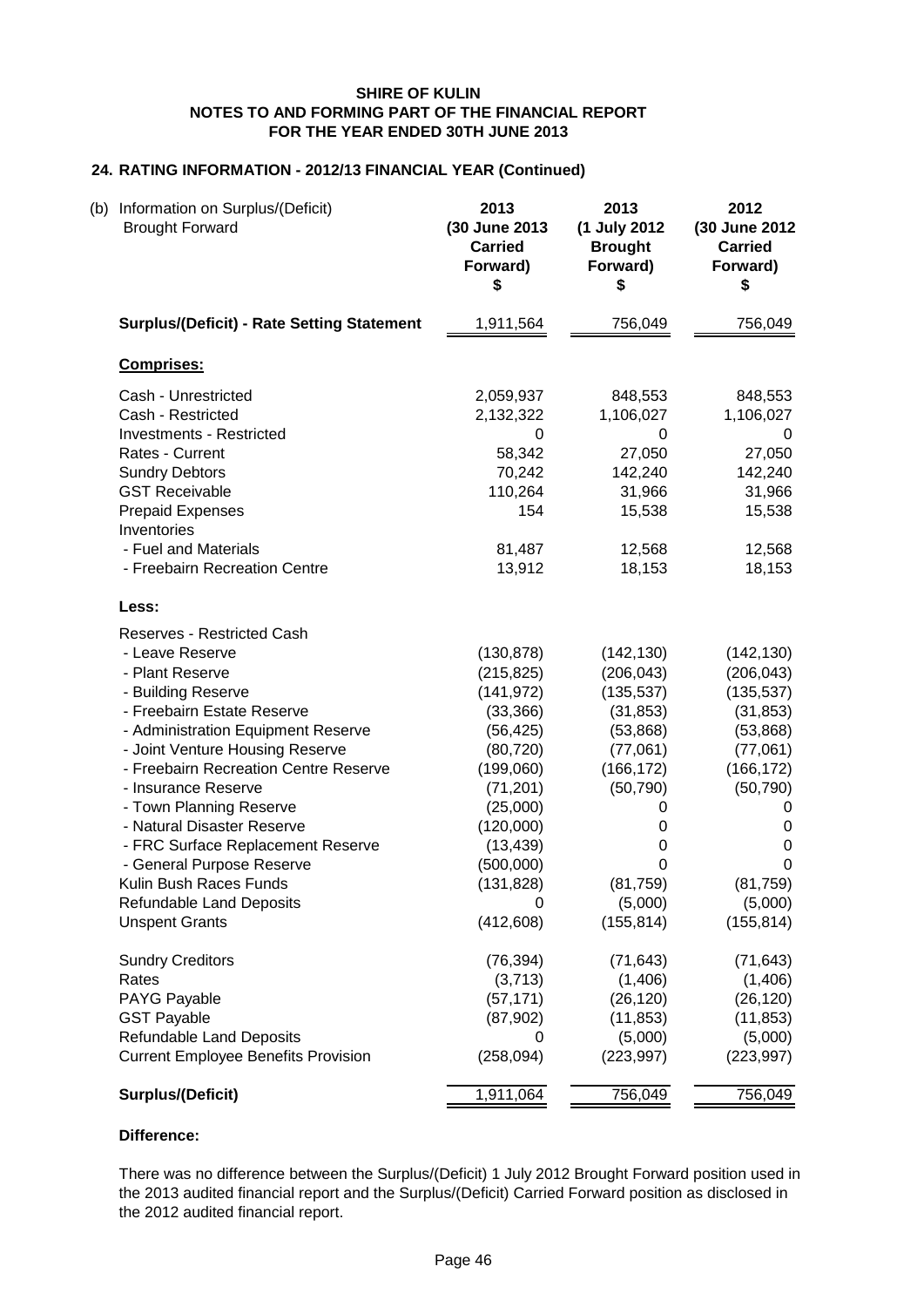# **25. SPECIFIED AREA RATE - 2012/13 FINANCIAL YEAR**

The Shire of Kulin did not have any specified area rates in 2012/2013.

# **26. SERVICE CHARGES - 2012/13 FINANCIAL YEAR**

|                          | Amount<br>οf<br>Charge<br>\$ | Revenue<br><b>Raised</b><br>\$ | <b>Budget</b><br><b>Revenue</b><br>\$ | <b>Applied</b><br>to<br><b>Service</b><br><b>Costs</b> | <b>Budget</b><br><b>Applied</b><br>to<br>Costs |
|--------------------------|------------------------------|--------------------------------|---------------------------------------|--------------------------------------------------------|------------------------------------------------|
| <b>Television Charge</b> | 38                           | 7,340                          | 6,726                                 | 7,340                                                  | 6,726                                          |
|                          |                              | 7,340                          | 6,726                                 | 7,340                                                  | 6,726                                          |

The service charge is for the provision of television re-broadcasting. The charge is applicable to all owners and occupiers within a designated area surrounding the townsite.

The proceeds of the service charge are applied in full to the costs of maintenance and operation.

No transfer to or from reserve accounts has occurred.

# **27. DISCOUNTS, INCENTIVES, CONCESSIONS, & WRITE-OFFS - 2012/13 FINANCIAL YEAR**

|                      | Type            | Disc % | Total<br>Cost/<br><b>Value</b> | <b>Budget</b><br>Cost/<br>Value |
|----------------------|-----------------|--------|--------------------------------|---------------------------------|
| <b>General Rates</b> | <b>Discount</b> | 10.00% | 135,332                        | 125,000                         |

 A discount on rates is granted to all who pay their rates in full within 35 days of the date of service appearing on the rate notice.

# **28. INTEREST CHARGES AND INSTALMENTS - 2012/13 FINANCIAL YEAR**

|                              | <b>Interest</b><br>Rate<br>% | Admin.<br>Charge | Revenue<br>\$ | <b>Budgeted</b><br><b>Revenue</b> |
|------------------------------|------------------------------|------------------|---------------|-----------------------------------|
| Interest on Unpaid Rates     | 11.00%                       |                  | 9,077         | 7,000                             |
| Interest on Instalments Plan | 5.50%                        |                  | 2,180         | 550                               |
| Charges on Instalment Plan   |                              | 10               | 1,289         | 500                               |
|                              |                              |                  | 12,546        | 8,050                             |

Ratepayers had the option of paying rates in four equal instalments, due on 28th September 2012, 30th November 2012, 1st February 2013 and 5th April 2013. Administration charges and interest applied for the final three instalments.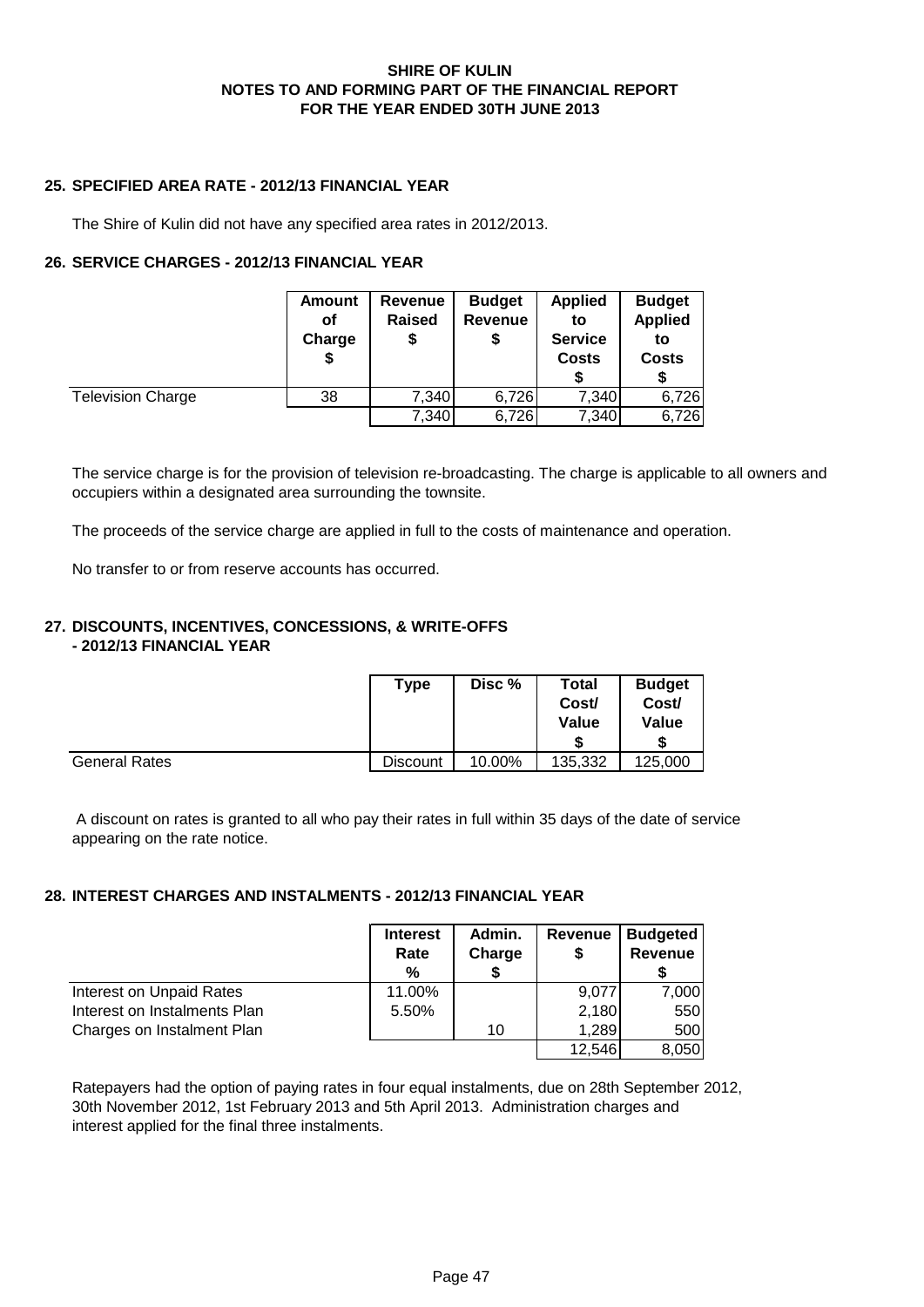| <b>29. FEES &amp; CHARGES</b>      | 2013<br>\$ | 2012<br>\$ |
|------------------------------------|------------|------------|
| Governance                         | 19.573     | 44.637     |
| <b>General Purpose Funding</b>     | 3,339      | 3,713      |
| Law, Order, Public Safety          | 4.925      | 5,012      |
| Health                             | O          | 0          |
| <b>Education and Welfare</b>       | 92.700     | 102,182    |
| Housing                            | 138,982    | 144,135    |
| <b>Community Amenities</b>         | 71.898     | 68,462     |
| <b>Recreation and Culture</b>      | 193,921    | 225,584    |
| Transport                          | 804        | 0          |
| Economic Services                  | 125,855    | 472,554    |
| <b>Other Property and Services</b> | 150,926    | 901,681    |
|                                    | 802,923    | 1,967,960  |

There were no changes during the year to the amount of the fees or charges detailed in the original budget.

# **30. GRANT REVENUE**

Grants, subsidies and contributions are included as operating revenues in the Statement of Comprehensive Income:

|                                                   | 2013      |               | 2012      |
|---------------------------------------------------|-----------|---------------|-----------|
| <b>By Nature and Type:</b>                        | \$        |               | \$        |
| Operating Grants, Subsidies and Contributions     | 2,138,242 |               | 1,963,120 |
| Non-Operating Grants, Subsidies and Contributions | 6,589,960 |               | 1,937,547 |
|                                                   | 8,728,202 |               | 3,900,667 |
| <b>By Program:</b>                                |           |               |           |
| Governance                                        | 0         |               | 15,968    |
| <b>General Purpose Funding</b>                    | 1,446,544 |               | 1,643,808 |
| Law, Order, Public Safety                         | 405,590   |               | 37,750    |
| Health                                            | 0         |               | 0         |
| <b>Education and Welfare</b>                      | 53,406    |               | 78,011    |
| Housing                                           | 0         |               | 0         |
| <b>Community Amenities</b>                        | 30,448    |               | 0         |
| <b>Recreation and Culture</b>                     | 57,859    |               | 1,120,527 |
| Transport                                         | 2,474,219 |               | 915,343   |
| <b>Economic Services</b>                          | 460,960   |               | 89,260    |
| <b>Other Property and Services</b>                | 3,799,176 |               |           |
|                                                   | 8,728,202 |               | 3,900,667 |
|                                                   | 2013      | 2013          | 2012      |
| <b>31. ELECTED MEMBERS REMUNERATION</b>           | \$        | <b>Budget</b> | \$        |
|                                                   |           | S             |           |
| The following fees, expenses and allowances were  |           |               |           |
| paid to council members and/or the president.     |           |               |           |
| <b>Meeting Fees</b>                               | 10,750    | 12,000        | 12,050    |
| President's Allowance                             | 4,000     | 4,000         | 4,000     |
| <b>Travelling Expenses</b>                        | 11,311    | 13,950        | 11,324    |
| <b>Telecommunications Allowance</b>               | 8,000     | 9,600         | 8,044     |
|                                                   | 34,061    | 39,550        | 35,418    |
| <b>32. EMPLOYEE NUMBERS</b>                       | 2013      |               | 2012      |
| The number of full-time equivalent                |           |               |           |
| employees at balance date                         | 35        |               | 31        |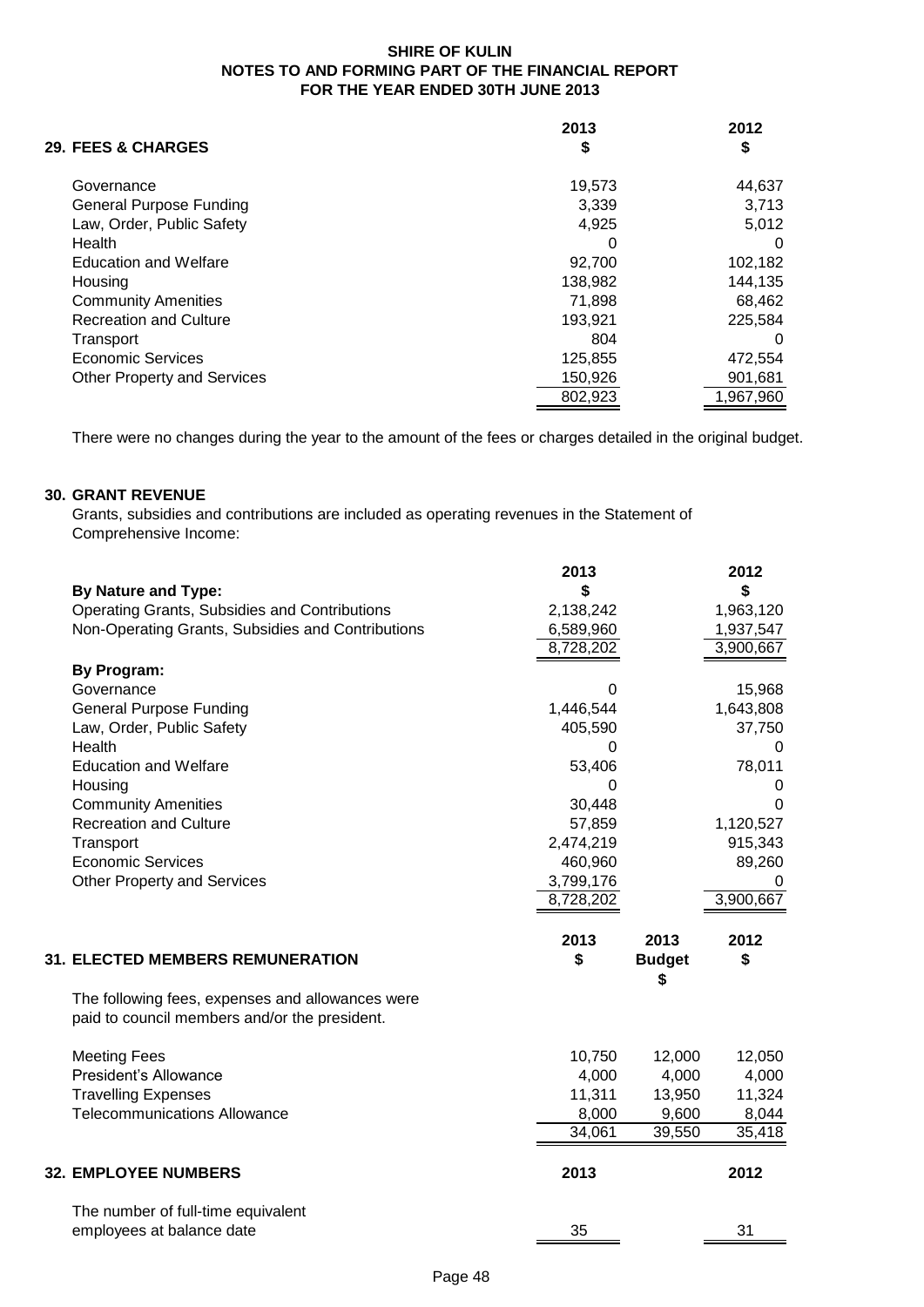# **33. MAJOR LAND TRANSACTIONS**

# **Price Street Residential Subdivision**

(a) Details

This land was acquired during 2008/09 for residential sub-division. Additional costs are to be incurred by Council in developing the 18 residential lots. This is to include the provision of services such as sewerage, power and transport infrastructure.

| (b) Current year transactions                | 2013<br>\$ | 2013<br><b>Budget</b><br>⊕ | 2012<br>\$ |
|----------------------------------------------|------------|----------------------------|------------|
| <b>Operating Revenue</b><br>- Profit on sale | 0          | 0                          | 0          |
| <b>Capital Revenue</b>                       |            |                            |            |
| - Sale Proceeds                              | 0          | $\Omega$                   | 0          |
| <b>Capital Expenditure</b>                   |            |                            |            |
| - Purchase of Land                           | 0          | 0                          | 0          |
| - Development Costs                          |            |                            |            |
|                                              |            |                            |            |

The above capital expenditure is included in land held for resale as disclosed elsewhere in this financial report.

There are no liabilities in relation to this land transaction as at 30 June 2013.

(c) Expected Future Cash Flows

|                       | 2014<br>\$ | 2015<br>\$ | 2016<br>\$ | 2017<br>⊕ | 2018   | <b>Total</b><br>\$ |
|-----------------------|------------|------------|------------|-----------|--------|--------------------|
| (Cash Outflows)       |            |            |            |           |        |                    |
| - Development Costs   | 0          | 0          | 0          | 0         | 0      | $\Omega$           |
| - Loan Repayments     | 0          |            |            | 0         | 0      | 0                  |
|                       | 0          | 0          | 0          | 0         | 0      | 0                  |
| <b>Cash Inflows</b>   |            |            |            |           |        |                    |
| - Loan Proceeds       | 0          |            |            |           |        | $\Omega$           |
| - Sale Proceeds       | 40,000     | 40,000     | 40,000     | 40,000    | 40,000 | 200,000            |
|                       | 40,000     | 40,000     | 40,000     | 40,000    | 40,000 | 200,000            |
| <b>Net Cash Flows</b> | 40,000     | 40,000     | 40,000     | 40,000    | 40,000 | 200,000            |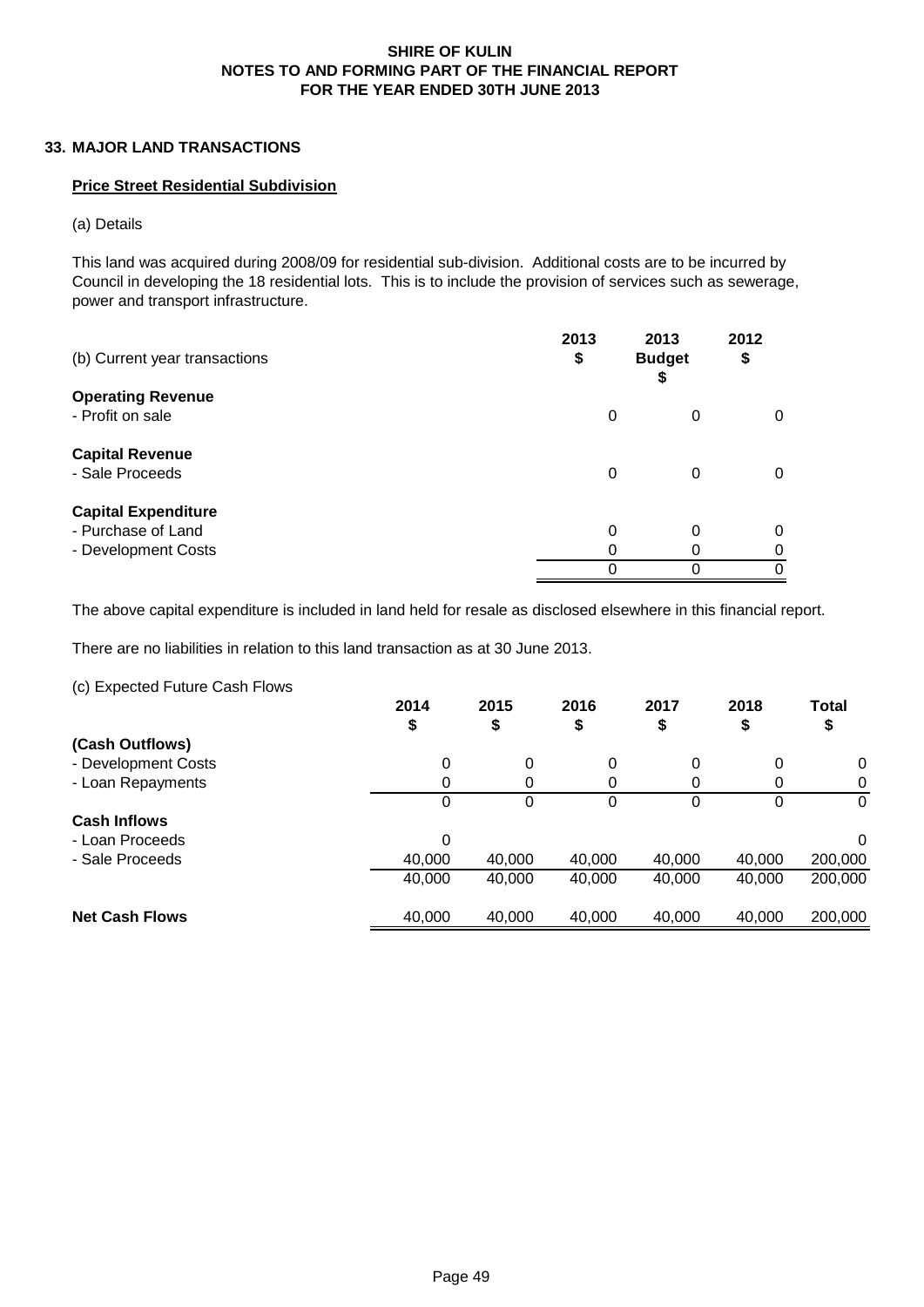# **33. MAJOR LAND TRANSACTIONS**

# **Kulin West Road Residential Subdivision**

(a) Details

This land was acquired during 2008/09 for lifestyle sub-division. Additional costs are to be incurred by Council in developing the 17 lifestyle lots. This is to include the provision of services such as sewerage, power and transport infrastructure.

| (b) Current year transactions | 2013<br>\$ | 2013<br><b>Budget</b><br>\$ | 2012<br>\$ |
|-------------------------------|------------|-----------------------------|------------|
| <b>Operating Revenue</b>      |            |                             |            |
| - Profit on sale              | 12,850     | 0                           | 25,701     |
| <b>Capital Revenue</b>        |            |                             |            |
| - Sale Proceeds               | 55,000     | 0                           | 110,000    |
| <b>Capital Expenditure</b>    |            |                             |            |
| - Purchase of Land            | 0          | 0                           | 0          |
| - Development Costs           | 0          | 0                           | 0          |
|                               | 0          | 0                           | 0          |

The above capital expenditure is included as land held for resale (refer Note 5).

There are no liabilities in relation to this land transaction as at 30 June 2013.

(c) Expected Future Cash Flows

|                       | 2014<br>\$ | 2015<br>\$ | 2016<br>\$ | 2017   | 2018<br>₽ | <b>Total</b><br>\$ |
|-----------------------|------------|------------|------------|--------|-----------|--------------------|
| <b>Cash Outflows</b>  |            |            |            |        |           |                    |
| - Development Costs   | 0          | $\Omega$   | $\Omega$   | 0      | $\Omega$  | 0                  |
| - Loan Repayments     |            |            | 0          |        | 0         |                    |
|                       | O          |            | 0          | 0      | 0         | $\Omega$           |
| <b>Cash Inflows</b>   |            |            |            |        |           |                    |
| - Loan Proceeds       | 0          |            | 0          | 0      | 0         | $\Omega$           |
| - Sale Proceeds       | 55,000     | 55,000     | 55,000     | 55,000 | 55,000    | 275,000            |
|                       | 55,000     | 55,000     | 55,000     | 55,000 | 55,000    | 275,000            |
| <b>Net Cash Flows</b> | 55,000     | 55,000     | 55,000     | 55,000 | 55,000    | 275,000            |

# **34. TRADING UNDERTAKINGS AND MAJOR TRADING UNDERTAKINGS**

Council did not participate in any trading undertakings or major trading undertakings during the 2012/13 financial year.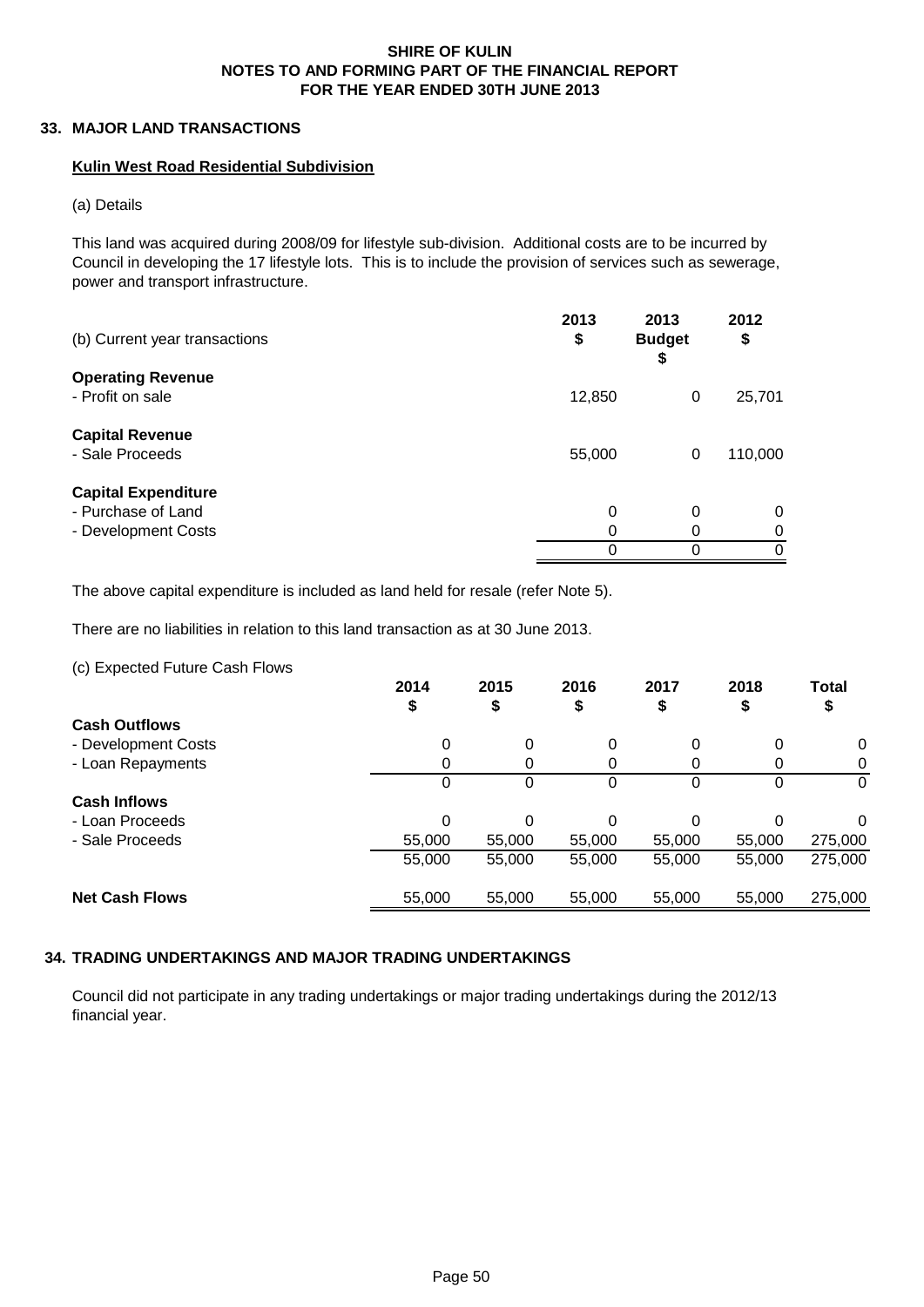# **35. FINANCIAL RISK MANAGEMENT**

Council's activities expose it to a variety of financial risks including price risk, credit risk, liquidity risk and interest rate risk. The Council's overall risk management focuses on the unpredictability of financial markets and seeks to minimise potential adverse effects on the financial performance of the Council.

Council does not engage in transactions expressed in foreign currencies and is therefore not subject to foreign currency risk.

Financial risk management is carried out by the finance area under policies approved by the Council.

The Council held the following financial instruments at balance date:

|                              | <b>Carrying Value</b> |           | <b>Fair Value</b> |           |
|------------------------------|-----------------------|-----------|-------------------|-----------|
|                              | 2013                  | 2012      | 2013              | 2012      |
|                              | \$                    | \$        |                   |           |
| <b>Financial Assets</b>      |                       |           |                   |           |
| Cash and cash equivalents    | 4,192,259             | 1,954,580 | 4,192,259         | 1,954,580 |
| <b>Receivables</b>           | 239,002               | 216,794   | 239,002           | 216,794   |
| Investments                  |                       |           |                   |           |
|                              | 4,431,261             | 2,171,374 | 4,431,261         | 2,171,374 |
| <b>Financial Liabilities</b> |                       |           |                   |           |
| Payables                     | 225,180               | 116,022   | 225,180           | 116,022   |
| <b>Borrowings</b>            | 1,111,307             | 1,690,493 | 1,111,307         | 1,690,493 |
|                              | 1,336,487             | 1,806,515 | 1,336,487         | 1,806,515 |

Fair value is determined as follows:

• Cash and Cash Equivalents, Receivables, Payables – estimated to the carrying value which approximates net market value.

• Investments – based on quoted market prices at the reporting date or at independent valuation.

• Borrowings – estimated future cash flows discounted by the current market interest rates applicable to assets and liabilities with similar risk profiles.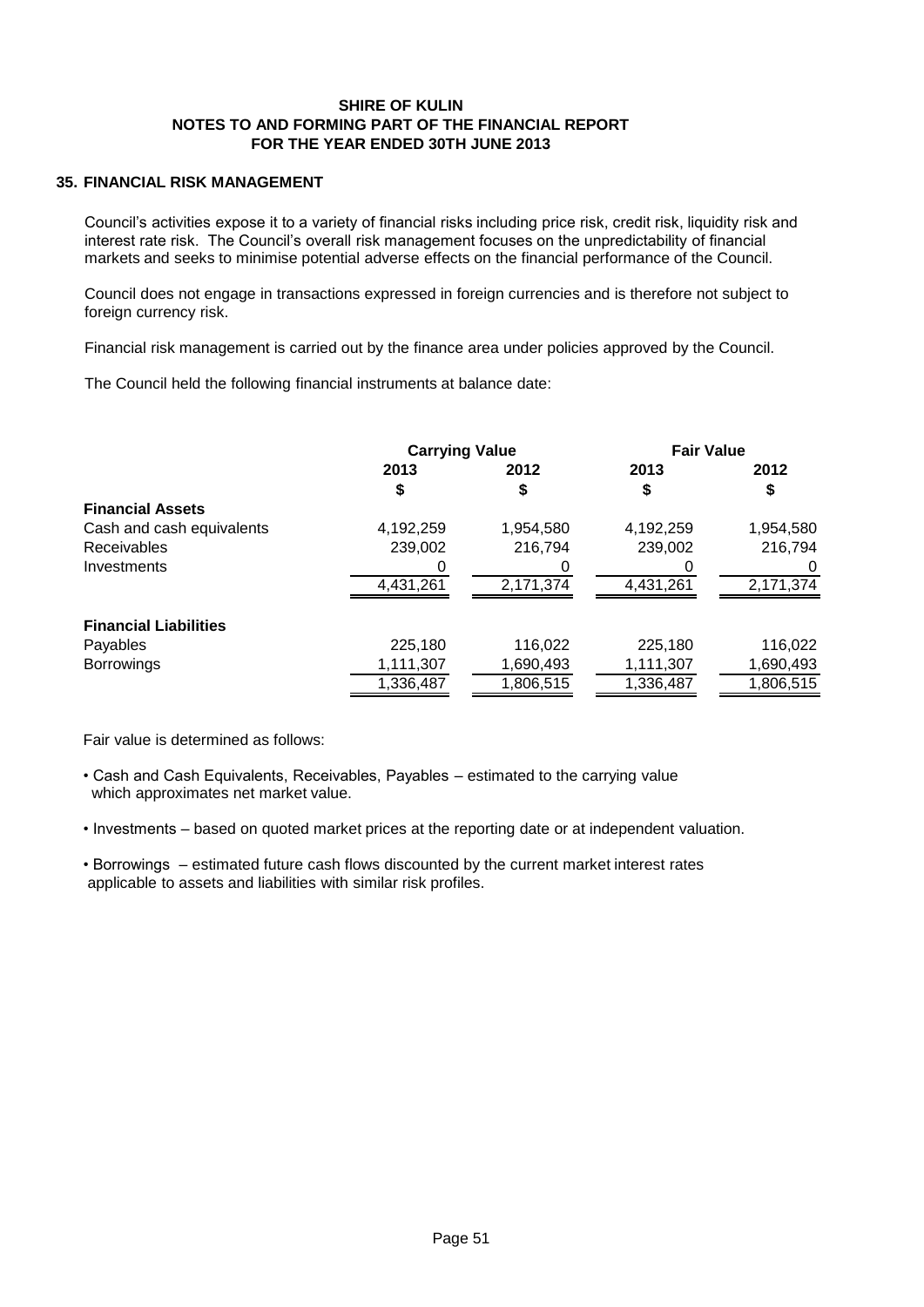# **35. FINANCIAL RISK MANAGEMENT (Continued)**

#### **(a) Cash and Cash Equivalents**

Council's objective is to maximise its return on cash and investments whilst maintaining an adequate level of liquidity and preserving capital. The finance area manages the cash and investments portfolio with the assistance of independent advisers (where applicable). Council has an investment policy and the policy is subject to review by Council. An Investment Report is provided to Council on a monthly basis setting out the make-up and performance of the portfolio.

The major risk associated with investments is price risk – the risk that the capital value of investments may fluctuate due to changes in market prices, whether these changes are caused by factors specific to individual financial instruments of their issuers or factors affecting similar instruments traded in a market.

Cash and investments are also subject to interest rate risk – the risk that movements in interest rates could affect returns.

Another risk associated with cash and investments is credit risk – the risk that a contracting entity will not complete its obligations under a financial instrument resulting in a financial loss to Council.

Council manages these risks by diversifying its portfolio and only purchasing investments with high credit ratings or capital guarantees. Council also seeks advice from independent advisers (where applicable) before placing any cash and investments.

|                                                                            | 2013<br>S | 2012   |
|----------------------------------------------------------------------------|-----------|--------|
| Impact of a 10% (*) movement in interest rates on cash<br>and investments: |           |        |
| - Equity                                                                   | 41.923    | 19.546 |
| - Statement of Comprehensive Income                                        | 41.923    | 19.546 |

#### **Notes:**

**(\*)** Sensitivity percentages based on management's expectation of future possible market movements.

Recent market volatility has seen large market movements for certain types of investments.

Impact of a 1% **(\*)** movement in interest rates on cash and investments:

| - Equity                            | 4.192 | 1.955 |
|-------------------------------------|-------|-------|
| - Statement of Comprehensive Income | 4.192 | 1.955 |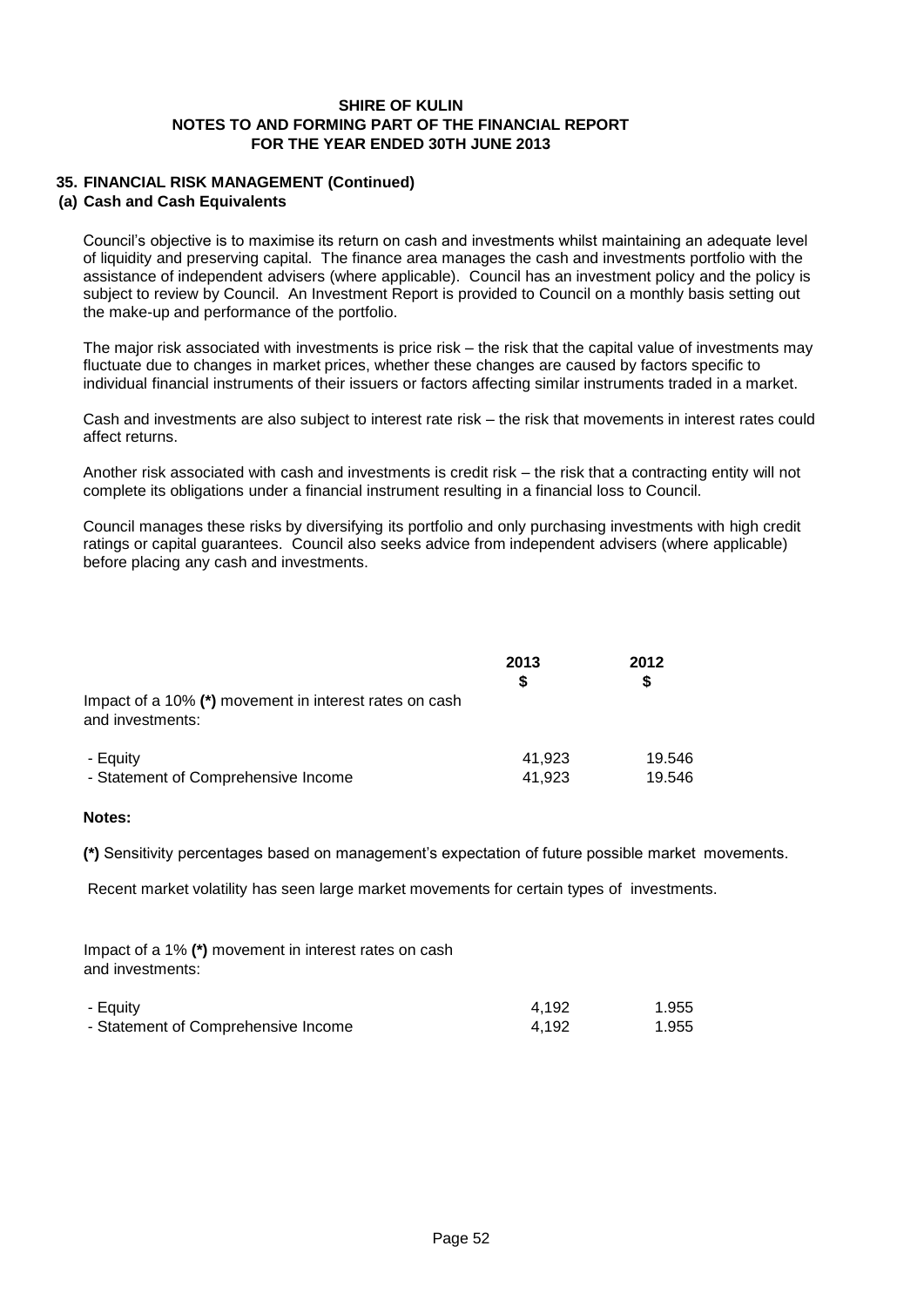# **35. FINANCIAL RISK MANAGEMENT (Continued)**

# **(b) Receivables**

Council's major receivables comprise rates and annual charges and user charges and fees. The major risk associated with these receivables is credit risk – the risk that the debts may not be repaid. Council manages this risk by monitoring outstanding debt and employing debt recovery policies. It also encourages ratepayers to pay rates by the due date through incentives.

Credit risk on rates and annual charges is minimised by the ability of Council to recover these debts as a secured charge over the land – that is, the land can be sold to recover the debt. Council is also able to charge interest on overdue rates and annual charges at higher than market rates, which further encourages payment.

The level of outstanding receivables is reported to Council monthly and benchmarks are set and monitored for acceptable collection performance.

Council makes suitable provision for doubtful receivables as required and carries out credit checks on most non-rate debtors.

There are no material receivables that have been subject to a re-negotiation of repayment terms.

The profile of the Council's credit risk at balance date was:

|                                        | 2013                | 2012                |
|----------------------------------------|---------------------|---------------------|
| Percentage of Rates and Annual Charges |                     |                     |
| - Current<br>- Overdue                 | $0.00\%$<br>100.00% | $0.00\%$<br>100.00% |
| Percentage of Other Receivables        |                     |                     |
| - Current<br>- Overdue                 | 70.13%<br>29.87%    | 44.30%<br>55.70%    |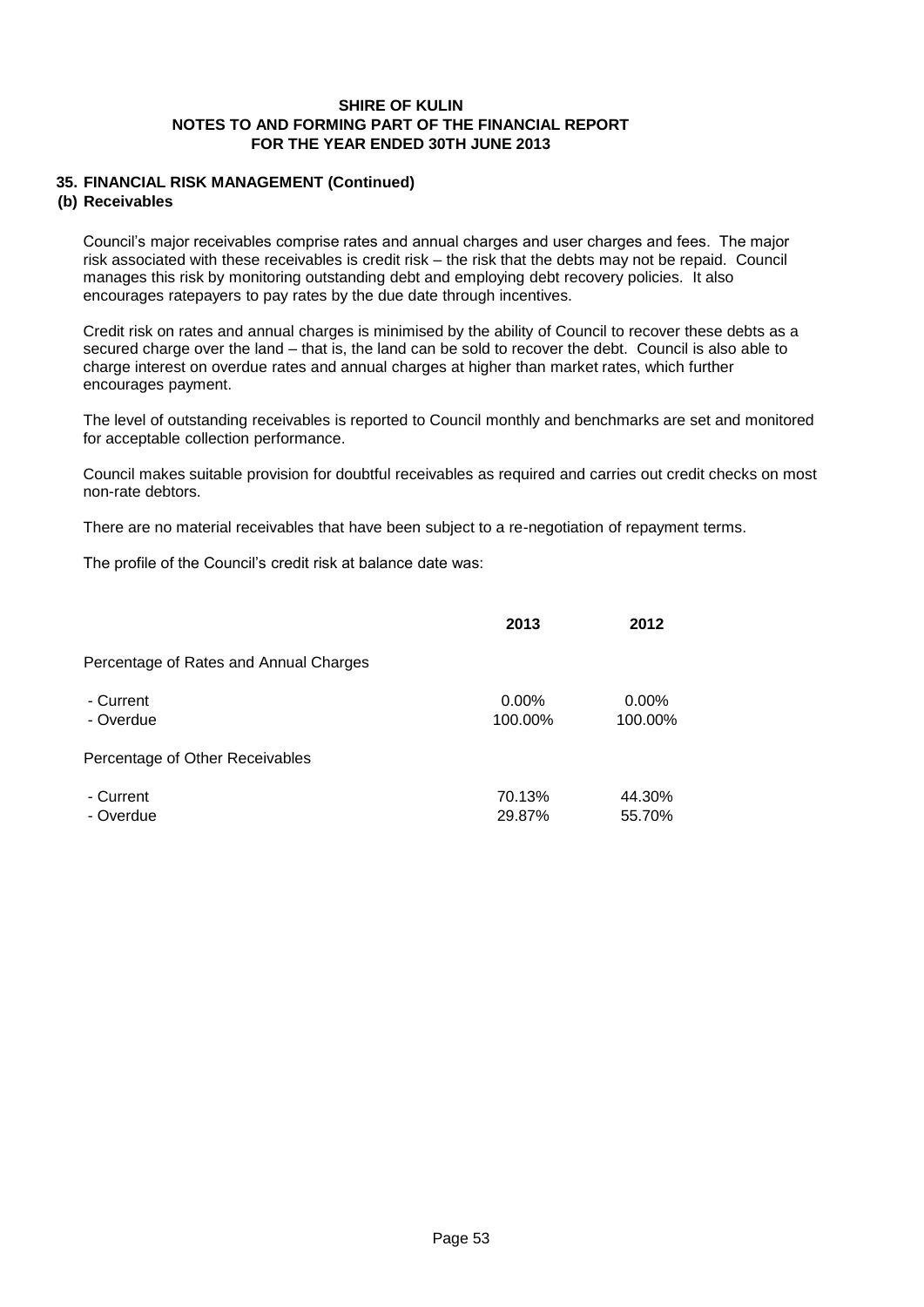# **35. FINANCIAL RISK MANAGEMENT (Continued)**

# **(c) Payables**

# **Borrowings**

Payables and borrowings are both subject to liquidity risk – that is the risk that insufficient funds may be on hand to meet payment obligations as and when they fall due. Council manages this risk by monitoring its cash flow requirements and liquidity levels and maintaining an adequate cash buffer. Payment terms can be extended and overdraft facilities drawn upon if required.

The contractual undiscounted cash flows of Council's Payables and Borrowings are set out in the Liquidity Sensitivity Table below:

|                   | <b>Due</b><br>within<br>1 year | <b>Due</b><br>between<br>1 & 5 years | <b>Due</b><br>after<br>5 years | <b>Total</b><br>contractual<br>cash flows | Carrying<br>values |
|-------------------|--------------------------------|--------------------------------------|--------------------------------|-------------------------------------------|--------------------|
|                   | \$                             | ¢                                    | \$                             | 5                                         | \$                 |
| 2013              |                                |                                      |                                |                                           |                    |
| Payables          | 225,180                        | 0                                    | 0                              | 225,180                                   | 225,180            |
| <b>Borrowings</b> | 133,919                        | 505,665                              | 471,723                        | 1,111,307                                 | 1,111,307          |
|                   | 359,099                        | 505,665                              | 471,723                        | 1,336,487                                 | 1,336,487          |
| 2012              |                                |                                      |                                |                                           |                    |
| Payables          | 116,022                        | $\Omega$                             | 0                              | 116,022                                   | 116,022            |
| Borrowings        | 181,813                        | 871,687                              | 636,993                        | 1,690,493                                 | 1,690,493          |
|                   | 297,835                        | 871.687                              | 636,993                        | 1,806,515                                 | 1,806,515          |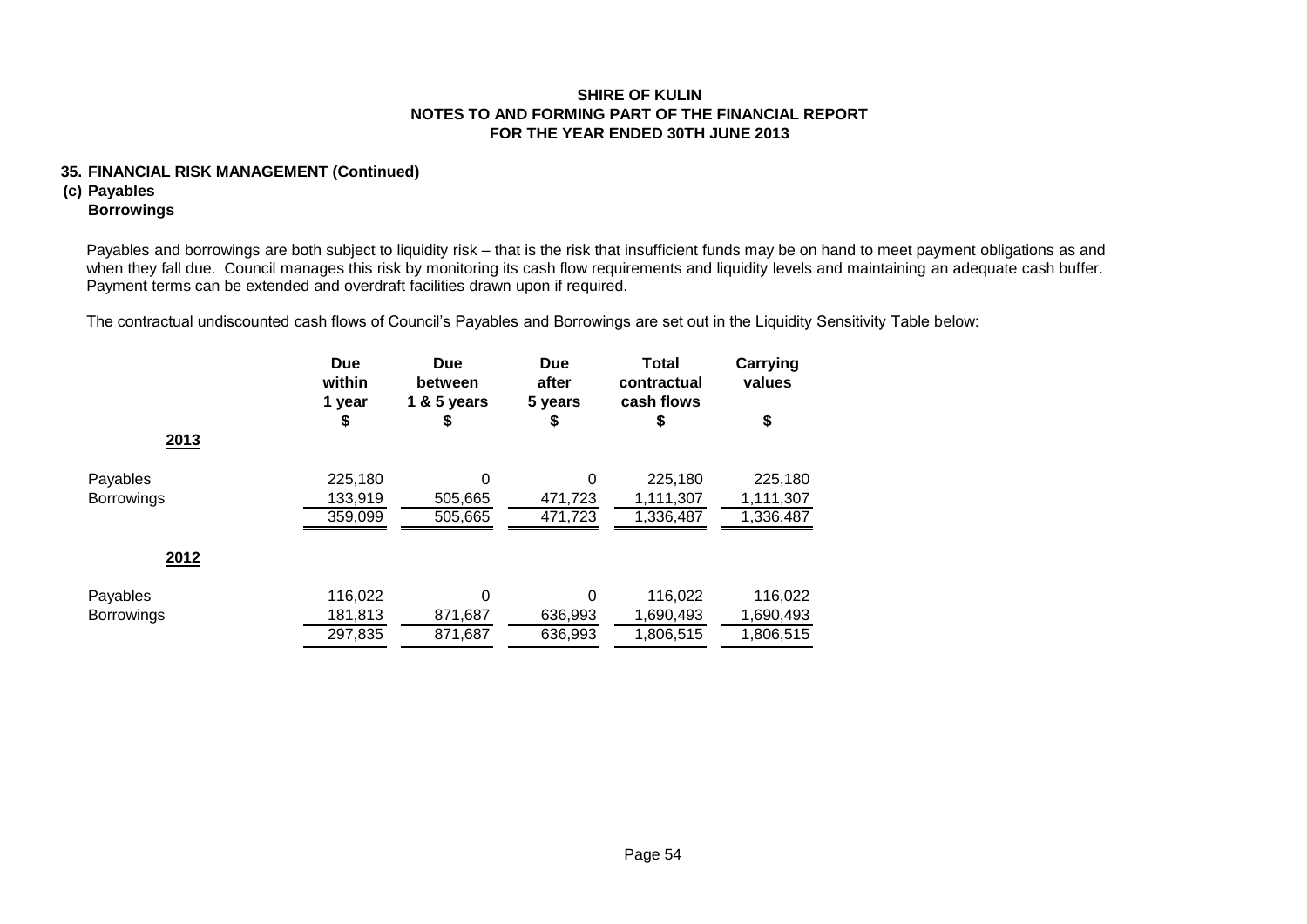# **35. FINANCIAL RISK MANAGEMENT (Continued)**

# **(c) Payables**

# **Borrowings (Continued)**

Borrowings are also subject to interest rate risk – the risk that movements in interest rates could adversely affect funding costs. Council manages this risk by borrowing long term and fixing the interest rate to the situation considered the most advantageous at the time of negotiation.

| The following tables set out the carrying amount, by maturity, of the financial instruments exposed to interest rate risk: |             |             |             |             |             |           |              | Weighted<br>Average<br><b>Effective</b> |
|----------------------------------------------------------------------------------------------------------------------------|-------------|-------------|-------------|-------------|-------------|-----------|--------------|-----------------------------------------|
|                                                                                                                            | <1 year     | >1<2 years  | >2<3 years  | >3<4 years  | >4<5 years  | >5 years  | <b>Total</b> | <b>Interest Rate</b>                    |
| Year Ended 30 June 2013                                                                                                    |             |             |             |             |             | P         | Ъ            | $\%$                                    |
| Payables                                                                                                                   | 225,180     |             |             |             |             |           |              |                                         |
| <b>Borrowings</b>                                                                                                          |             |             |             |             |             | 1,111,307 |              |                                         |
| <b>Fixed Rate</b>                                                                                                          |             |             |             |             |             |           |              |                                         |
| <b>Debentures</b>                                                                                                          | $\mathbf 0$ | $\mathbf 0$ | $\mathbf 0$ | $\mathbf 0$ | $\mathbf 0$ | 1,111,307 | 1,111,307    | 5.96%                                   |
| <b>Weighted Average</b><br><b>Effective Interest Rate</b>                                                                  |             |             |             |             |             | 5.96%     |              |                                         |
| Year Ended 30 June 2012                                                                                                    |             |             |             |             |             |           |              |                                         |
| Payables                                                                                                                   | 116,022     |             |             |             |             |           |              |                                         |
| <b>Borrowings</b>                                                                                                          |             |             |             |             | 41,569      | 1,648,924 |              |                                         |
| <b>Fixed Rate</b>                                                                                                          |             |             |             |             |             |           |              |                                         |
| <b>Debentures</b>                                                                                                          | 0           | $\mathbf 0$ | $\mathbf 0$ | $\mathbf 0$ | 41,569      | 1,648,924 | 1,690,493    | 6.66%                                   |
| <b>Weighted Average</b><br><b>Effective Interest Rate</b>                                                                  |             |             |             |             | 5.70%       | 6.68%     |              |                                         |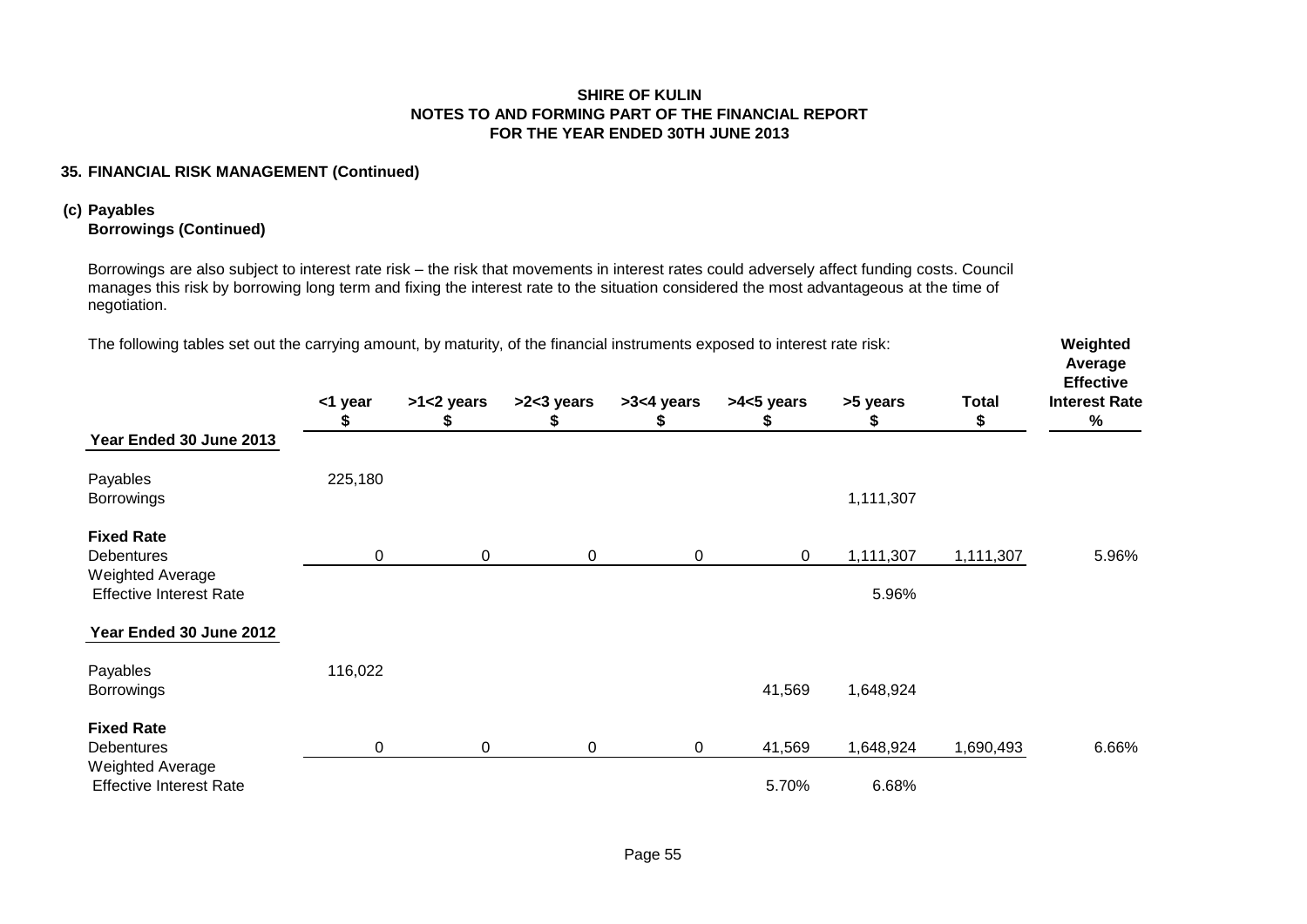**The Independent Audit Report will be Provided by your Auditor**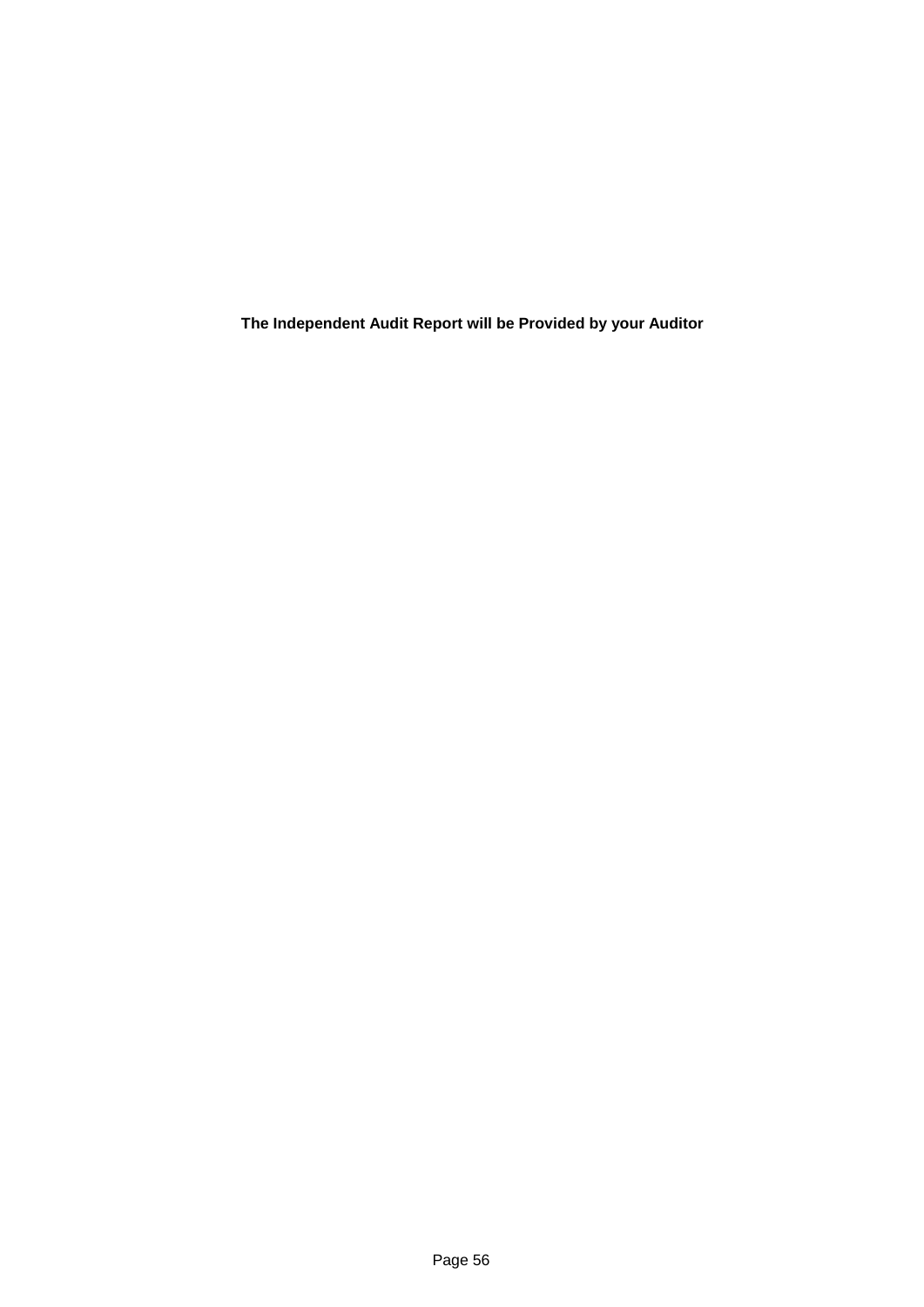**The Independent Audit Report will be Provided by your Auditor**